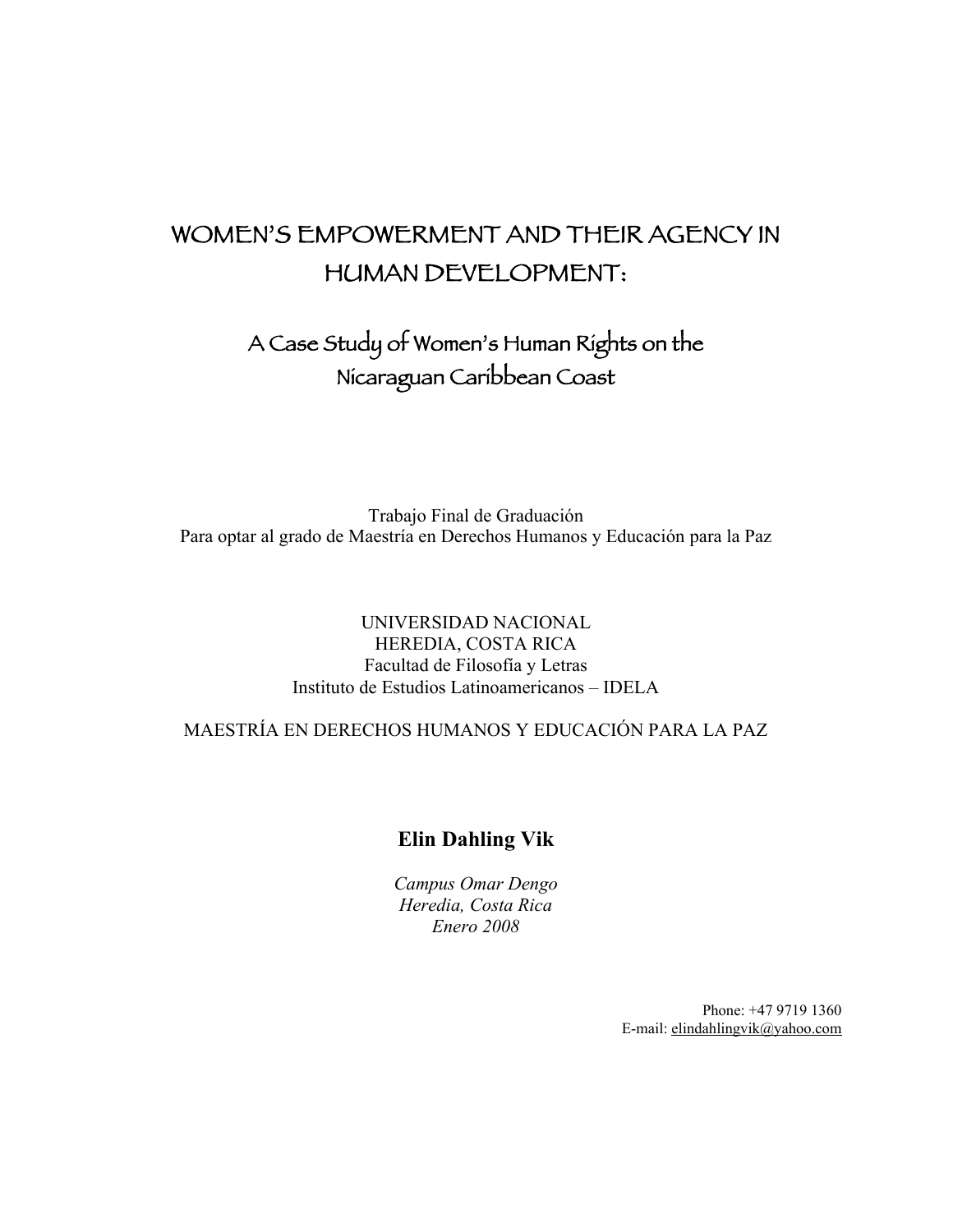### ABSTRACT

The main objective of this paper is to discover whether or not women are regarded as agents towards human development in under-developed regions such as the Caribbean Coast of Nicaragua. The study is based on academic and empirical research on international theory and strategy on development, the empowerment of women and women's agency towards human development. Furthermore, the analysis is exemplified with findings during qualitative fieldwork in the region's largest city, Bluefields, and through the analysis of UNDP's 2005 Human Development Report for Nicaragua's Caribbean Coast from a gender perspective.

The Autonomous Caribbean Coast of Nicaragua suffers from significant poverty and low human development rates in comparison to the rest of the country. Although there are great variations between rural and urban communities in the area, the majority of the Caribbean population live in marginalized conditions. Although the majority of households in urban areas is headed by women due to men's labour emigration, these women still belong to a vulnerable group in society due to gender based discrimination in various forms. Similarly, these women of diverse ethnical background live in an autonomous region ignored and discriminated by the central government in one of the western hemisphere's poorest countries. The load of responsibilities in addition to the common problems women suffer from belonging to the female gender are thus affecting the women in this region severely.

In accordance with international development theory and experience, gender equity and the empowerment of women play important parts in the increase of human development in poor countries. This paper questions the lack of policy and practice to include and empower women in order for them to become agents in the combat against poverty and the increase in human development.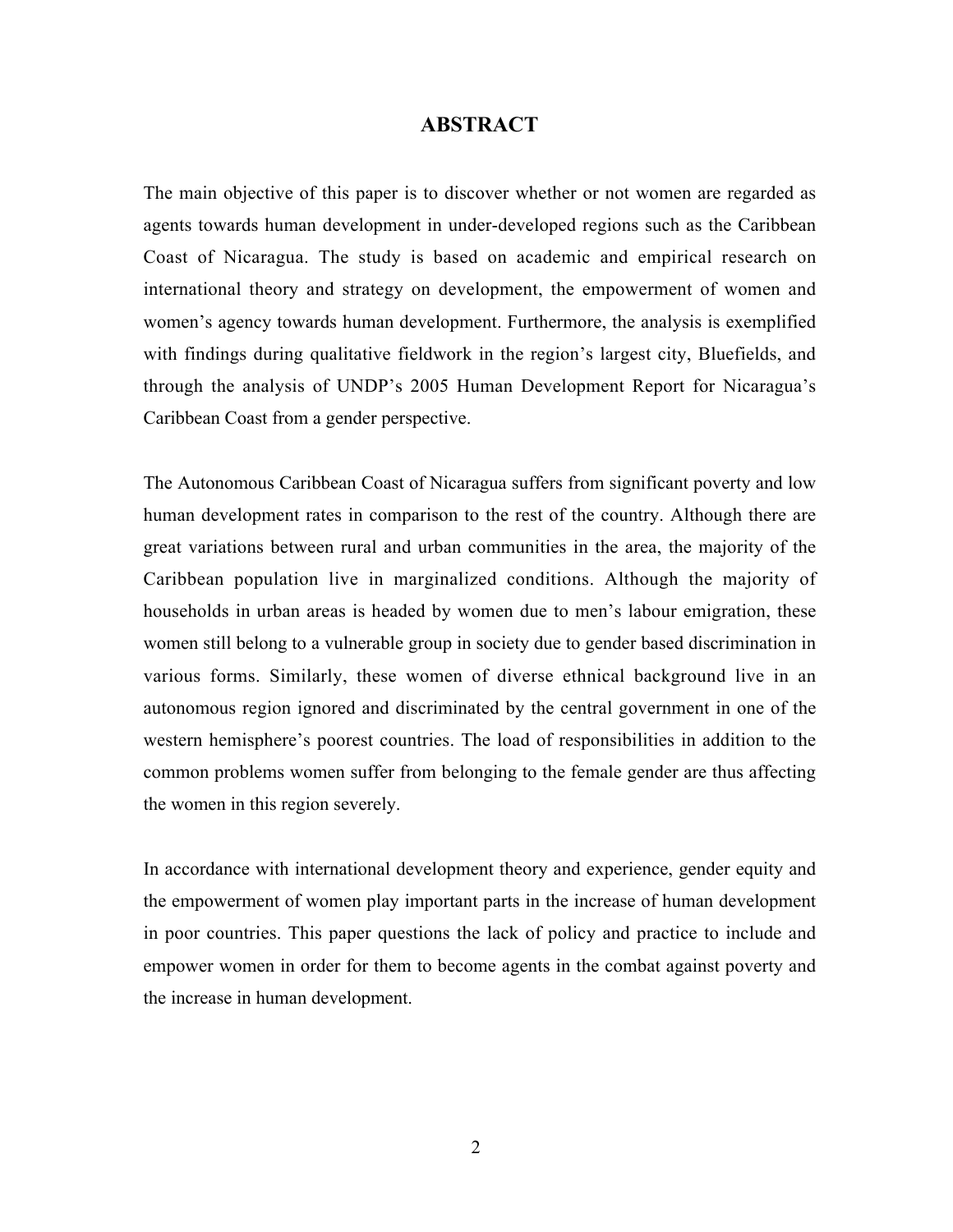## Let's Light Another Candle

For the fourteen women, and the fourteen x fourteen millions more

…Let's light a candle

Let's light another candle For old women, rejected wives, and all women Powerless and silenced, Whose children have forgotten the ones who gave them birth Let's light a candle

Let's light another candle, For the childless wives, violated women and all women scorned Whose brothers have forgotten the same mothers they mourned Let's light a candle

Let's light another candle For women mutilated by parents, battered by partners, All women killed by laws of custom, Whose families hold sacrosanct such "cultural practice" Let's light a candle

Let's light another candle For "comfort women", "ethnically polluted" women, All women brutalized by rape and the sanctions of war Whose states have abandoned them; displaced, seeking refuge Let's light a candle

Let's light another candle For girl children unmourned in death, oppressed in life All girls unborn to life, Whose people place no honour in girls Let's light a candle

Let's light another candle Also for warrior women working for women, All females, all feminists, all sisters in spirit, Let's light a candle

Let's light another candle.

*By Abena P. A. Busia, Accra – Ghana, 1995*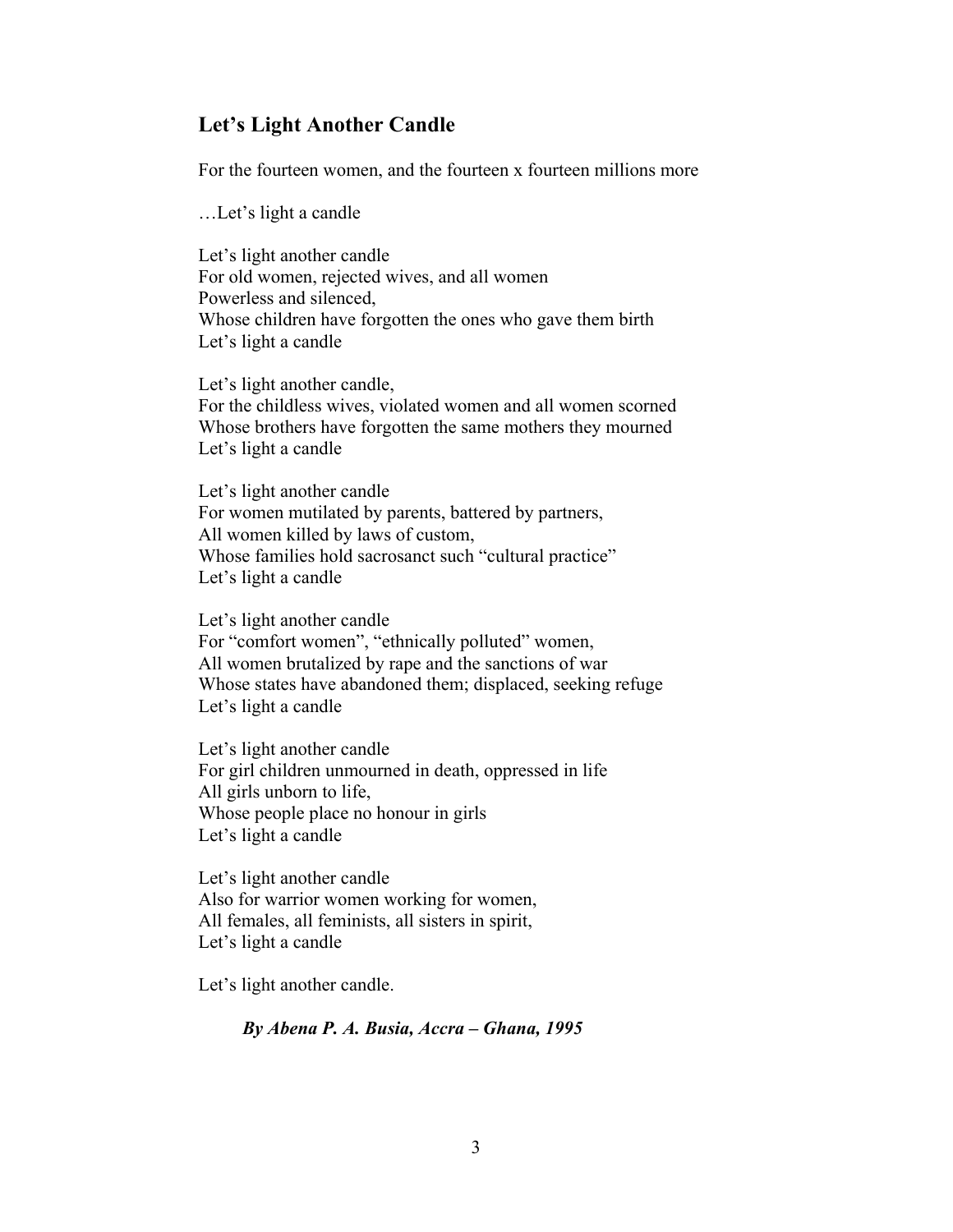#### AGRADECIMIENTOS

Inicialmente, les debo mil gracias a la Universidad Nacional y a las personas en el IDELA por ofrecer un programa como la Maestría en Derechos Humanos y Educación para la Paz. Estamos de acuerdo que no hay otra cosa más importante que la solidaridad entre las personas, y nuestra dignidad por medio del respeto por nuestros derechos humanos.

Cada uno/a de las/os porfesores de la Maestría me han enseñado cosas que siempre llevaré conmigo. Dirigo una apreciación especial a Roxana Arroyo, Sandra Araya, Víctor Rodríguez, Jaime Delgado, Jorge Cáceres y Eddie Vargas por su sabiduría, su humanidad y su entusiasmo por compartir lo importante de los derechos humanos. Mil gracias a Eduardo Saxe pro revisar este trabajo y a Marlon Mora por siempre apoyarme.

A mis queridas y queridos cmpañeras y compañeros: las experiencias, los conocimientos y los corazones grandes de cada una/o de ustedes me han cambiado para siempre. Maricela, mi querida amiga con quien compartía todo; Yami; Carlitos; Rodo; Vanesa; Arlene; María Cris; Yaso; sin la compasión, la dedicación, sin lo puro bueno infinito desde lo adentro, sin el humor y la listeza, sin lo atento y lo bien analizado, sin las sonrisas y las ambiciones, y sin el compartir lo todo; sin esto la experiencia de los estudios no hubieran sido completos.

Estoy orgullosa de haber sacado mi Maestría con ustedes, y este trabajo final tiene trozos de influencia de cada una/o de mis profesores y mis compañeras/os.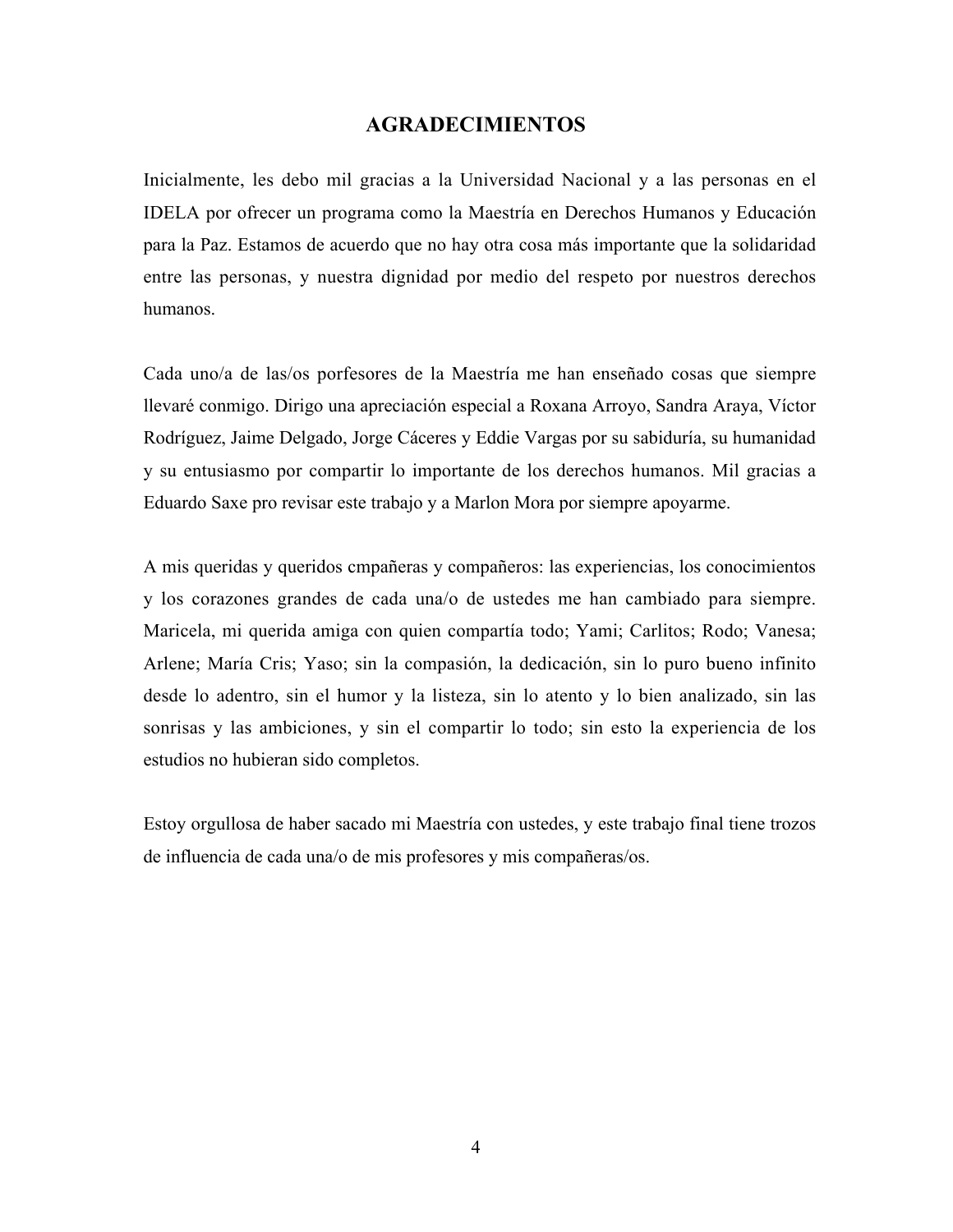# ACCRONYMS AND ABBRIVIATIONS

CEDAW: Convention on the Elimination of all forms of Discrimination Against Women CEDEHCA: Centro de Derechos Humanos de la Costa Atlántica CEIMM: Centro de Estudios e Información de la Mujer Multiétnica FADCANIC: Fundación para la Autonomía y el Desarrollo de la Costa Atlántica de Nicaragua IDH: From Spanish: Informe de Desarrollo Humano 2005. Las regiones autónomas de la Costa Caribe. ¿Nicaragua asume su diversidad? (Human Development Report for the Caribbean Coast, 2005) GDI: Gender-related development index MDGs: Millennium Development Goals NGO(s): Non governmental organisation(s) RAAN: North Atlantic Autonomous Region RAAS: South Atlantic Autonomous Region UN: United Nations UNDP: United Nations Development Program UNIFEM:United Nations Development Fund for Women URACCAN: Universidad de las Regiones Autónomas de la Costa Caribe Nicaragüense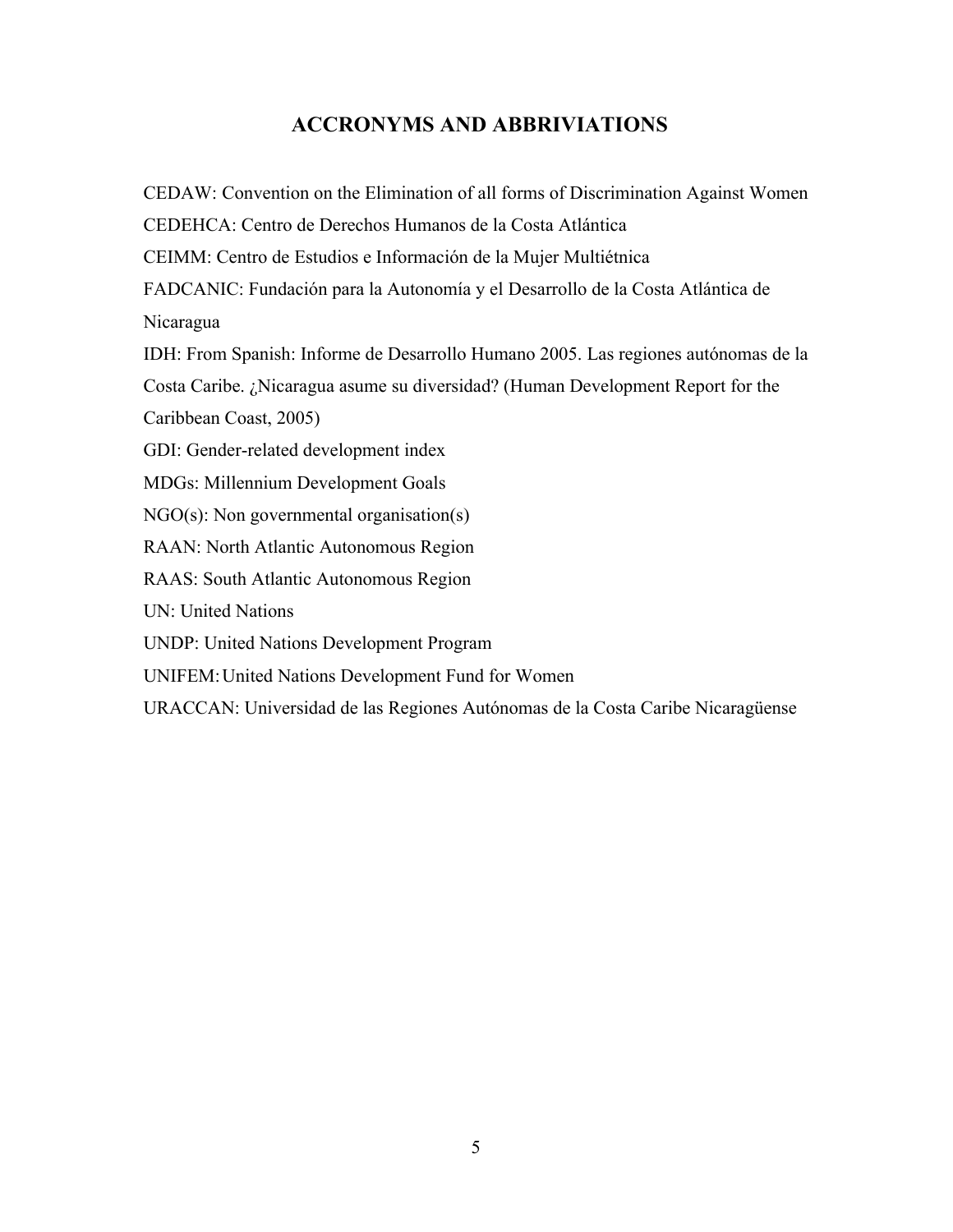## EXPLANATORY NOTE ON GEOGRAPHICAL TERMS

The Nicaraguan Caribbean Coast is currently referred to as the following:

- a) Atlantic Autonomous Region (North Atlantic Autonomous Region RAAN and South Atlantic Autonomous Region – RAAS)
- b) Atlantic Coast of Nicaragua
- c) Nicaraguan Atlantic Coast
- d) Caribbean Coast of Nicaragua
- e) Nicaraguan Caribbean Coast

This paper will refer to the region as the Nicaraguan Caribbean Coast, or merely 'the Coast' in general, and to the North Region/RAAN and the South Region/RAAS when distinguishing between the two regions.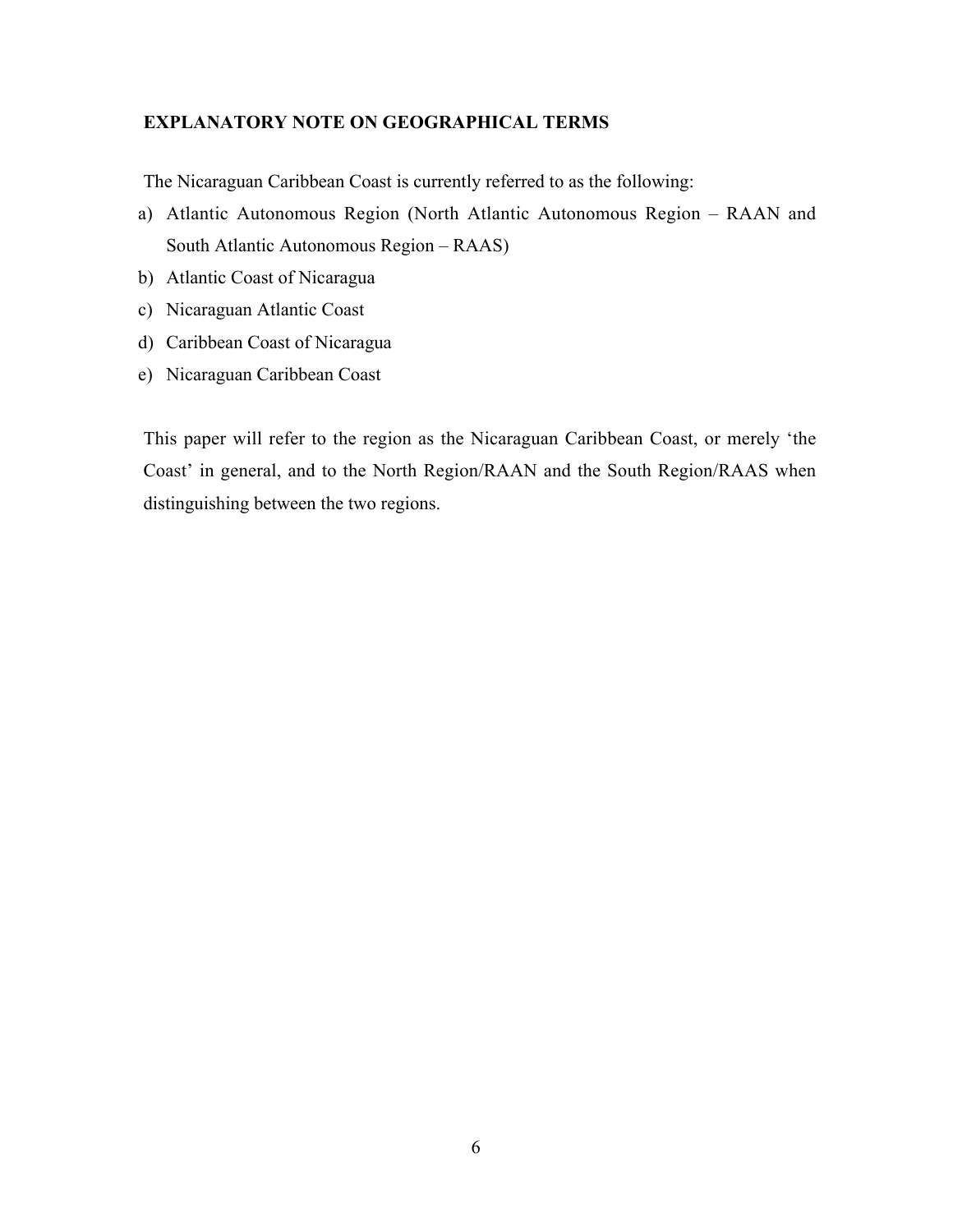| 4.1 THE IMPORTANCE OF WOMEN'S AGENCY IN DEVELOPMENT OF THE COAST  31                       |  |
|--------------------------------------------------------------------------------------------|--|
|                                                                                            |  |
| 4.1.2 Analysis of the UNDP Human Development Report for the Nicaraguan Caribbean Coast  32 |  |
| 4.2 ARE WOMEN REGARDED AS AGENTS TOWARDS HUMAN DEVELOPMENT IN THE REGION? 34               |  |
|                                                                                            |  |
|                                                                                            |  |
| 4.3 HUMAN RIGHTS VIOLATIONS: A HINDRANCE TO WOMEN'S EMPOWERMENT AND AGENCY  36             |  |
|                                                                                            |  |
|                                                                                            |  |
|                                                                                            |  |
|                                                                                            |  |
| 5.2 WOMEN ARE NOT REGARDED AS AGENTS TOWARDS HUMAN DEVELOPMENT IN THE REGION  44           |  |
| 5.3 PERSISTENT HUMAN RIGHTS VIOLATIONS IMPEDE WOMEN'S EMPOWERMENT AND AGENCY 45            |  |
|                                                                                            |  |
|                                                                                            |  |

# **INDEX**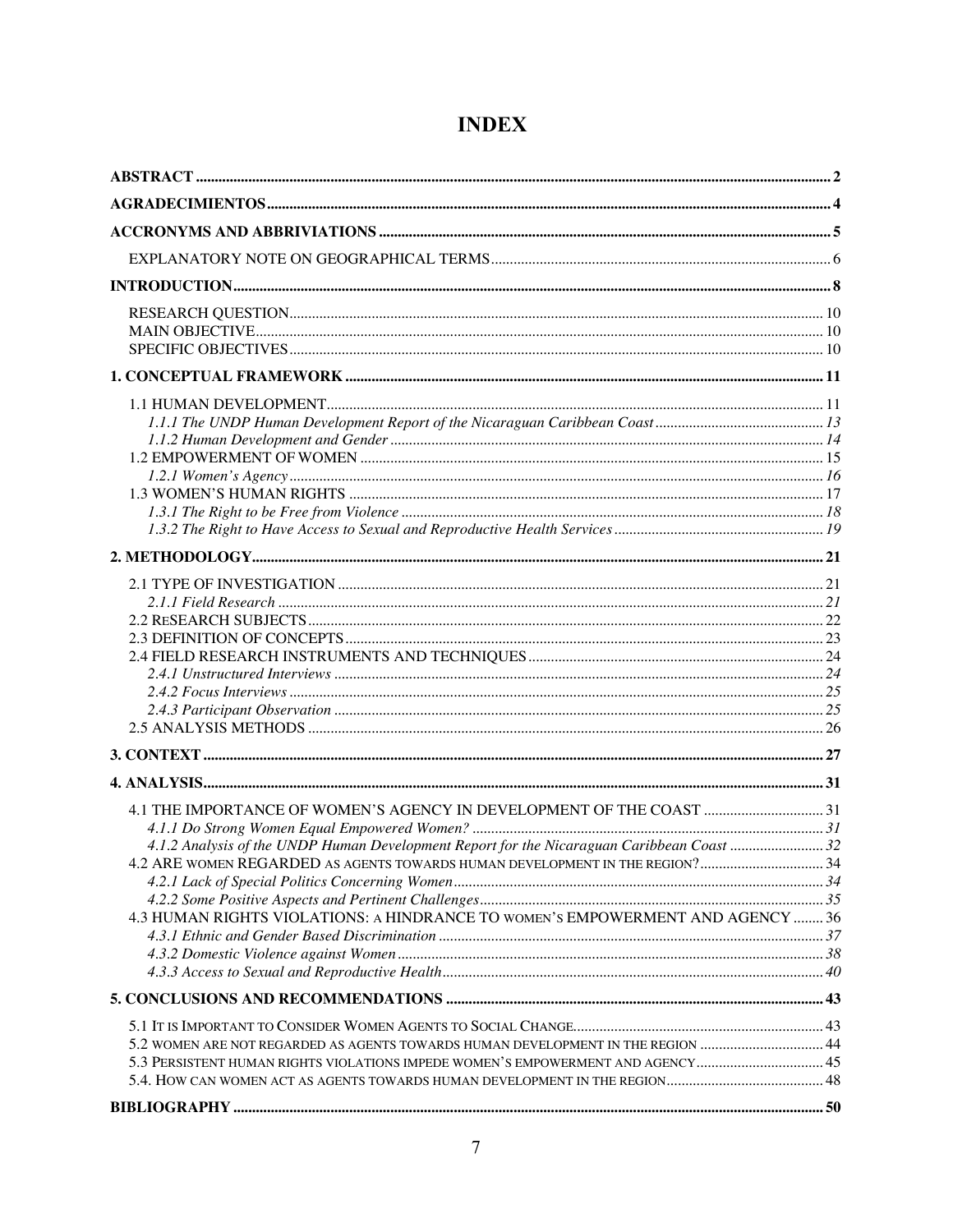## INTRODUCTION

It has been clearly defined on a global level that gender equity and the empowerment of women are implicitly connected to the increase of human development in poor countries. As a red line throughout this paper, the link between women and human development is based on the United Nations (UN) theories and strategies on human development and international human rights law with focus on, though not restricted to, the Convention on the Elimination on all forms of Discrimination against Women<sup>1</sup> (CEDAW) and the Beijing Declaration and Platform for Action<sup>2</sup>.

Taking into account the progress of the mere concept of human development and the policies connected to the term during the past decades, as well as Nicaragua's own recognition of the necessity to create policies and practices to improve the human development level in the country, the present paper aims to analyse why women's agency has not been recognised as essential to combat poverty and increase the human development index.

The investigation is first and foremost an academic approach, however clearly exemplified by the findings of qualitative field research in Bluefields, which is the principal city of the South Atlantic Autonomous Region (RAAS). In a national context, the economic situation of the Nicaraguan Caribbean Coast is grave. Beyond doubt, the Coast has been, and continues to be, excluded and impoverished to a greater extent than the rest of Nicaragua (IDH, 2005: xxx). The region is characterized by its rich ethnic diversity with identifiable cultures and languages, accompanied by the harsh reality of discrimination based on ethnicity and gender. The underemployment leading to labour emigration, poverty and violence in addition to the severe lack of social services are factors that reflect the low level of human development. Published in 2005, the Human

 $\overline{\phantom{0}}$  $1$  Convention adopted and opened for signature, ratification and accession by the UN General Assembly resolution 34/180 of 18 December 1979. Entry into force 3 September 1981.

<sup>2</sup> Beijing Declaration and Platform for Action. Fourth World Conference on Women. Adopted in Beijing September 1995 with monotoring conferences in 2000 and 2005 (Beijing +5 and Beijing +10).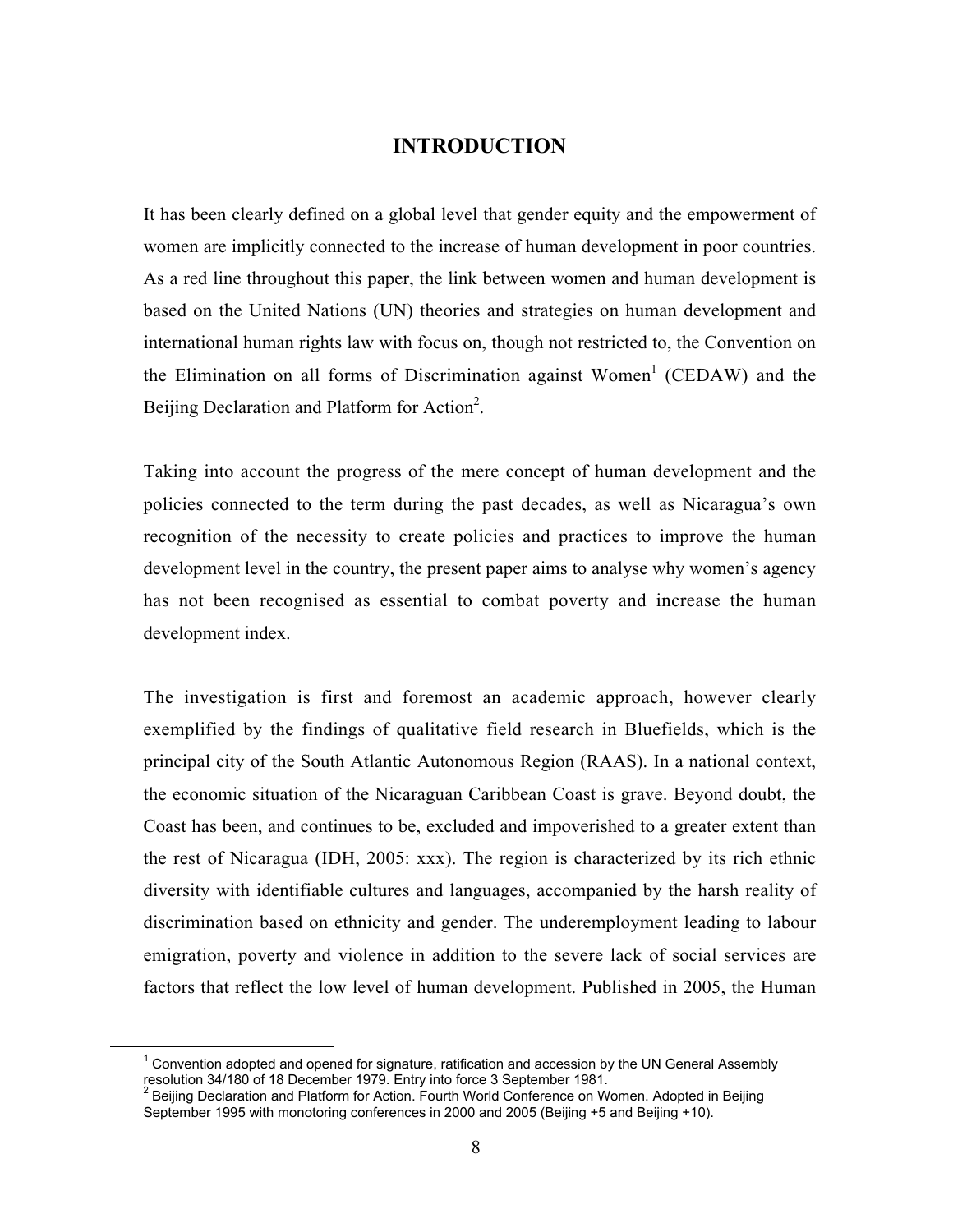Development Report for the Caribbean Coast  $(IDH)<sup>3</sup>$  shows that the index for the entire region is alarmingly low (IDH, 2005: xxii).

Various indicators indicate that women are not considered important agents towards human development. Amongst these indicators are:

- a) the absence of a clear gender policy on Nicaraguan national and regional levels;
- b) non-existent instruments in order to disaggregate data by gender and;
- c) the IDH's weak gender perspective in general and the lack of focus on women as essential agents to improve social problems in particular.

The report on the Nicaraguan national goals,<sup>4</sup> based on the UN Millennium Development Goals (MDGs), fails to include measurements of gender equity and tactics on how to achieve it (Fonseca, n/d: 13). Similarly, in general terms, and based upon the field investigation in Bluefields, it is apparent that women experience a wide range of genderbased discrimination and as a result, their rights as human beings are being violated, and empowerment, and thus also women's agency in human development, is hindered.

The factors mentioned above constitute the main evidence that, in a national context, there is no regional tendency on government level or within the various human rights and development organizations of the Coast, to focus on women as significant agents to improve the status of human development in the region.

The paper is divided in five parts and commences with a chapter on the relevant conceptual framework. Then follows a description of the methodology employed for the investigation and a chapter to contextualise the topic. The main part of the paper focuses on the analysis of the research results, which lead to the coherent conclusions and recommendations in chapter five.

<sup>&</sup>lt;sup>3</sup> 'Informe de Desarrollo Humano 2005. Las regiones autónomas de la Costa Caribe. ¿Nicaragua asume du<br>diversidad?' UNDP, 2005.

<sup>&</sup>lt;sup>4</sup> Fonseca, R. (ed.) (n/d) 'Objetivos de Desarrollo del Milenio y metas nacionales de Nicaragua'. Sistema de las Naciones Unidas, Nicaragua.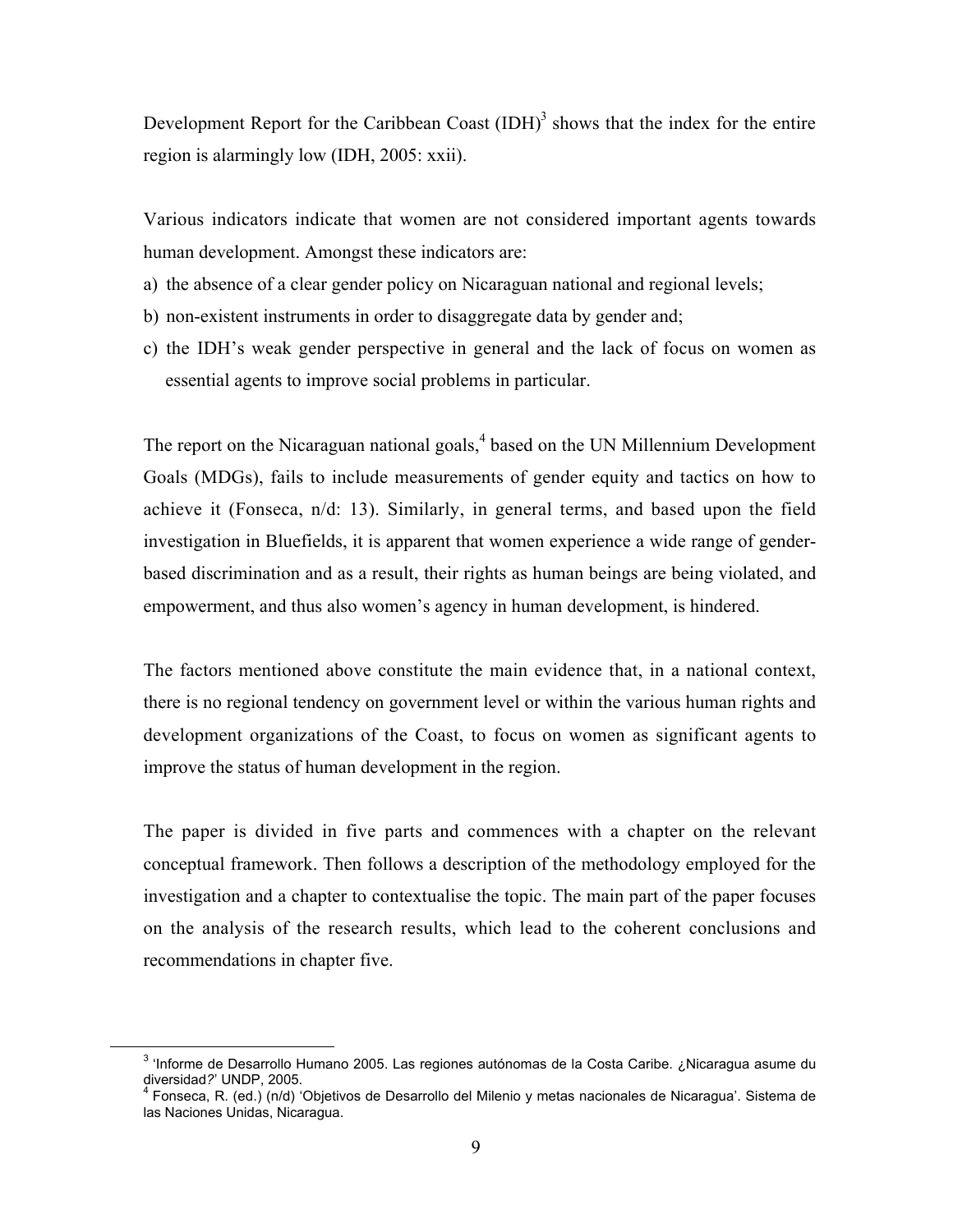### RESEARCH QUESTION

Are women regarded as agents towards human development in Bluefields?

#### MAIN OBJECTIVE

Discover if women are regarded as agents towards human development in Bluefields.

## SPECIFIC OBJECTIVES

- a) Establish the importance of women's agency in human development in accordance to international human development strategy.
- b) Discover whether or not local decision makers and human rights organisations on the Nicaraguan Caribbean Coast regard women as agents towards human development in the region.
- c) Discover to what extent women's empowerment and agency towards human development might be impeded through human rights violations.
- d) Identify, based on human rights and development strategies, how women can act as agents towards human development in the region.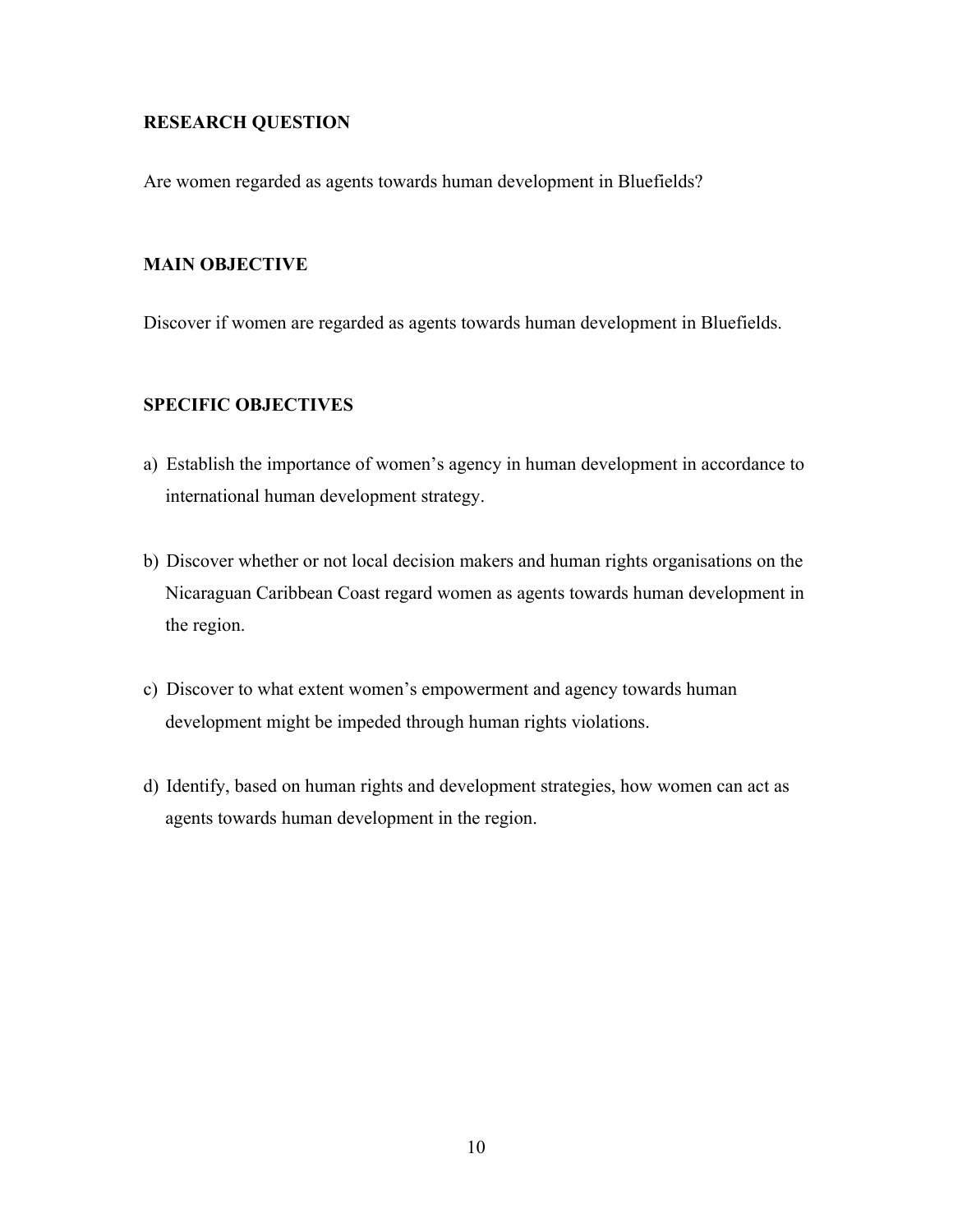### 1. CONCEPTUAL FRAMEWORK

International policy and theory on human development and the 'feminisation of poverty', as stated by UN divisions, such as the United Nations Development Program (UNDP) and the United Nations Development Fund for Women (UNIFEM), predominate the theoretical foundation of the paper, accompanied by theories of various authors, experts and non governmental organisations (NGOs).

The global MDGs and the coherent national goals of Nicaragua are taken into account as well as relevant key aspects of the Human Development Report for the Coast. It is vital to study the agency of women in human development according to experts and global tendencies with an inclusion of a brief description of gender theory.

The CEDAW and Beijing Platform for Action represent two of the strongest international instruments available in order to protect and promote women's human rights. Thus both instruments are coherently analysed in the context of human rights violations against women in the domestic sphere and in regards to access to sexual and reproductive health services.

#### 1.1 HUMAN DEVELOPMENT

UNDP (1990: 10) defines human development as "…a process of enlarging people's choices. The most critical ones are to lead a long and healthy life, to be educated and to enjoy a decent standard of living. Additional choices include political freedom, guaranteed human rights and self-respect." Furthermore, the Report stresses that the measurement of development cannot be limited to income terms – rather, the focus must be the people. Chen et al. (2005: 15) reaffirm this definition and amplify it by further concentrating on "human capabilities and on the choices or freedom of people." Along with these relatively new conceptions of development, the traditional vision of poverty has changed. Although the economic dimension of poverty continues to predominate, it is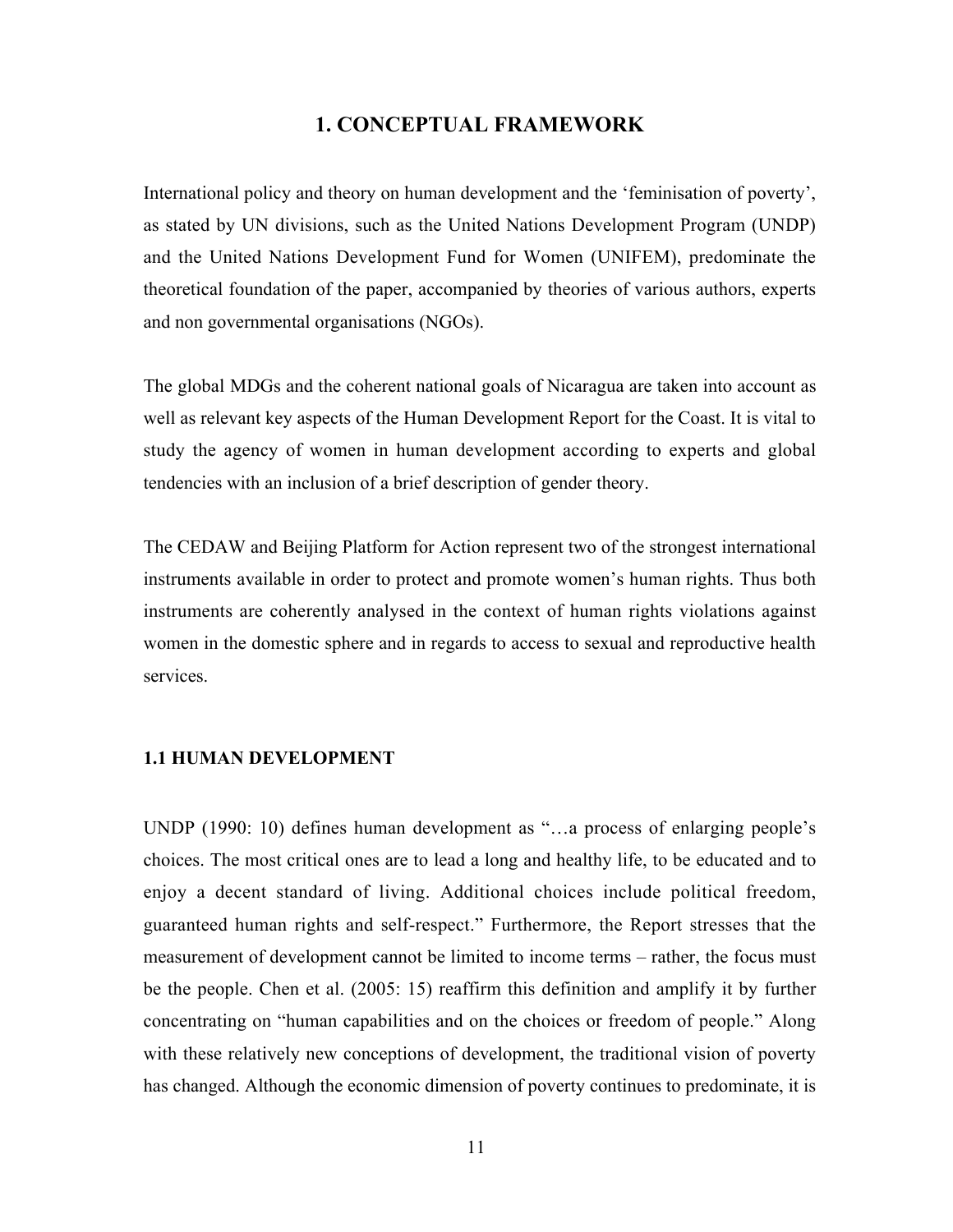no longer sufficient to understand this complex social problem. The broad consensus on differentiating between economic poverty and human development is predominately centred in the theories of Amartya Sen.

Sen has broadened the discussion on poverty and development with an integral vision of human development during the past decades, and has remained one of the most prominent experts on the topic. He claims that development means to eliminate the principal sources of deprivation of liberty, such as poverty and tyranny, lack of economic opportunities and the deprivation of social systems. Individuals' wellbeing should be redefined as each person's capacity to choose the kind of life that s/he values and wishes to lead (Sen, 2000: 19). His definition of development is multidimensional and includes the entire economic, social and cultural prosperity to which people aspire. Environmental policies, social justice, democracy, education and cultural interchange are factors equally connected with sustainable development (Boutros-Ghali, 2002: 12). Within this framework, the right to live in a society with decent levels of human development is a basic human right.

The Millennium Development Goals (MDG) that emerged from the Millennium Declaration, unanimously adopted by world leaders at the UN Millennium Summit in September 2000, are fundamental in regards to international development strategy. The eight goals and their specific targets respond to the main development challenges and constitute the global community's approach to reducing extreme poverty in its many dimensions by 2015 (UNDP, 2006: 27).

Nicaragua has responded to the task of achieving the national goals with its own monitoring report. The report indicates Nicaragua's clear focus on achieving goal two on universal education, which implicitly means education for boys *and* girls on equal terms. However, the report fails to inform on the progress made on meeting goal number three, which is 'Promote gender equity and empower women' (Fonseca, n/d: 13).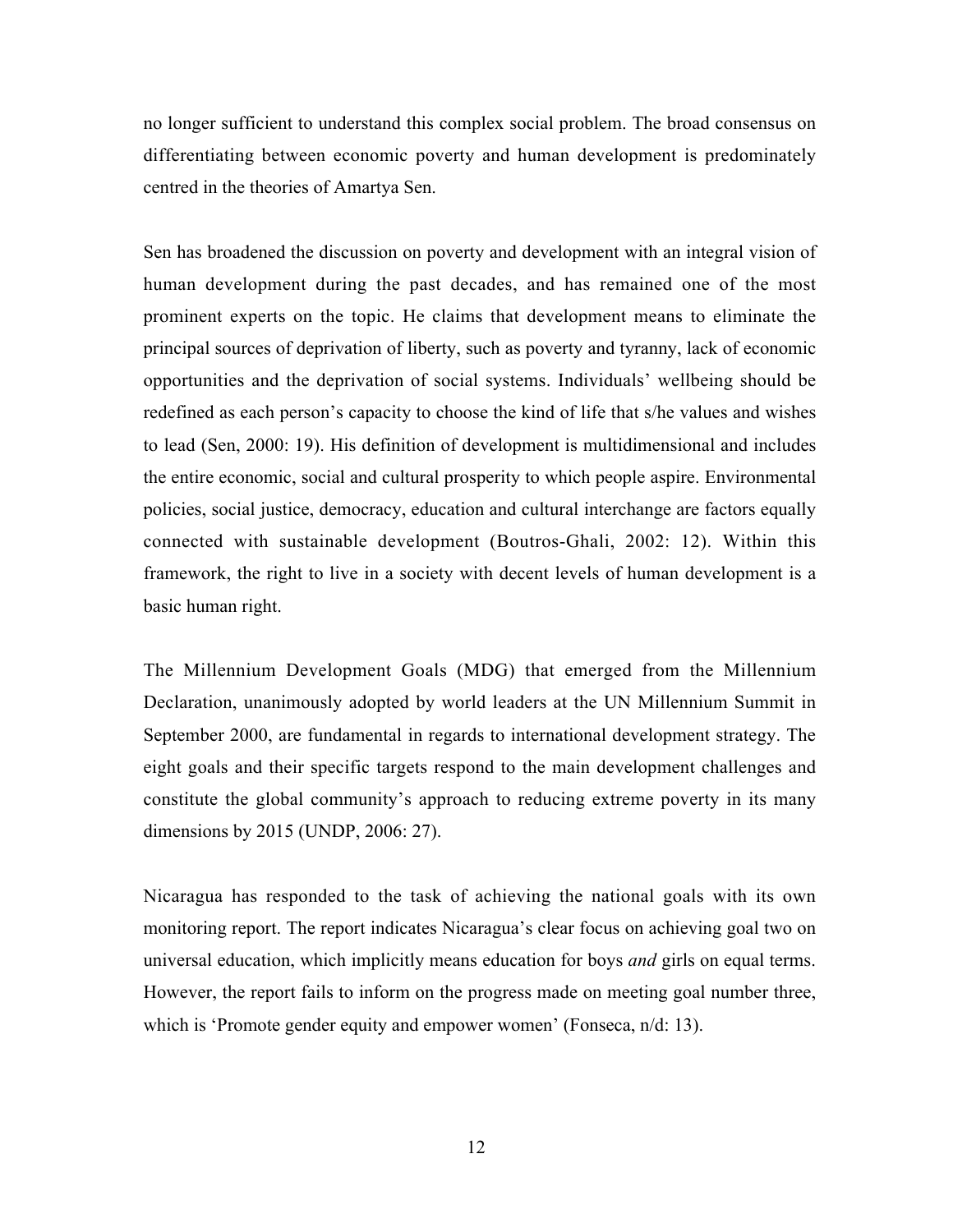Since 1990, UNDP has published global Human Development Reports to address the individual countries' development index in comparison with other nations. The main areas of focus are the indexes concerning health, education and economical factors, each one with several components. Throughout the years, specific regional and country reports, such as the UNDP Human Development Report for the Nicaraguan Caribbean Coast, are also being published.

### *1.1.1 The UNDP Human Development Report of the Nicaraguan Caribbean Coast*

The IDH is the first report on human development that concentrates on the autonomous regions of the Nicaraguan Caribbean Coast. This initial publication provides a historical and demographical perspective of the north and south regions, from a multicultural point of view with focus on ethnic diversity. The report describes the situation of human development in the context of the Coast and thus enriches previous definitions on human development by considering the specific social, cultural and political context, which is distinctly different to that of the rest of the country, partially because of the autonomous regime. At the same time, it underlines the significance of recognizing individual and collective rights and duties as means to development (IDH, 2005: xviii).

In concordance with other UNDP reports on human development, the IDH focuses on the three basic dimensions of development: Health, education and economics. The report indicates that close to all indicators' values are low in all geographical areas in both regions. In a regional context, Bluefields is amongst the municipalities with an improving education index, but the values for health  $(0,42)$  and economics  $(0,18)$  are distinctively lower than most other municipalities (IDH, 2005: 275).

Although drawing a discouraging image of the Coast, the IDH offers an important aspect in regard to the progress and development of the different municipalities of the two regions. As core of the approximation is the problematic: *¿Nicaragua asume su* diversidad?<sup>5</sup>. This subsequently puts into focus the autonomous regime, the interaction

<sup>5</sup>  $<sup>5</sup>$  Does Nicaragua assume its diversity?</sup>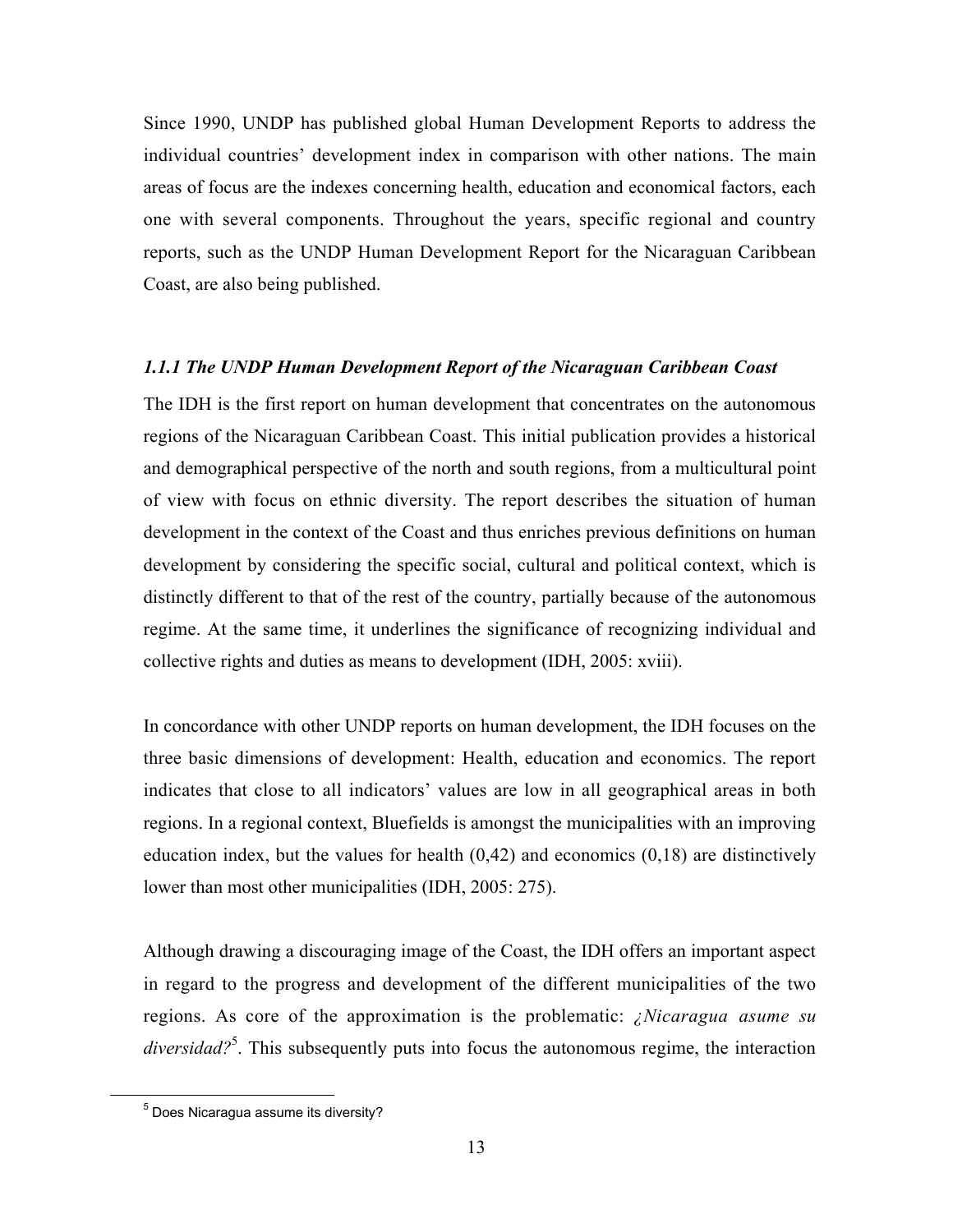and unity between the various ethnical groups of the region, the history, cultural heritage, identity and the particularities of the geographical reality (IDH, 2005: xvii).

#### *1.1.2 Human Development and Gender*

 *"(…) the people's economy in the developing countries and ways of assisting it cannot be discussed without stressing the role of women. (…) they play an especially important role in the development of the developing countries."* Boutros Boutros-Ghali

Feminist theory claims that the concept of gender is based upon the fact that the masculine and feminine gender are not biologically determined, but assigned roles that human beings have acquired during their upbringing appropriate to cultural norms and traditions created in societies based on patriarchal paradigms (Facio, 1999: 41). This social structure is slowly changing in parts of the world, but the socio-politic and economic processes tend to be lengthy in scarcely developed communities, and the patriarchal family remains the foundation of society. When the man persists in preserving his superiority within the family and the society, the patriarchy is nourished and the androcentricity is reaffirmed. Similarly, as the woman assumes her role according to traditional gender patterns without questioning this, she too reproduces the legitimacy of the patriarchal social structures (Facio, 1999: 27).

According to Naila Kabeer (2003: xiii),

"(…) gender inequity intersects with economic deprivation to produce more intensified forms of poverty for women than men. Gender inequity is part and parcel of the process of causing and deepening poverty in a society and must therefore constitute part and parcel of measures to eradicate poverty."

During the last few decades the concept 'feminisation of poverty' has emerged. According to UNDP, an estimated 80 per cent of the world's poor people are women, or as stated by the NGO CARE International: "Poverty has the face of a woman." This grave reality is specially pronounced in African and Latin American countries. It is, then, beyond any doubt that the empowerment of women to become agents towards human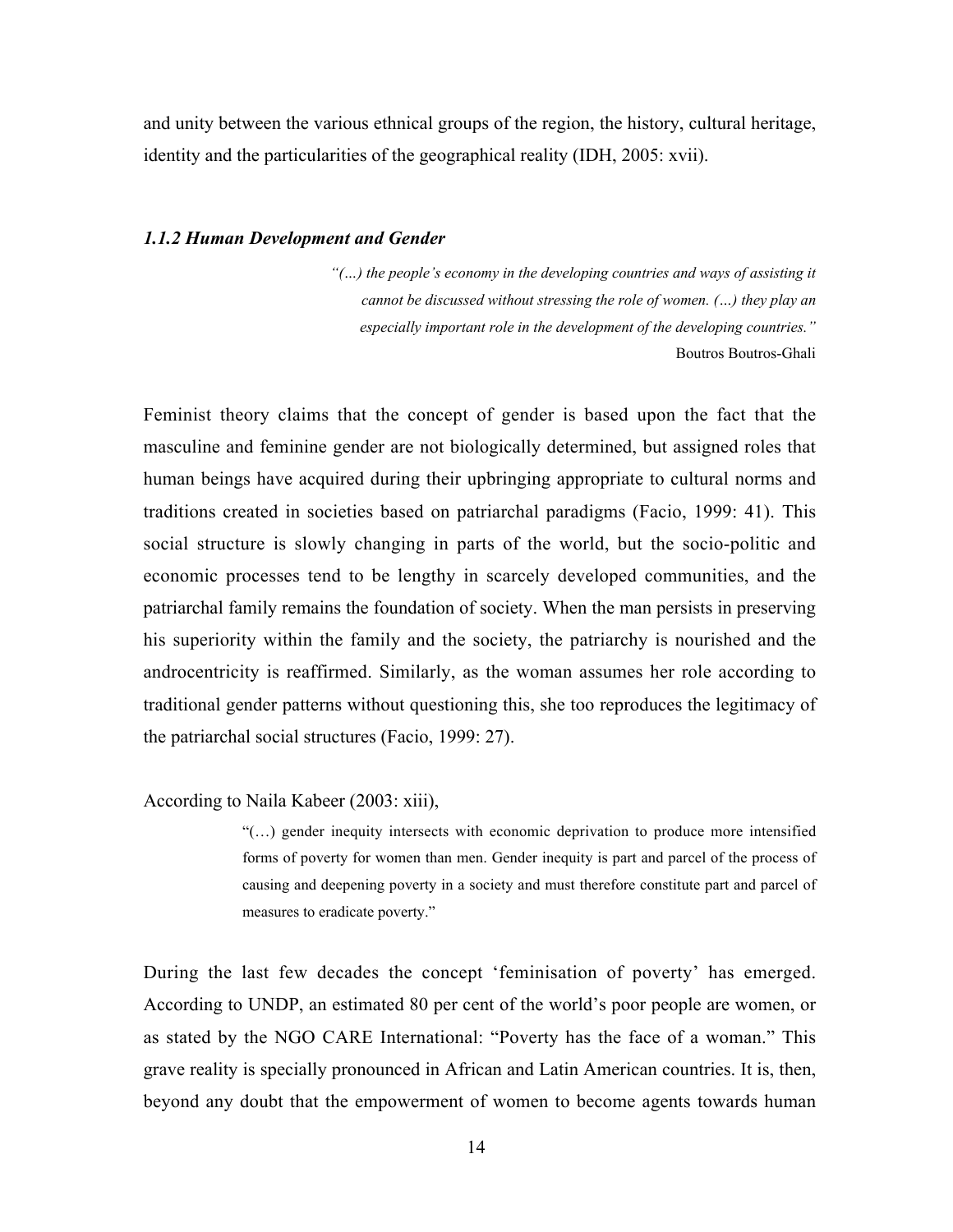development is an indispensable process. As proclaimed by UNDP (2006: 21), gender inequity is a major obstacle to combat poverty and to fulfil the MDGs.

On the other hand, the failure to achieve gender equity has proven to have a negative impact on human development. A study realized in 99 countries, first in 1960 and then in 1990, clearly shows that countries with high gender inequity have experienced slow economic development, whilst those nations with more progressive gender policies based on equity have been able to improve their development rate (Kabeer, 2003: 40).

#### 1.2 EMPOWERMENT OF WOMEN

*"Taking women's empowerment seriously means putting gender equality at the centre of the human development equation."* UNDP

The term empowerment refers to the processes by which persons who previously have been denied the ability to make choices have acquired such abilities. For it to be a real choice, there must exist alternatives (Kabeer, 2003: 170).

As pointed out in the latest UNDP Annual Report (2006: 20):

"Empowering women is critical to advancing human development and achieving progress towards the MDGs. Gender equity is and will always remain an end in itself. (…) when women suffer abuse and discrimination, when they do not play an active role in shaping the world around them, everyone in society loses out."

The same UNDP report claims that women's empowerment assists in the increase of production with positive economic outcome, and that it contributes to improved health (UNDP, 2006: 20). An empowered woman will gain stronger abilities to educate and care for her children. It helps more to help women to help themselves, due to the fact that women are more likely to use their new abilities and capacities to help those around them. By ensuring women access to property, employment and equal wages, and by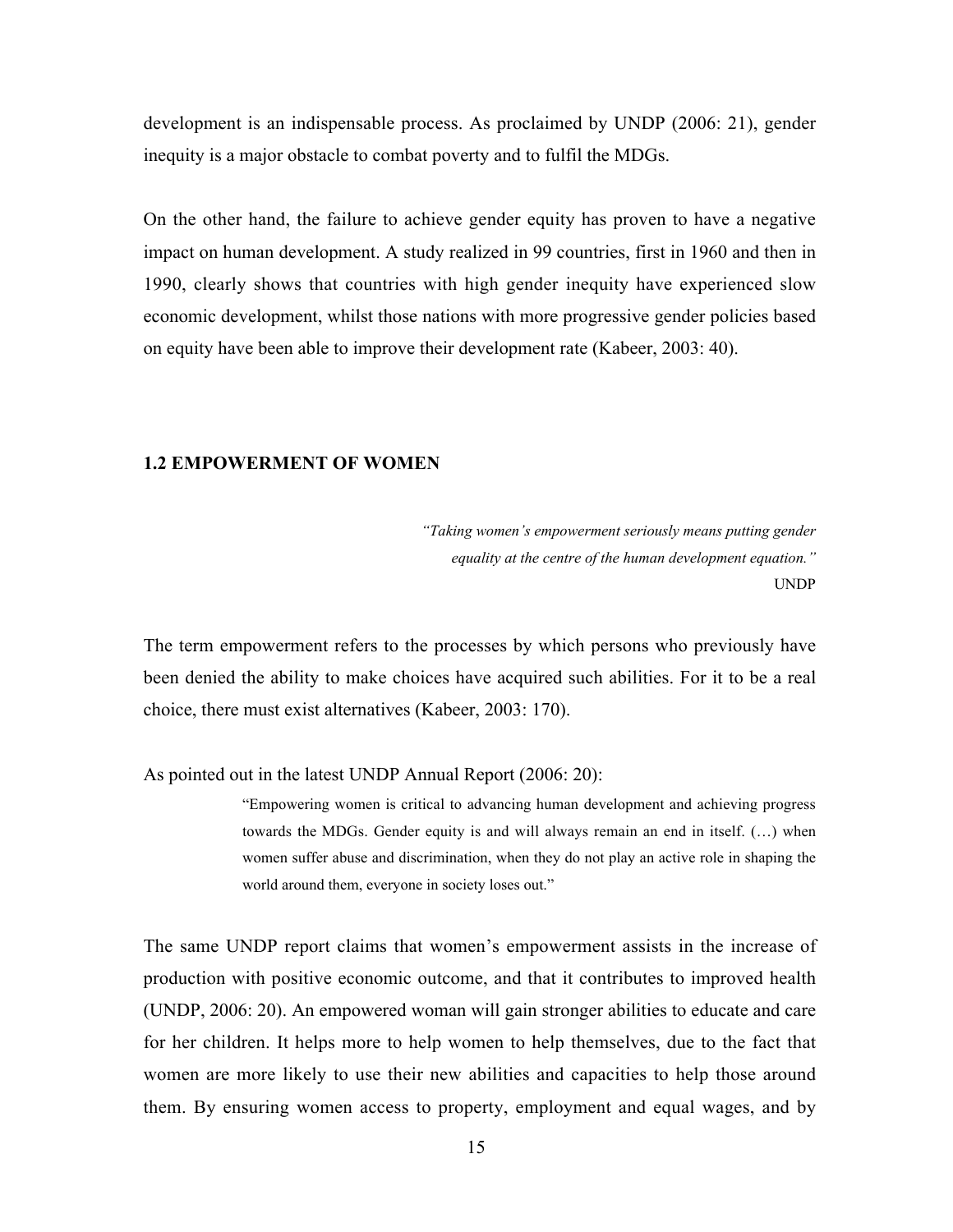granting them access to positions with political power and to education, governments can no longer ignore women and their necessities. Ending violence and discrimination against women in all its forms is an integral part in the process of empowering women in general (UNIFEM, 2003: 7).

#### *1.2.1 Women's Agency*

When women's role as agents in development is limited, it has negative effects in the lives of all people in society (Sen, 200: 235). In Sen's *Development as Freedom*, the importance of women's agency towards social change is emphasised. Instead of concentrating on the mere status of women's wellbeing, or lack of such, Sen (2000: 233) focuses on female active agency to achieve changes.

In order to consider people as agents, they must be given the chance to be heard and to participate in public life and to be involved in collective decisions (Agarwal et al., 2005: 5). Sen (1977) defines agency as the ability to achieve one's goals and interests in coherence with personal values. This ability does not only reflect individual wellbeing but also welfare on a social level (Agarwal et al., 2005: 19)<sup>6</sup>. Kabeer (2003: 171-172) states that agency compasses both observable action in the exercise of choice within decision-making, protest, bargaining and negotiation – as well as the motivation and purpose that individuals bring to their actions. That way it leads to the ability to act on individual choices.

Relating agency to empowerment thus implies actively exercising choice. Increased choices may provoke social changes, considering the increased likelihood of challenging power relations.

Closely related to agency is the capabilities approach that signifies a clear focus on persons' capabilities, a term that Ingrid Robeyns<sup>7</sup> (Agarwal et al., 2005: 65) explains as

<sup>6</sup>  $6$  Fabienne Peter in "Gender and the Foundations of Social Choice: The Role of Situated Agency".

<sup>&</sup>lt;sup>7</sup> Ingrid Robeyns in 'Sen's Capabilities Approach and Gender Inequity: Selecting Relevant Capabilities'.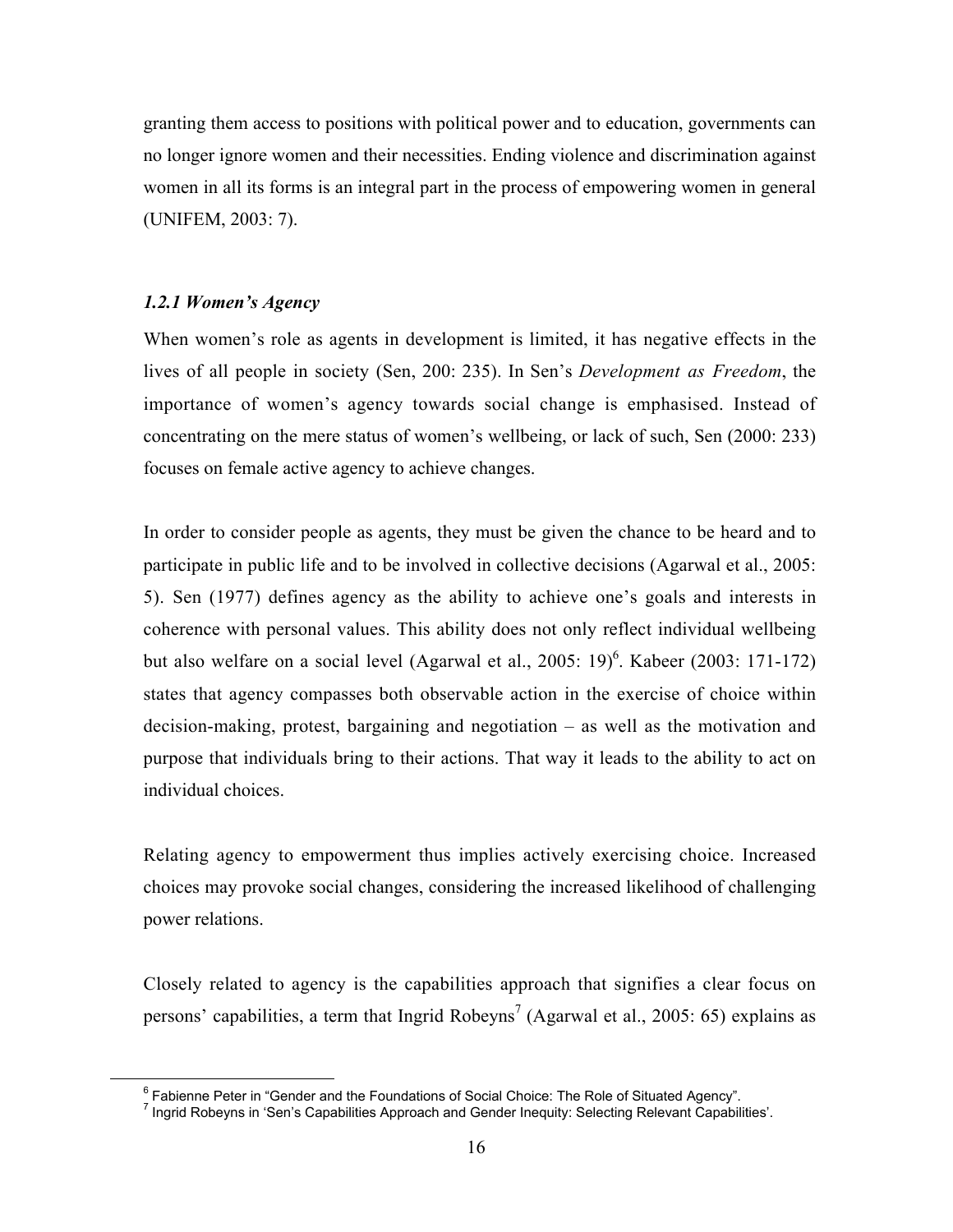"people's potential functionings". In the same publication  $(38)$ , Martha Nussbaum<sup>8</sup> claims that capabilities, complimented by the respect for human rights, constitute important goals to stimulate development. Amongst the central human capabilities outlined by Nussbaum are the ability to live the length of a 'standard biological' human life, being able to have good health – including reproductive health, and to possess physical integrity in terms of being able to be free from violence and to have a choice in matters of reproduction (Agarwal et al., 2005: 43).

Capabilities, as defined by Nussbaum, are closely linked to human rights, in the sense that by granting human beings political liberties, the chance of achieving economical well-being is substantially increased (Nussbaum, 2000: 97). On the other hand, through neglecting such basic human rights, the capability of expressing and understanding ones needs diminishes (Nussbaum, 2000: 96).

#### 1.3 WOMEN'S HUMAN RIGHTS

The Beijing Platform for Action (Art. 1) states that "equity between women and men is a matter of human rights" and consequently that "a transformed partnership based on equity between women and men is a condition for people-centred sustainable development."

As an underlying foundation of the universal human rights, women cannot be discriminated against on the basis of belonging to the feminine gender. In accordance with Article 1 of CEDAW,

> "…discrimination against women' shall mean any distinction, exclusion or restriction made on the basis of sex which has the effect or purpose of impairing or nullifying the recognition, enjoyment or exercise by women, irrespective of their marital status, on a basis of equity of men and women, of human rights and fundamental freedoms in the political, economic, social, cultural, civil or any other field."

 $\overline{8}$  $8$  Martha C.Nussbaum in 'Capabilities as Fundamental Entitlements: Sen and Social Justice'.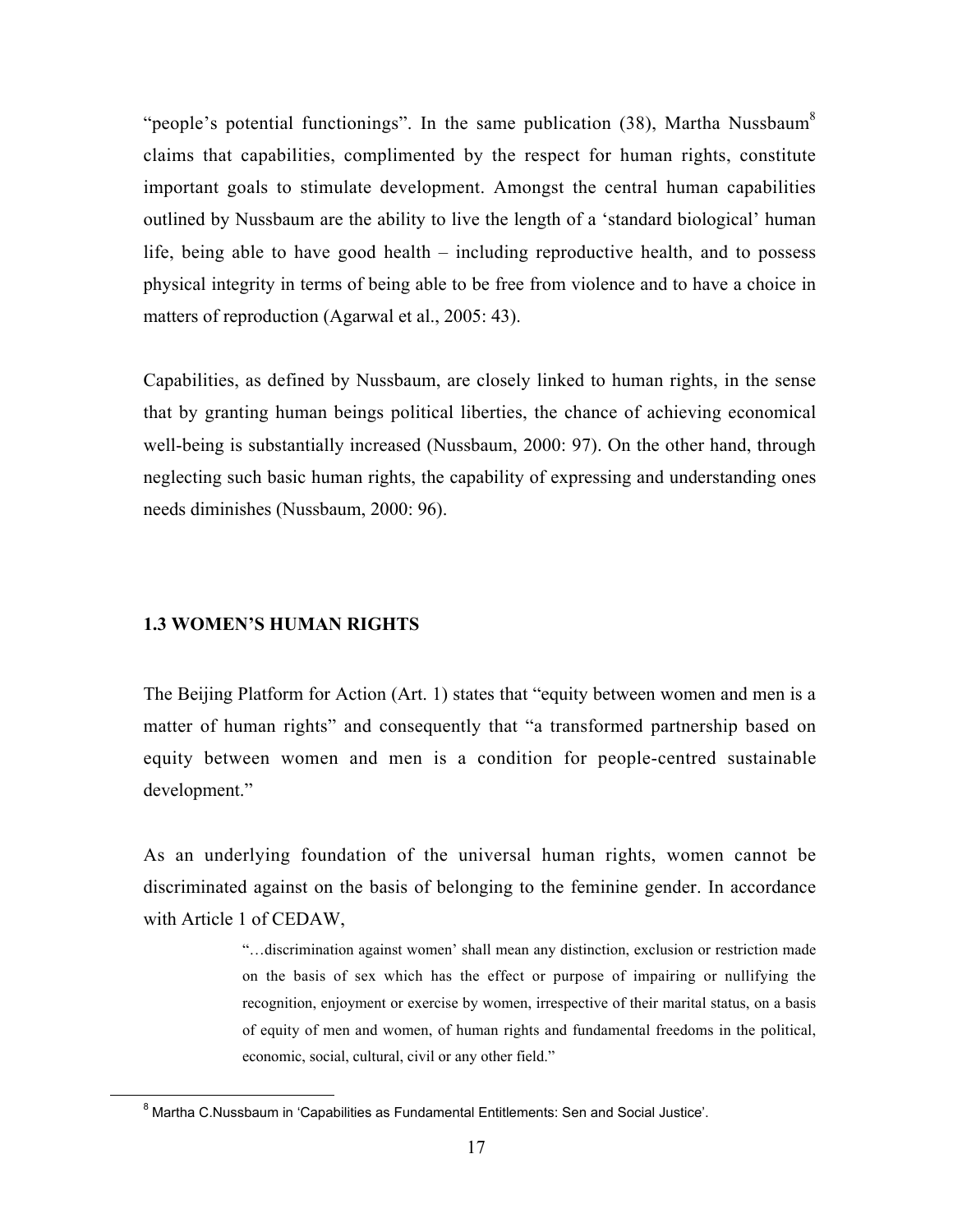Whilst women's basic human rights, such as the right to participate on equal terms in society, the right to be free from (domestic) violence and the right to sexual and reproductive health services are disrespected, women's empowerment is impeded and consequently they have limited possibilities to become agents towards human development.

#### *1.3.1 The Right to be Free from Violence*

*Acts or threats of violence, whether occurring within the home or in the community, or perpetrated or condoned by the State, instil fear and insecurity in women's lives and are obstacles to the achievement of equity and for development and peace.* Beijing Platform for Action

The Beijing Declaration and Platform for Action further proclaims that women and girls in all societies, and across lines of income, class and culture, are subjected to physical, sexual and psychological abuse. It also clarifies, and stresses, the fact that women who belong to minority groups are particularly vulnerable to violence.

International human rights instruments have been strongly criticized for their weak consideration for violations of rights that uniquely, or to a great extent, affect women, such as sexual and domestic violence. This critique is based on the affirmation that the vast majority of international law's legal base has a clear patriarchal pattern that reflects the needs and preoccupations of the creators of these; mainly white occidental middle aged men. Needless to say, the basic necessities and fears of women are not substantially taken into account.

Another aspect to this critique is centred in the traditional barrier between the public and private spheres when it comes to the interpretation of human rights law. This breach results in disregard for the kind of human rights violations that take place in the domestic sphere and thus strengthens the patriarchal system and its structural gender inequity. In the Central American context, the ideal and the State legislation has been that the State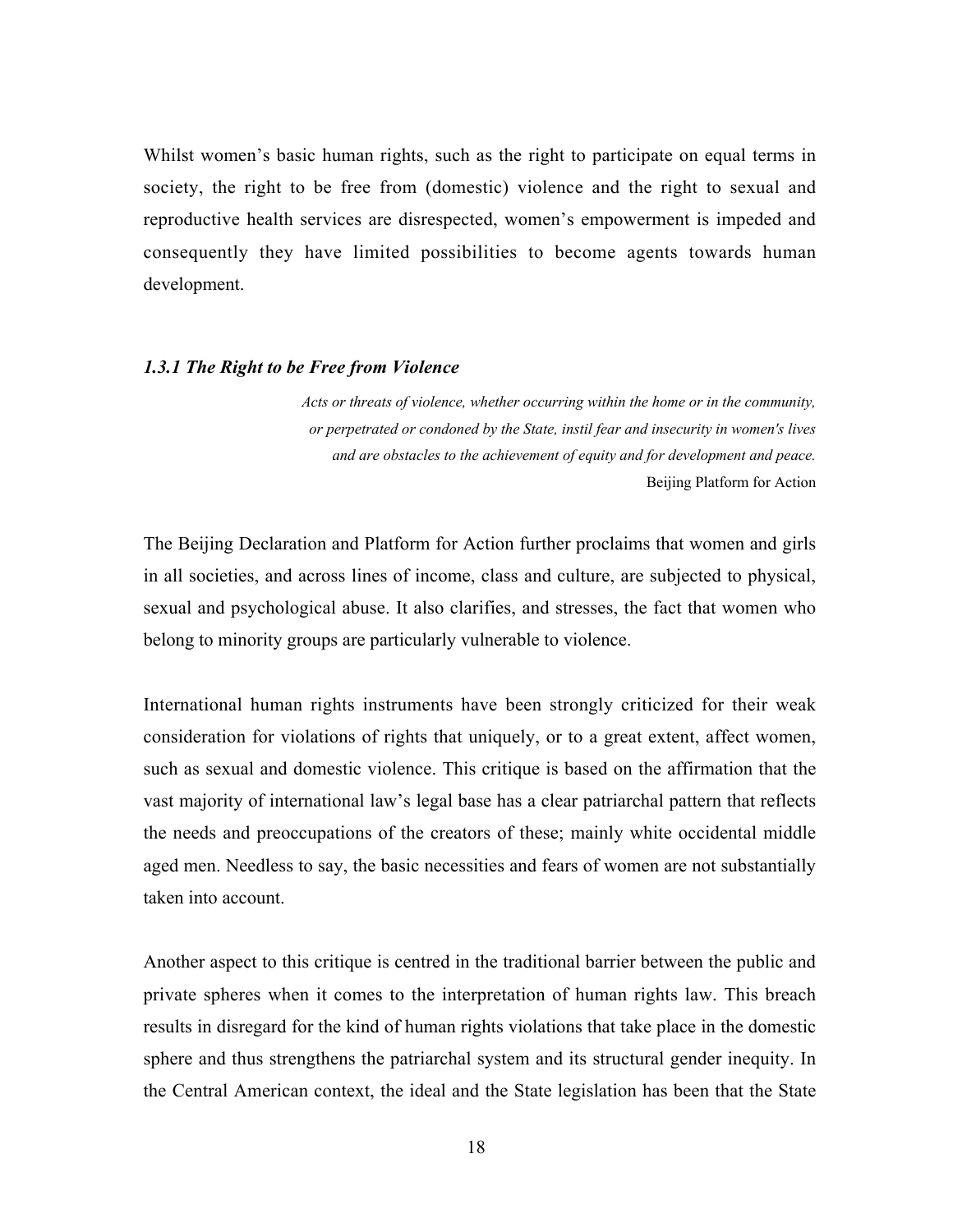should not interfere in private matters. The American Convention on Human Rights gives credibility to this notion in its Article 11[2]: "No one may be the object of arbitrary or abusive interference with his private life, his family, his home, or his correspondence, or of unlawful attacks on his honour or reputation." Through a mere positive interpretation of such an article (as well as noting the usage of non gender neutral language: "his"), violations of human rights in the private sphere does not seem to be prioritised in particular human rights instruments (Kaasin, 2005: 7).

The Inter-American Convention on the Prevention, Punishment and Eradication of Violence against Women<sup>9</sup> (Belém do Pará) emphasises in its preamble that the elimination of violence against women is essential for individual and social development, and women's full and equal participation. Belém do Pará states that every woman has the right to be free from violence in both the public and private sphere, and its Article 1 defines violence against women as "any act or conduct, based on gender, which causes death or physical, sexual or psychological harm or suffering to women, whether in the public or private sphere."

Thus, there are specific instruments on women's human rights, obligatory to the signatories, that clearly define violence in the private sphere as human rights violations.

Violence against women follows the clear pattern of the historically unequal power relations between men and women. This inequality, or asymmetry, of power, has led to domination over and discrimination against women by men and is impeding women's empowerment.

#### *1.3.2 The Right to Have Access to Sexual and Reproductive Health Services*

Women have particular needs in regard to sexual and reproductive health services because of the physical differences between men and women and given the fact that women retain the ability to procreate the human specie. Most international human rights

<sup>9</sup> <sup>9</sup> Adopted in Belém do Pará, Brazil, June 1994.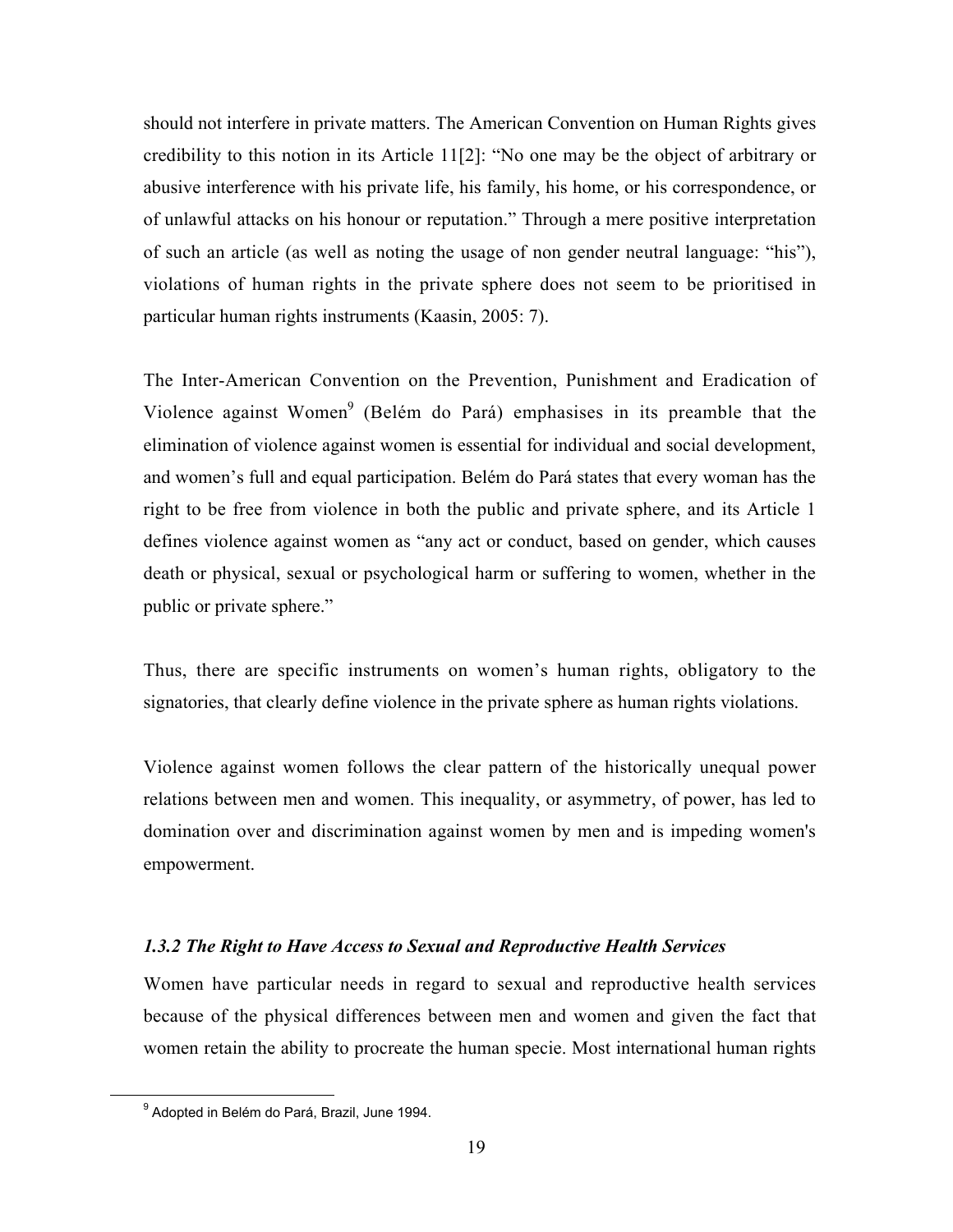instruments refer to the rights to family planning and access to health services, but CEDAW, on the other hand, specifically refers to the liberty to choose the size of the family and the right to access sexual and reproductive health services. The Beijing Declaration (Art. 17) recognizes that the "right of all women to control all aspects of their health, in particular their own fertility, is basic to their empowerment."

#### In its Article 94, the Beijing Platform for Action defines reproductive health as:

"a state of complete physical, mental and social well-being and not merely the absence of disease or infirmity, in all matters relating to the reproductive system and to its functions and processes. Reproductive health therefore implies that people are able to have a satisfying and safe sex life and that they have the capability to reproduce and the freedom to decide if, when and how often to do so. Implicit in this last condition are the right of men and women to be informed and to have access to safe, effective, affordable and acceptable methods of family planning of their choice, as well as other methods of their choice for regulation of fertility which are not against the law, and the right of access to appropriate health-care services that will enable women to go safely through pregnancy and childbirth and provide couples with the best chance of having a healthy infant."

Forced sterilization and forced abortion, as well as coercive or forced use of contraceptives, are all ways of violating women's human rights to make their own decisions regarding sexual and reproductive health issues. This is based upon the right to be free from interference with individual sexuality and the right to be free from violence that affects sexual or reproductive health.

Similarly, throughout the Beijing Platform for Action, concerns are expressed over how inadequate or inexistent formal and informal sexual education violates girls and women's right to acquire the necessary knowledge to make the appropriate personal decisions on how to control their fertility and take care of their sexual and reproductive health.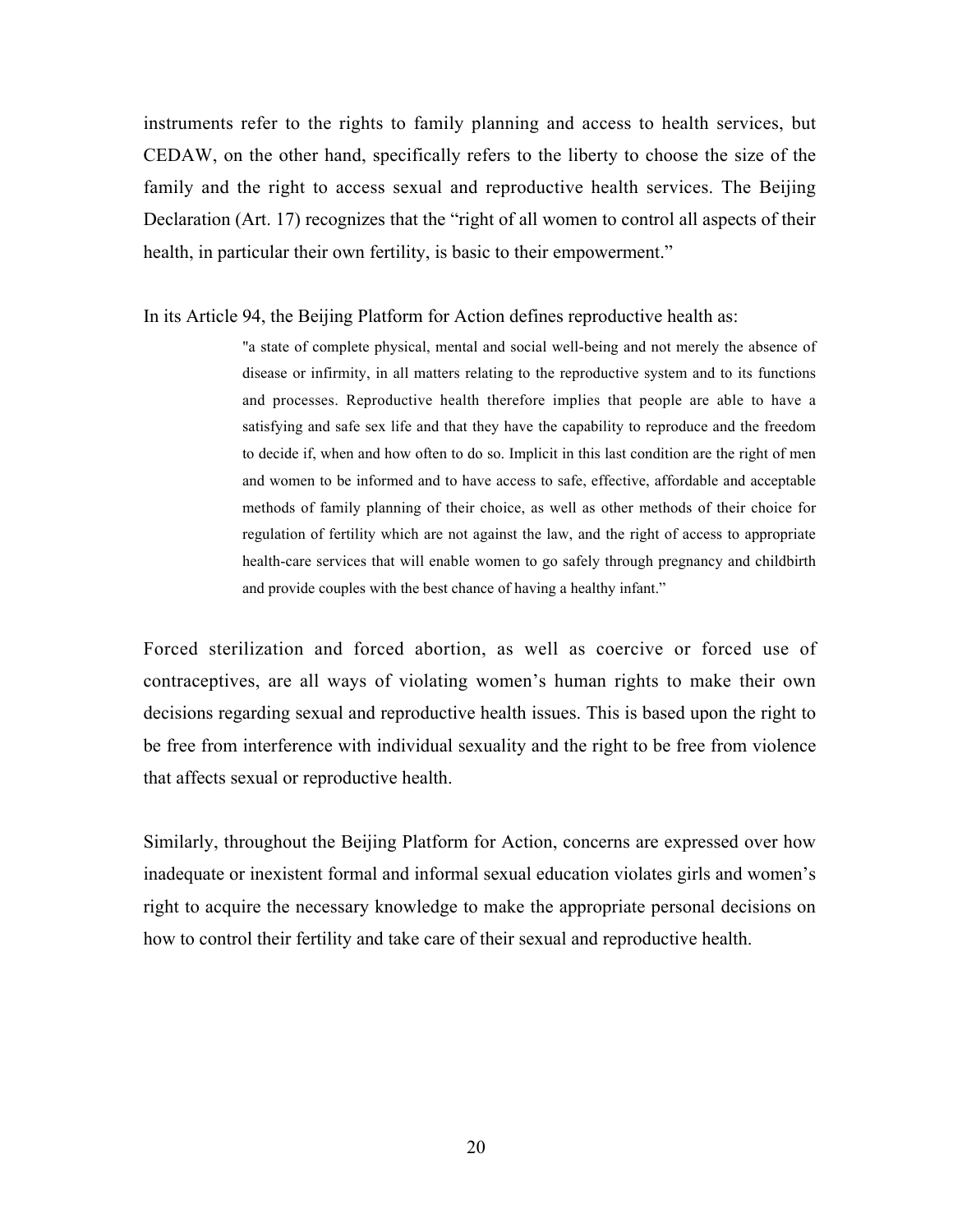## 2. METHODOLOGY

This section will provide a brief, but detailed description of the methodology adopted for the investigation that is the foundation for the present paper. The actual description of the investigative methods employed during field research, is complimented by an academic approach in order to explain the advantage of this particular methodology.

Furthermore, this chapter includes a definition of concepts, as they form part of the specific objects of investigation.

#### 2.1 TYPE OF INVESTIGATION

The investigation is based on qualitative research, which aims to obtain information through the analysis of relevant people according to their expressions, definitions and terminology (Hernández et al., 2003: 450). The purpose of this method is to provide a description of the situation that is widely and profoundly based on the subjects' perceptions, attitudes, experiences and beliefs (Hernández et al., 2003: 451).

Furthermore, the research is based on the analysis of secondary data and information, such as UNDP reports on human development, including the IDH for the Nicaraguan Caribbean Coast. The CEDAW, the Beijing Platform for Action, and other instruments are also analysed and applied. Statistics and studies on violence against women and sexual and reproductive health from Bluefields are taken into account.

## *2.1.1 Field Research*

The results from the fieldwork in Bluefields derives from interviews with individuals linked to human rights organisations, members of women's associations, as well as persons with political influence. Participative observation (attended radio recordings,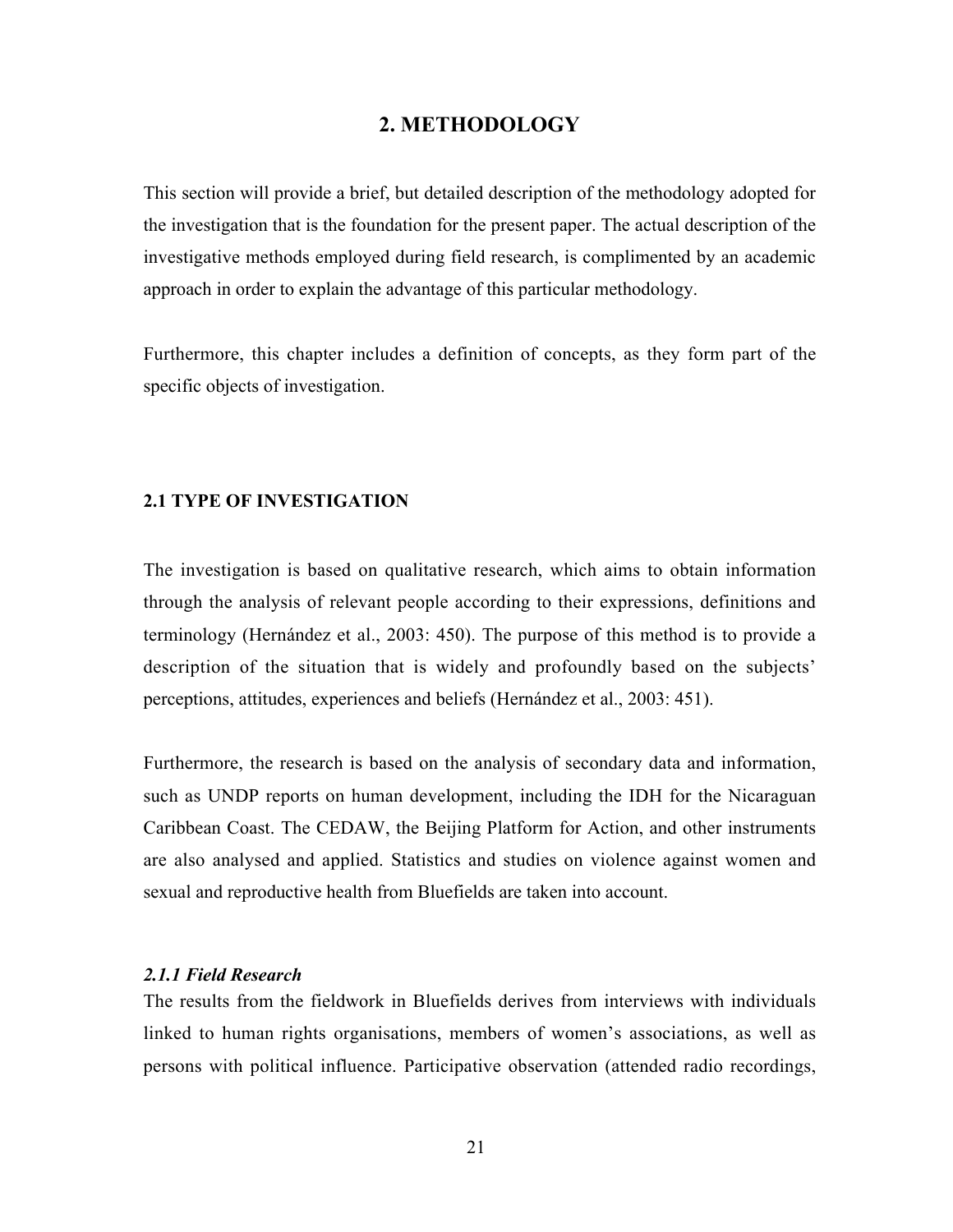attended meetings, participation in informal conversations, etc.) in different aspects of the daily life of Bluefields is also taken into account for the analysis of the research results.

The total length of the period of fieldwork includes three visits to the region. The two first stays were in May and June 2005, and lasted for a total of three weeks. During these visits, which included trips to several rural areas of the RAAS, the initial frames for the topic of this paper were developed. The next research period was effectuated during four weeks in April/May 2006. Considering the limited time lapse of the fieldwork, it is of importance to mention what is considered to be a very intensive research work, with an average of two interviews each day. Also, the high level of social involvement, such as attending cultural events, joining parades, home visits to single mothers and grandmothers as well as conversing with locals in restaurants and bars, is regarded to grant added value to understanding the social movements of Bluefields, in order to draw the adequate conclusions and recommendations.

#### 2.2 RESEARCH SUBJECTS

Although the protagonists for the topic of the paper are the multiethnic women of Bluefields, the main subjects as sources of information and for the collection of data are individuals related to human rights and women's rights organisations and development issues. Additional subjects of research are implicitly the women *and* the men of Bluefields – how they interact and their perceptions of social roles.

The reason for focusing on individuals related to human rights issues and social development, is due to the paper's clear focus on discovering whether or not women are being considered important agents in order to combat poverty and thus being an integral part of improving the level of human development. Although general perceptions to a great extent can determine if women are accounted for in this regard, only people with political knowledge and social influence in the local context of Bluefields can account for the inclusion, promotion and empowering of women as agents.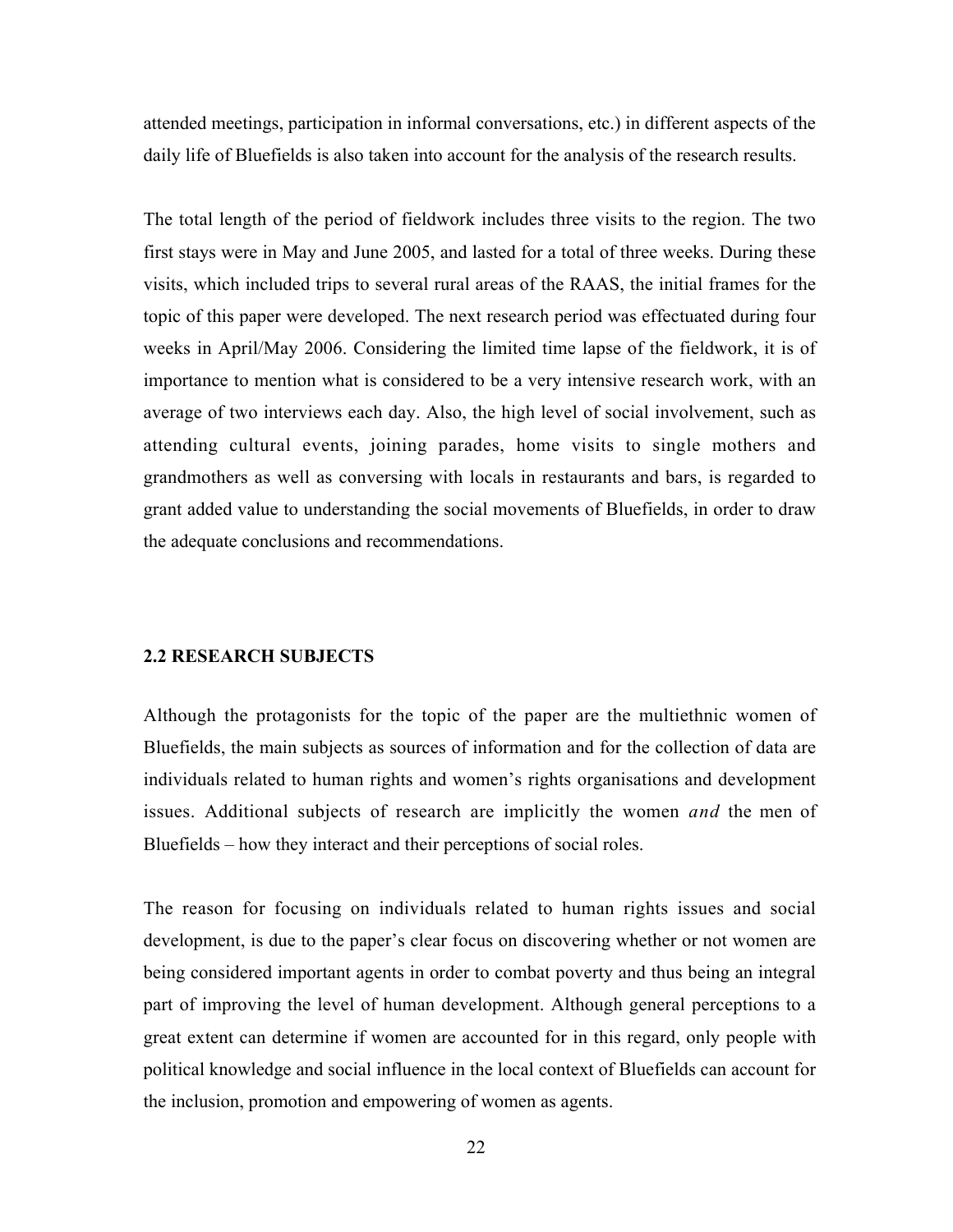### 2.3 DEFINITION OF CONCEPTS

a) Women's agency in human development in accordance to international human development strategy.

As discussed in the chapter on the conceptual framework, women's agency is essential to achieve social change. For women to become agents, they must obtain the necessary capabilities through empowerment. Women must be given the chance to be heard and to participate in public life and to be involved in collective decisions.

b) Local decision makers and human rights organisations' vision on women's role as agents towards human development on the Nicaraguan Caribbean Coast.

It is important to discover how these State and non governmental institutions regard women in their rights and development agendas. First and foremost, this is considered important due to the fact that both urban and rural communities on the Coast are relatively small, and these institutions have great influence. Disclosing the organisations' vision on the topic, serves to indicate whether or not these organs operate with strategies and goals in concordance to the international human development plan, such as the Millennium Development Goals.

c) Women's empowerment and agency towards human development, and how human rights violations might impede this.

The hindrance to women's empowerment through disrespect of their human rights refers to the obstacles that women on the Nicaraguan Caribbean Coast, exemplified by the findings in Bluefields, meet to be able to act as agents to human development. The possible human rights violations include the right to be free from domestic violence, and the right to have access to sexual and reproductive health services.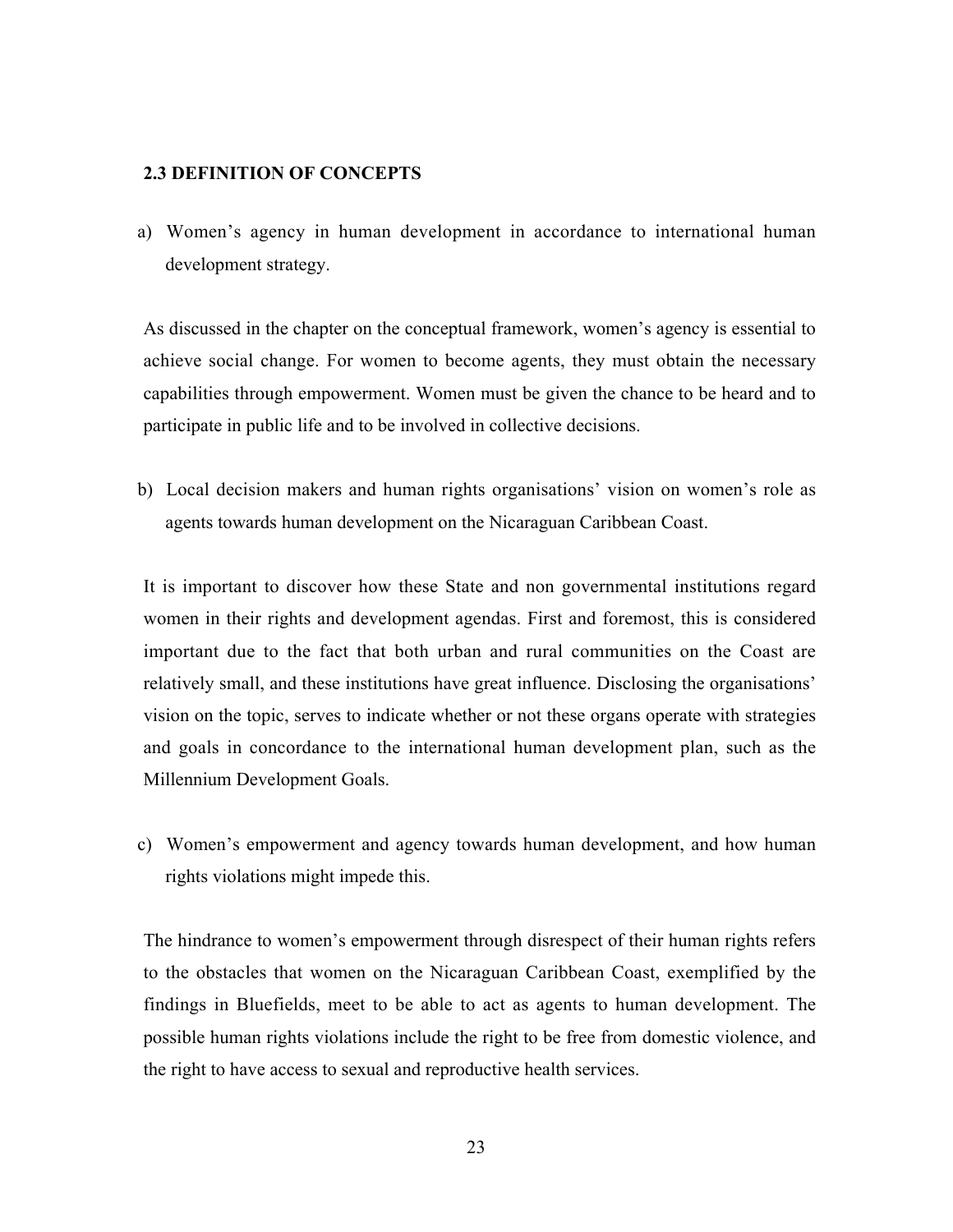d) Ways in which women can act as agents towards human development in the region, based on human rights and development strategies.

This last objective and concept refers to the different solutions that may exist for the women of the Coast in order to increase their influence on combating poverty and fomenting development in their family and community. It stresses the importance of focusing on women as agents to improve human development, and why communities like Bluefields will benefit from a change of strategy in this field.

#### 2.4 FIELD RESEARCH INSTRUMENTS AND TECHNIQUES

The instruments used for the field research of this paper include unstructured and group interviews and participant observation. Following the brief definition of the three research methods, are explanations on how these methods were contextualised during field work in Bluefields.

#### *2.4.1 Unstructured Interviews*

As opposed to structured interviews, which normally are used in quantitative research, unstructured or focused interviews are characterised by its openness. Although based on a topic and often with prepared questions, the researcher is much more free to improvise and follow the lead of the interviewee in order to discover new aspects of the matter and develop new ideas (Grønmo, 2004: 159). The advantage of this method is that it can challenge the researcher's preconceptions and allow the interviewee to talk about issues within her or his own frame of reference, which leads to a further understanding of the subject's point of view (May, 2001: 124). Thus this method gives the research a qualitative depth.

Unstructured interviews were used as research instrument in the present paper to contextualise and further understand the topic. The subjects were selected based on their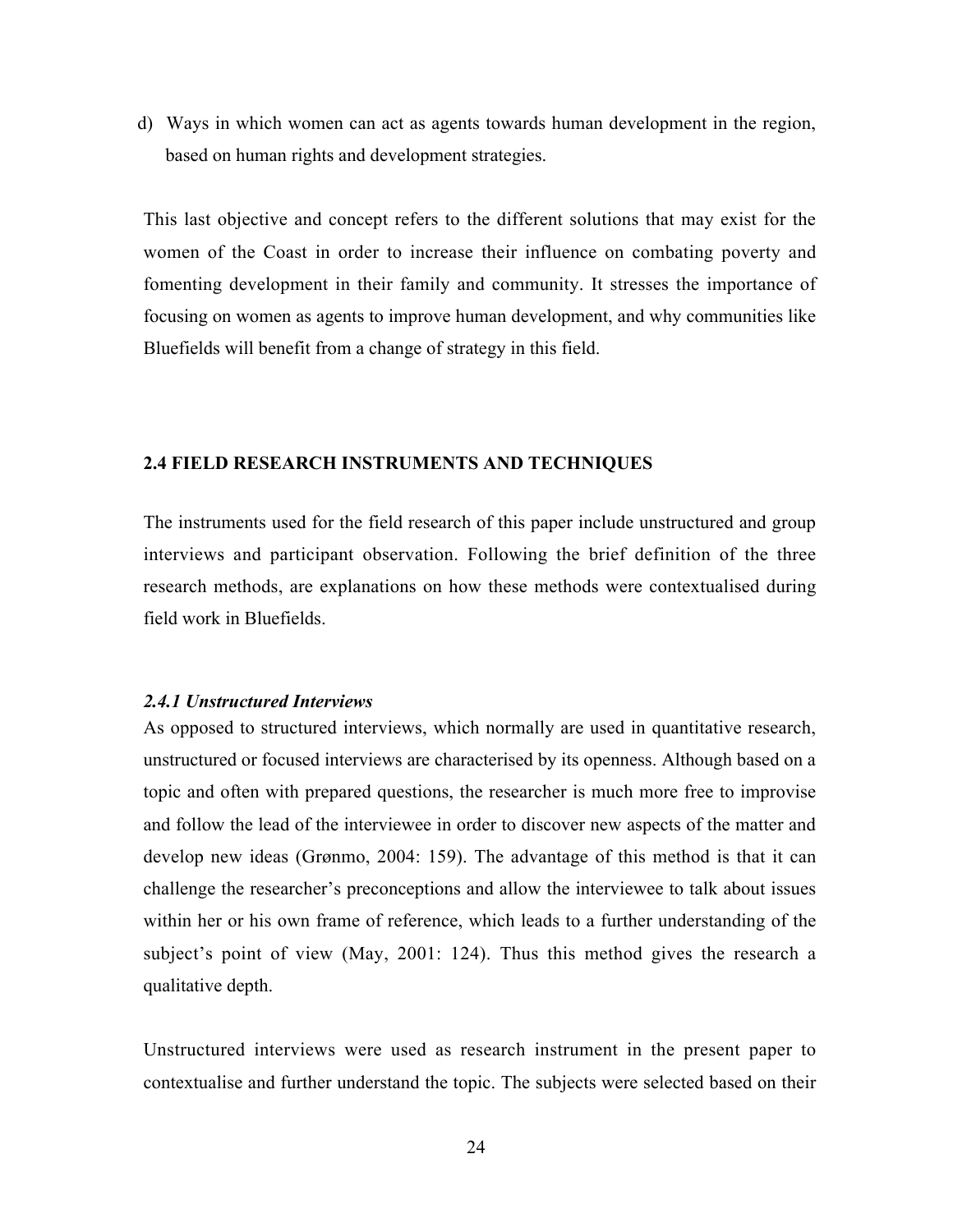connection to either human rights in general as well as to women's rights, development and social and issues. The purpose of interviewing people immersed with human rights was to discover the focus on women's human rights and if these organisations could account for any special programs for the inclusion and empowerment of women. Interviewing people directly working with or engaging in women's rights contributes to the understanding of what is being done and where there are flaws, thus detecting discrimination and women's human rights violations. Interviews with persons engaged in development programs and/or directly involved in the publication of the IDH, allowed for a further understanding of the role of women in human development. In connection with the specific human rights issues researched, namely the occurrence of domestic violence and access to sexual and reproductive health services, people from relevant governmental and non-governmental organisations provided both personal and statistical information on women's situation in Bluefields.

#### *2.4.2 Focus Interviews*

Using focus interviews with a group of people as a research method is valuable in terms of exploring group norms and perceptions around a specific subject or topic (May, 2001: 125). The difference between a normal group interview (each person usually responds the researcher's questions) and a focus interview is that the latter further foments the interaction between the group participants, allowing for them to freely discuss the topic (May, 2004: 125).

This technique was used to encourage men to share their opinions regarding the women's role in society, both in the public sphere and within the family. The focus interview was considered an apt method seeing that men in company with other men tend to open up more on issues concerning women and their role.

#### *2.4.3 Participant Observation*

Participant observation is characterised by directly and personally experiencing a certain social scene, with the aim to understand it and explain it (May, 2001: 173). The correct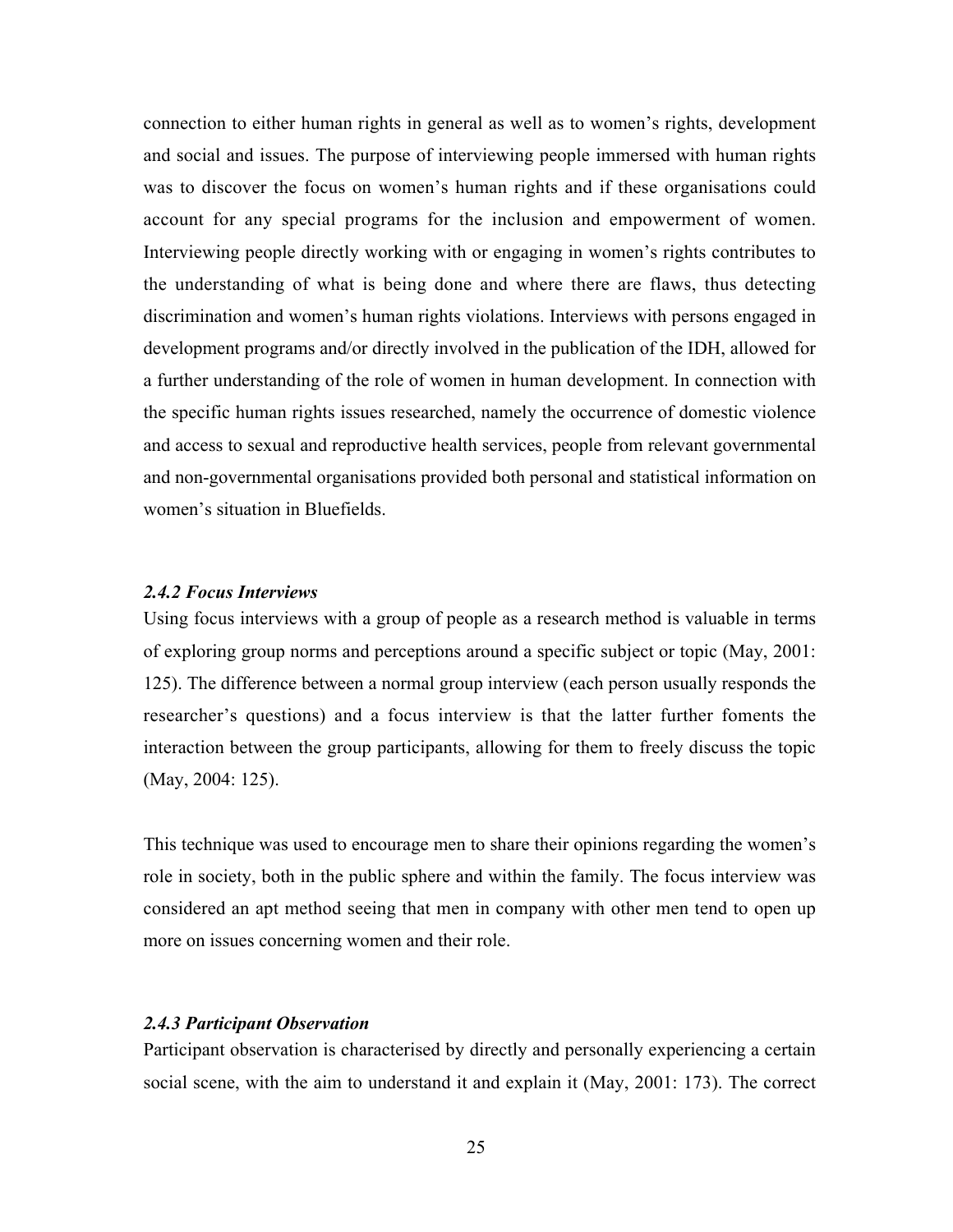way to go about this method is to avoid preliminary assumptions. If successful, participant observation is a method claimed to be genuine and sincere, due to the fact that the researcher have less chance of acting biased as to what s/he expects to unravel. This method implies involvement in the daily life activities of the subjects relevant to the research topic (May, 2001: 146). In contrast to the deductive method of testing ideas, participant observation is inductive; it allows ideas to develop from observation. This method is in accordance with the idea of 'naturalism', whose purpose is to study the social world in its 'natural' state (May, 2001: 150).

For the purpose of the research paper at hand, this method was utilized in the daily life within the urban sector of Bluefields through observation of women's role in society. Observations were made through informal conversation and interaction with men and women in everyday situations, as referred to above, in order to understand gender relations, men's perceptions on women's role and status in society, and women's awareness, or lack of such, on gender inequity, empowerment and agency.

#### 2.5 ANALYSIS METHODS

Most importantly when analysing research data, is to explain the results of the interviews and the observed situations within the context of the conceptual framework (May, 2001: 164). The interpretations made during interviews and during participant observation, have thus been linked to international concepts, policies and strategies on gender equity, women's empowerment and agency, human rights and human development.

The paper's intention is to discover whether or not gender equity and the agency of women are regarded as essential and fruitful to improve the general living conditions and to increase the human development index of the region. In order to make the appropriate conclusions, the data collected from Bluefields are analysed in a general and holistic way to include the likely realities of other communities in the autonomous region.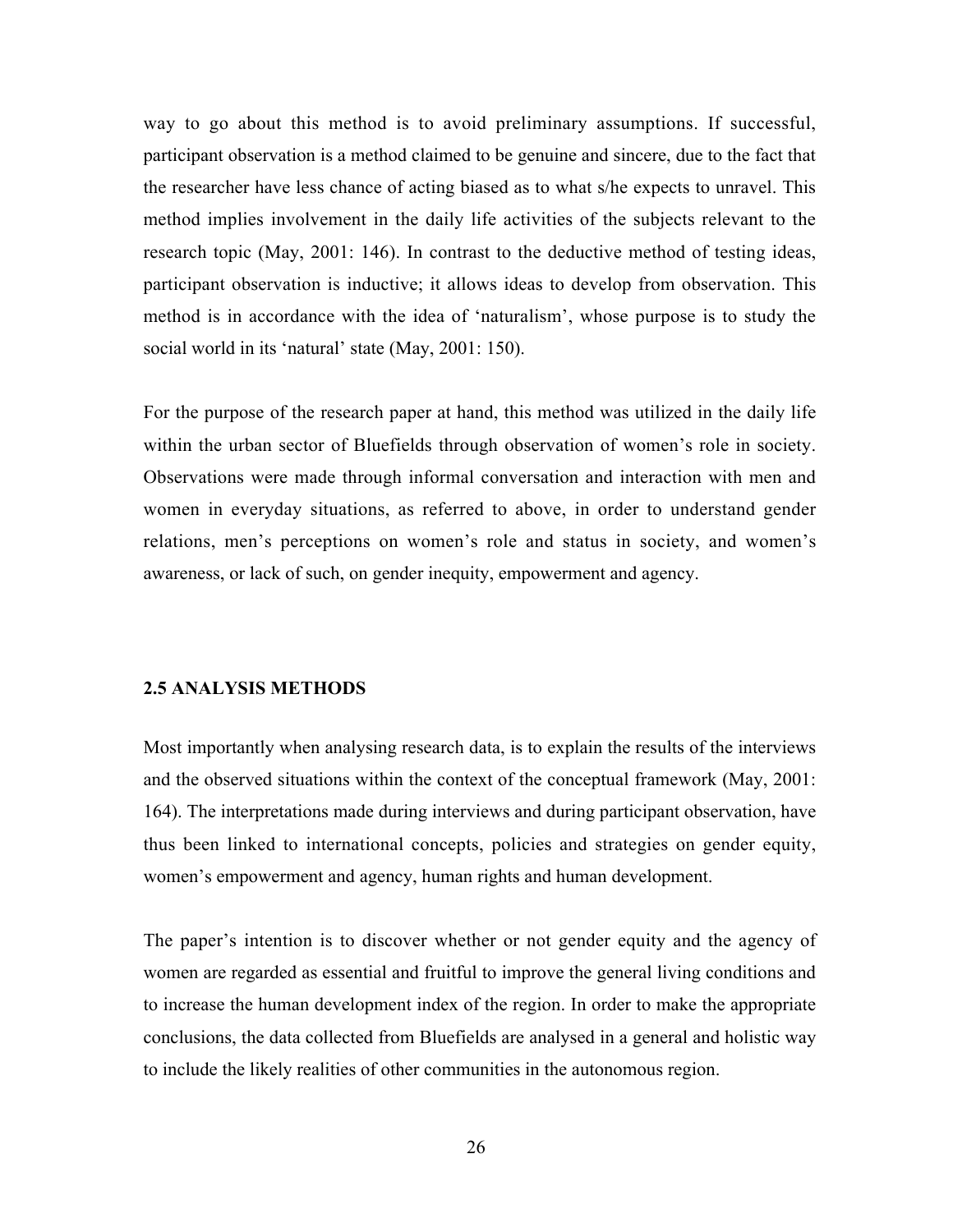## 3. CONTEXT

The Atlantic regions of Nicaragua make up nearly 50 per cent of Nicaragua's territory. In 1987, the Caribbean Coast obtained its regional autonomy, but the anticipated improvements in development have not transpired. The autonomous regime was initiated as a response to the specific needs of the region according to socio-economical, historical, ethnical and cultural particularities (Acosta, 1996: 24). As a judicial, political, economical and social autonomy, the North and South regions have their own government and counsel, but they still depend on economic and political support from the State of Nicaragua. However, the central government maintains a discriminative attitude towards the Caribbean Coast in terms of the national economical distribution and the aid to social development, at the same time as the multi-national companies continue to extract natural resources whilst contributing very little to the development of the area (IDH, 2005: xxx).

Bluefields is known as the "capital of multiculturalism of Nicaragua" (Bent, Fredersdorff, 2005: 8). Determining the population of Bluefields has proved difficult, but the latest statistics indicate a number of around  $47.000^{10}$  inhabitants living throughout 19 suburbs. Estimating the exact ethnic distribution in the city has also proved problematic, however, the assumption is that all six ethnic groups of the Coast are represented. According to Robb (2005: 3), the two main ethnical groups are the Mestizos (57 per cent) and Creole (36 per cent), whilst the Miskitos, the Rama, the Mayangnas and the Garifunas make up the remaining seven per cent.

For the purpose of this paper, when distinguishing between ethnic groups, only the Mestizo and the Creole are included in the analysis. The term 'Mestizo/a' means people of Spanish or European descent mixed with other ethnic groups during history. Some of the Mestizos/as came to the Caribbean Coast during the British colonisation, a number moved from the Pacific with the incorporation of the Coast to Nicaragua in 1894, but the

<sup>10</sup> INEC, October 2004: 48.017 / Investigators of URACCAN: 47.849 / *Actualización cartográfica 2004*: 46.724. Source IDH 2005.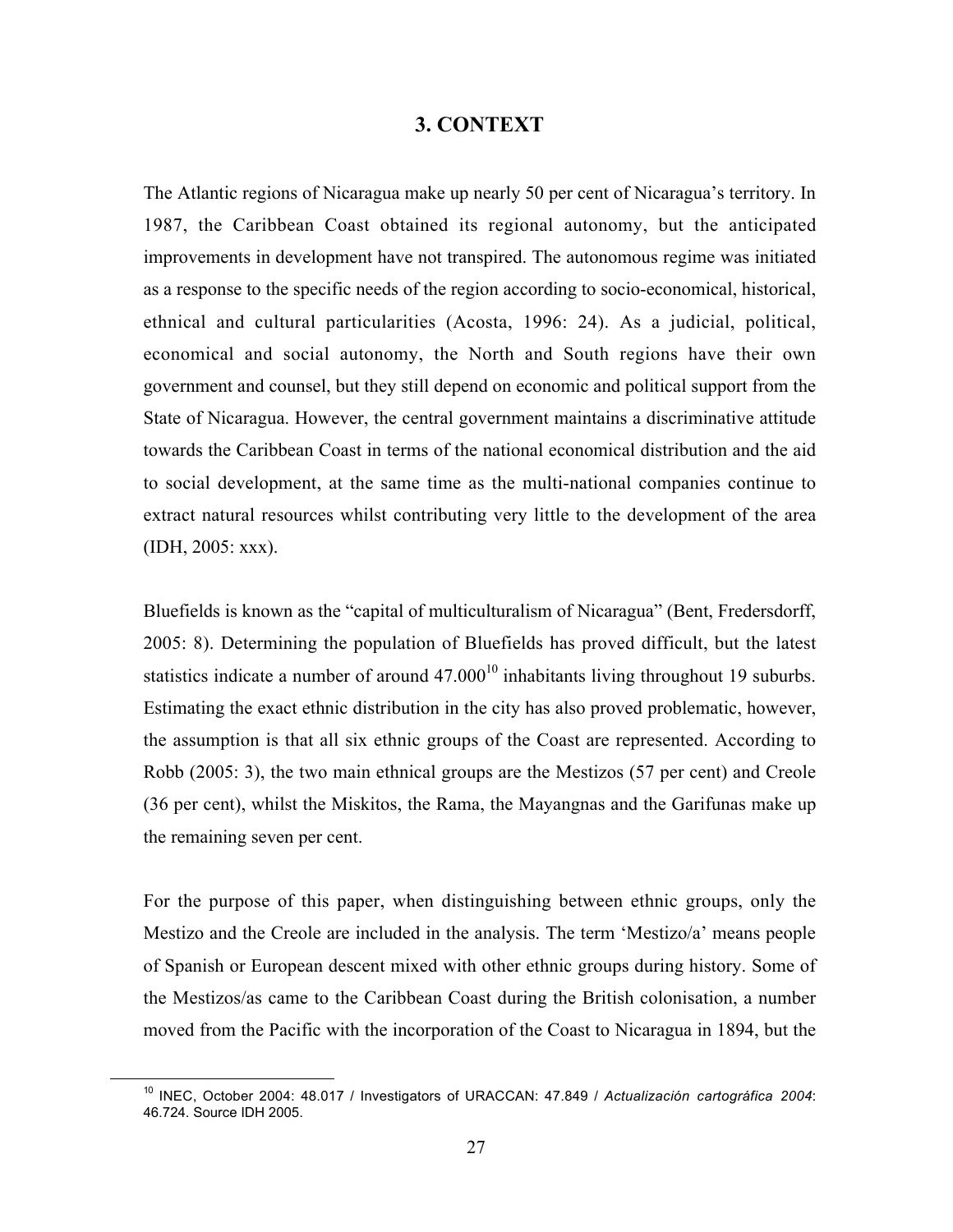vast majority moved to the region as immigrant labourers during the 1960's and 1970's. According to Woods (2005: 43), being Creole merely means being of African descent: The ethnic heritage can in some cases be traced back to the slaves brought over by the British during the seventeenth century, while the majority usually trace their roots to emancipated slaves that migrated from diverse Islands in the Caribbean region looking for work.

On a national level, the people of the Coast are victims of exclusion and discrimination based on racism and xenophobia. This affects the sense of identity and self-confidence of many members of the society. At the same time, there are strong divisions between the ethnical groups in Bluefields, again originated in racist beliefs, and an ethnical hierarchy has been established in the community. Different sources and general perceptions point towards the Mestizos/as as the head of this hierarchy, but according to Robb (2005: 12) the Creole people consider their ethnic group the most powerful in society.

In this context, Bluefields counts for one of the municipalities with the lowest index in the region as the United Nations Development Programme's (UNDP) measurements constitutes a value of only 0,494. It goes without saying that the poverty level is high and that the vast majority of the inhabitants hardly live in decent conditions. The improvement of people's economic and social situation – consequently increasing the level of human development– constitutes a serious preoccupation in Bluefields.

The poverty of the Caribbean Coast has many explanations. The most important one is perhaps the persistent dependency on the Pacific region, both in terms of economical assistance and the need to import products, as well as the extraction of natural resources. At the same time the products from the Coast are not being optimally distributed due to lack of promotion. Prices are  $15 - 20$  per cent higher than in the rest of the country as a result of the factors mentioned above (IDH, 2005: xxviii).

The IDH shows that the human development index for Bluefields is one of the lowest of the Caribbean region. It goes without saying that the poverty level is high and that the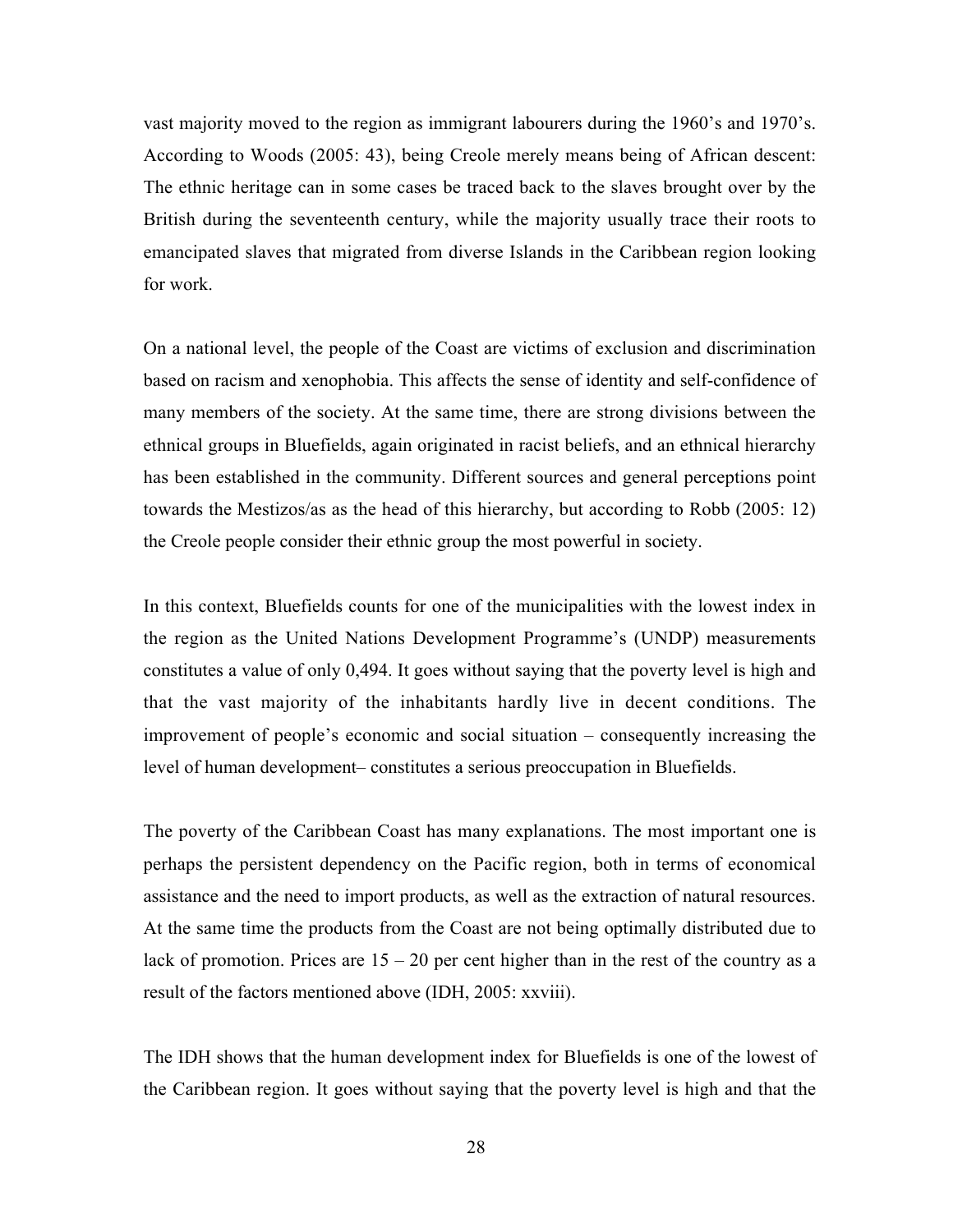vast majority of the inhabitants hardly live in dignified conditions. In fact, if Bluefields were a country, it would have ranked as low as 151 of the 177 countries in the index. That puts Bluefields in the section for low human development index, in company with Haiti and 31 African countries. To highlight the differences between the Pacific and the Caribbean, Nicaragua as a nation ended up on  $112<sup>th</sup>$  place in UNDP's measurements for 2005.

This imagery reflects the real Bluefields. According to the IDH, 6.6 per cent of houses in RAAS have running water indoors (this percentage also seems to reflect the situation in Bluefields, based on general observation), and the remainder of households and businesses are dependent on public or private wells. The water, whether coming from tubes or wells, is not apt for human consumption. The IDH claims that 40 per cent of the urban population (RAAN and RAAS) defecates in open air due to lack of adequate sanitary systems and latrines. The systems that function are often not very strategically placed and end up contaminating the well water (IDH, 2005: 77). The deprived situation is due to the low share of only nine per cent of the national health budget, combined with a poorly developed infrastructure that does not permit the construction of a proper water system.

Homeless adults and children, beggars and vendors heavily represent the urban sector of Bluefields, seeing that poverty and lack of employment opportunities has resulted in the search for alternative ways to survive. A large number of the people occupying the streets are women. Alcoholism, drug abuse and prostitution are all growing problems in Bluefields. There are also many women working out of their homes, selling food and other goods, in order to add to the household income. Miriam Hooker<sup>11</sup> of *Centro de Derechos Humanos de la Costa Atlántica* (CEDEHCA), claims that women play an important part in the persistent problem of drug trafficking on the Caribbean Coast. Women have emerged as the main distributors of narcotics, usually using their home as base. Thus the high unemployment rates' most visible consequences are of course

<sup>11</sup> Miriam Hooker interviewed in CEDEHCA, 23.05.2006. Quotes translated from Spanish.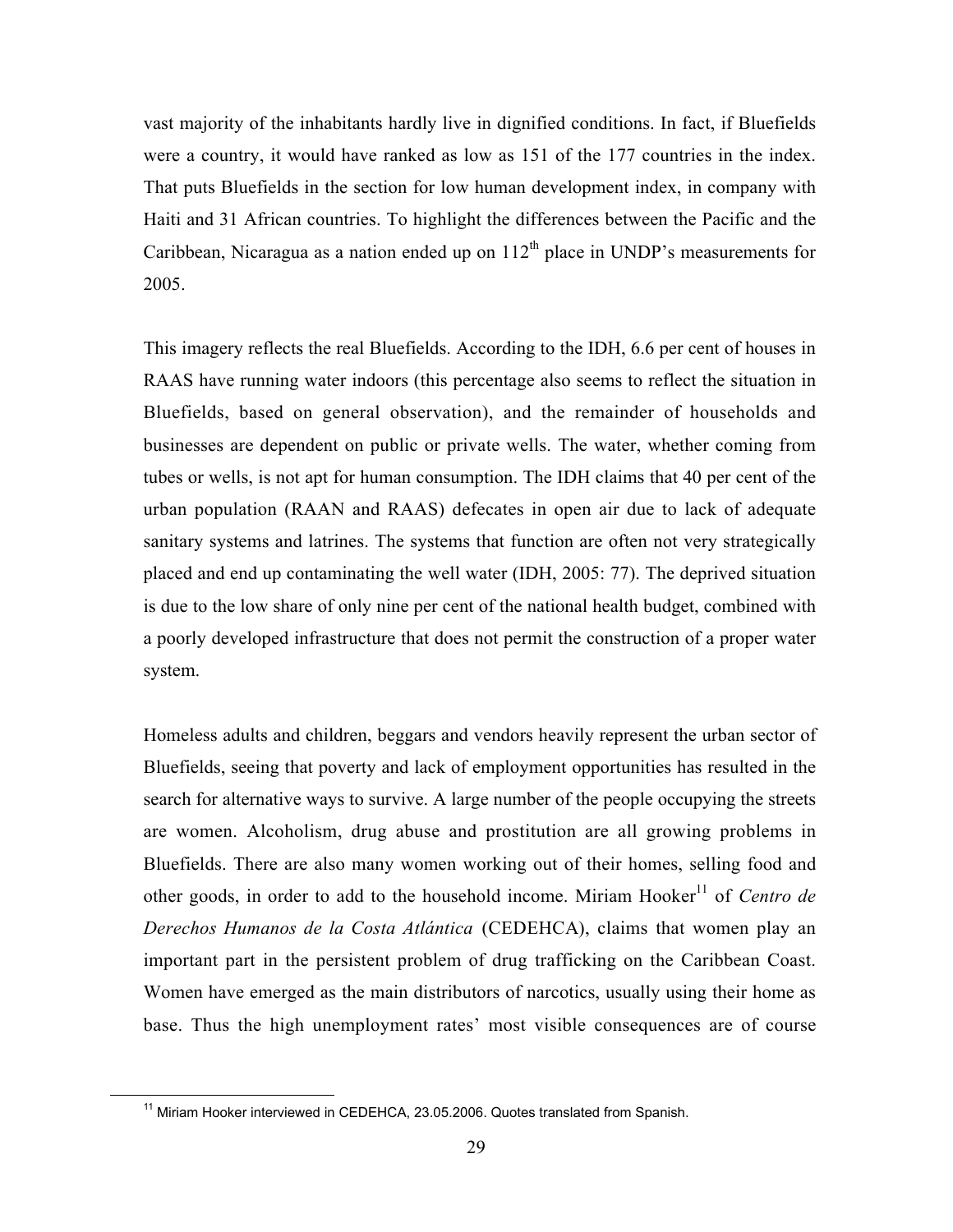poverty, high levels of activity in the drug business and the great numbers of the inhabitants in 'Ship-Out' or as migrant workers to other countries, mainly Costa Rica.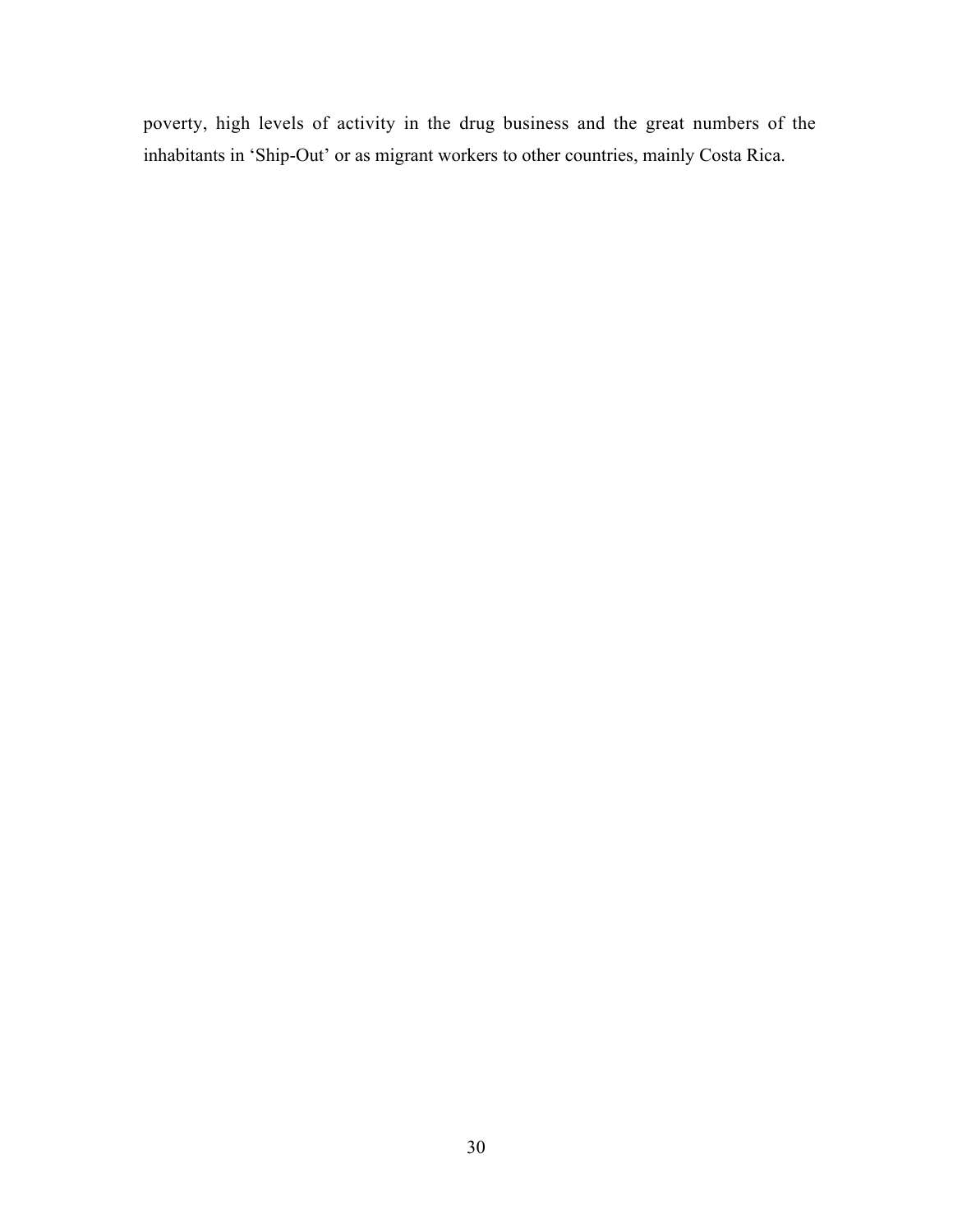## 4. ANALYSIS

The analytical part is to a great extent based upon gender and development policies of the Nicaraguan Caribbean Coast. When it comes to human rights violations and how they might be considered to impede the empowerment of women, examples are provided from the Bluefields field research. Although an urban sector, Bluefields is regarded as relatively representative for the whole Nicaraguan Caribbean Coast.

This part is divided in three sub-chapters, in accordance with the initial three specific objectives that form the foundation for the research. The fourth specific objective is addressed throughout the last chapter of conclusions and recommendations.

# 4.1 THE IMPORTANCE OF WOMEN'S AGENCY IN DEVELOPMENT OF THE **COAST**

#### *4.1.1 Do Strong Women Equal Empowered Women?*

Women hold up more than half the sky. Of all the world's population; men and women, boys and girls, grandfathers and grandmothers, more than 50 per cent are female. In developing communities, more often than not, women are wives, mothers and care-takers. Normally, the women handle the animals, the food production and the sowing fields. They cook, they clean and they wash the family's clothes. These are strong women. How does that not contribute to development, one might ask?

To be strong is not enough to qualify as an empowered woman. Empowerment of women is not about turning into a woman who can maintain complete control of family matters. If that woman at the same time does not possess the power to decide how to use her capacities as a human being, control her fertility, choose whether or not she will be educated, and decide and have the possibility to send her children to school, she can not become an agent to improve development in her community. Regardless of the fact that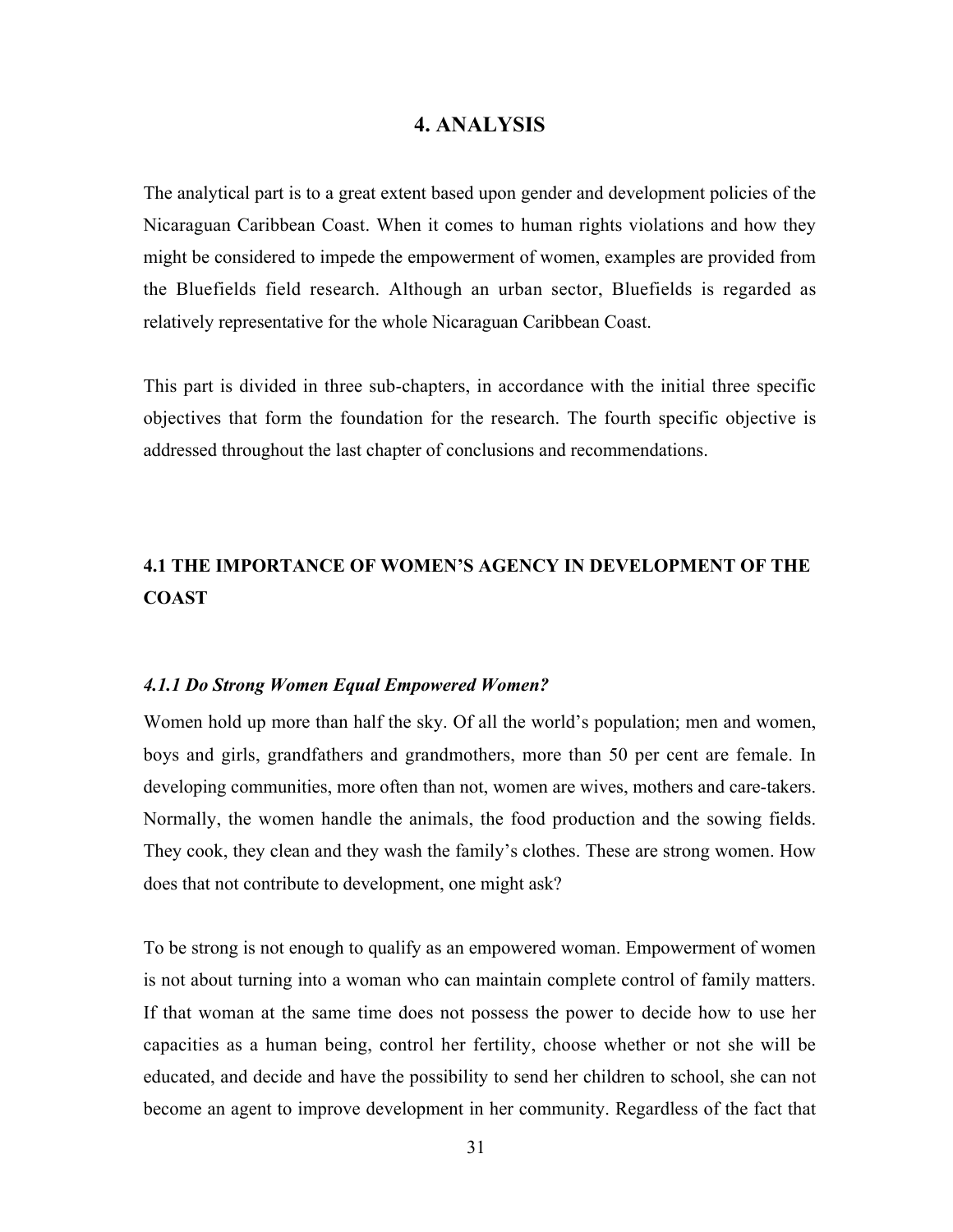women hold up half the sky and take great care and control of their family, women cannot lift thier family out of poverty if they have no access to household decisionmaking.

On the other hand, if women are granted an equal voice in their families and in their communities, if they are regarded as business women as well as a wives, as teachers as well as mothers and politicians as well as a housewives, women will to greater extent have the opportunity to contribute to the eradication of poverty and to the development of their community.

Interestingly, it has been referred to the society of Bluefields as a matriarchal society. It is a trace of truth in this statement. There are more women than men in Bluefields, mainly due to the labour emigration. The number of single women is higher than in most developing societies, especially in Latin American terms. It seems as the women make the community move. It is true. But even so, these women are discriminated against; they are excluded from political seats of power and they are beaten, violated and scandalised. And in all areas of development research and human rights lobbying and advocacy, women do not emerge as a group in need of special attention. The UNDP Human Development Report, published in 2005, is not an exception.

# *4.1.2 Analysis of the UNDP Human Development Report for the Nicaraguan Caribbean Coast*

The UNDP Human Development Report for the Nicaraguan Caribbean Coast indicates the lack of development in the region through figures and facts, while it at the same time provides suggestions on how to stimulate economic growth and human development. It can be argued that the Report lacks a logic focus on human development strategies such as empowerment and agency of women.

Already in 1995, UNDP started integrating the gender-related development index (GDI) as a means to discover whether or not the different countries were complying with the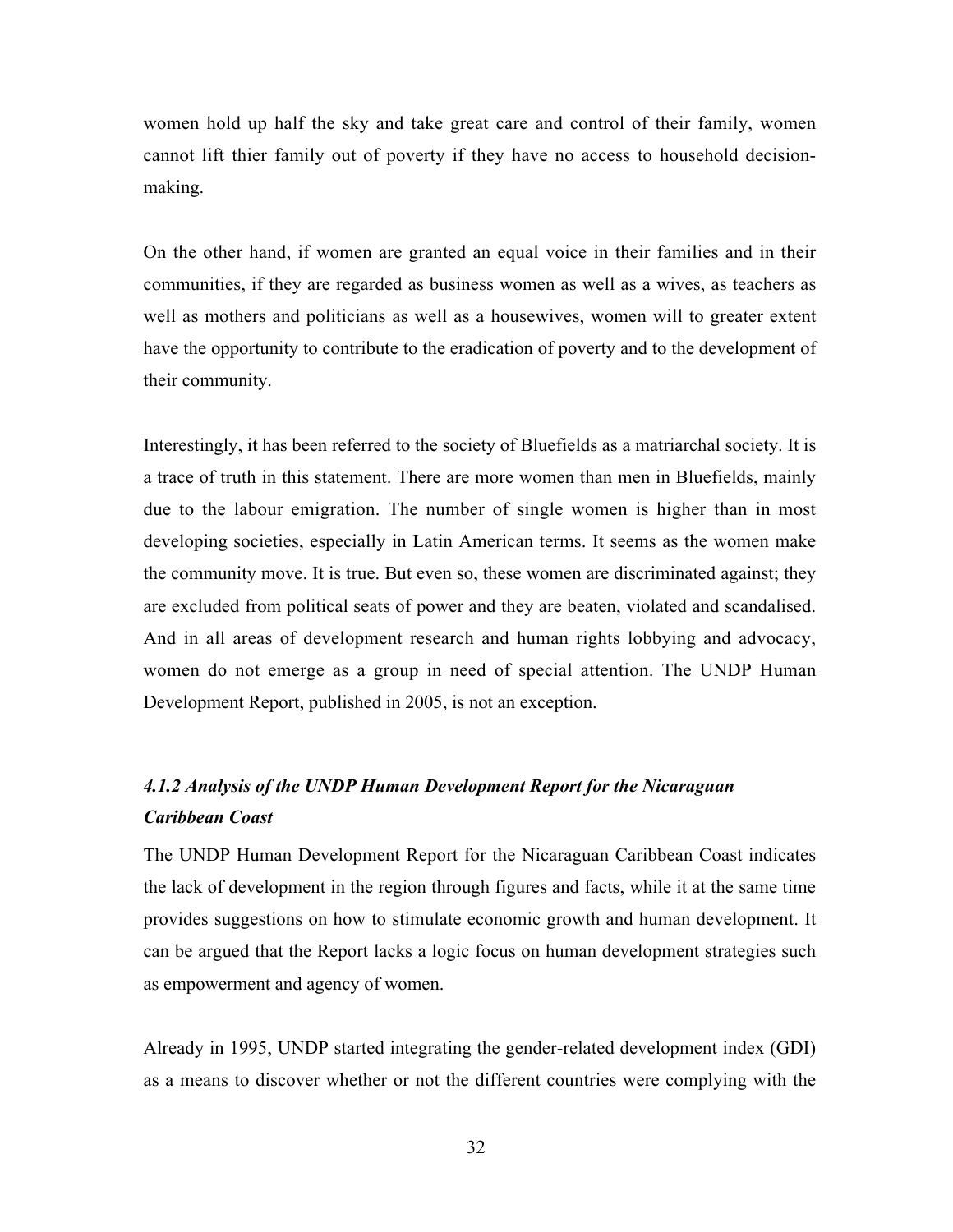responsibility to end gender inequity. The index is based on gender differences in life expectancy, earned income, illiteracy and enrolment in education.

GDI is not utilized in the Report for the Nicaraguan Caribbean Coast.

According to Norman Howard<sup>12</sup> at UNDP's office in Bluefields, "the data is not registered divided by gender. (…) some times we have this information, sometimes not, and in order to not contaminate the data, we're using general information, because at the moment it is difficult to gender disaggregate." A system to effectively disaggregate data by gender still does not exist on the Coast, and thus the women's situation and their contribution to society cannot be officially accounted for.

Perhaps because of the dedicated focus on the diversity and identity of the Coast people, some essential aspects regarding human development has been partially or completely disregarded in the Report. Independently, during interviews, both Hooker and Howard point to the contributions of the young population and the women's agency to be amongst these missing components.

The introduction of the Report emphasises the importance of overcoming the breaches of human development through capacitating persons that belong to historically excluded human groups (IDH, 2005: 1). It can be interpreted that women constitute such a group. The term exclusion keeps reappearing, but the Report fails to refer to women in this context. Nor is gender equity mentioned as one of six pending obstacles to development, although cultural discrimination and the exclusion of indigenous and Afro-Caribbean communities are (IDH, 2005: 15). It discusses the general empowerment of persons, but still without making reference to women (IDH, 2005: 18).

The Report does briefly recognize women as emerging participants in society through new movements and organisational formations, but similarly emphasises the weakness of these in terms of geographical, ethnic and thematic coverage. It refers furthermore to the

 $\overline{12}$  $12$  Norman Howard interviewed in UNDP's offices, 24.05.2006. Quotes translated from Spanish.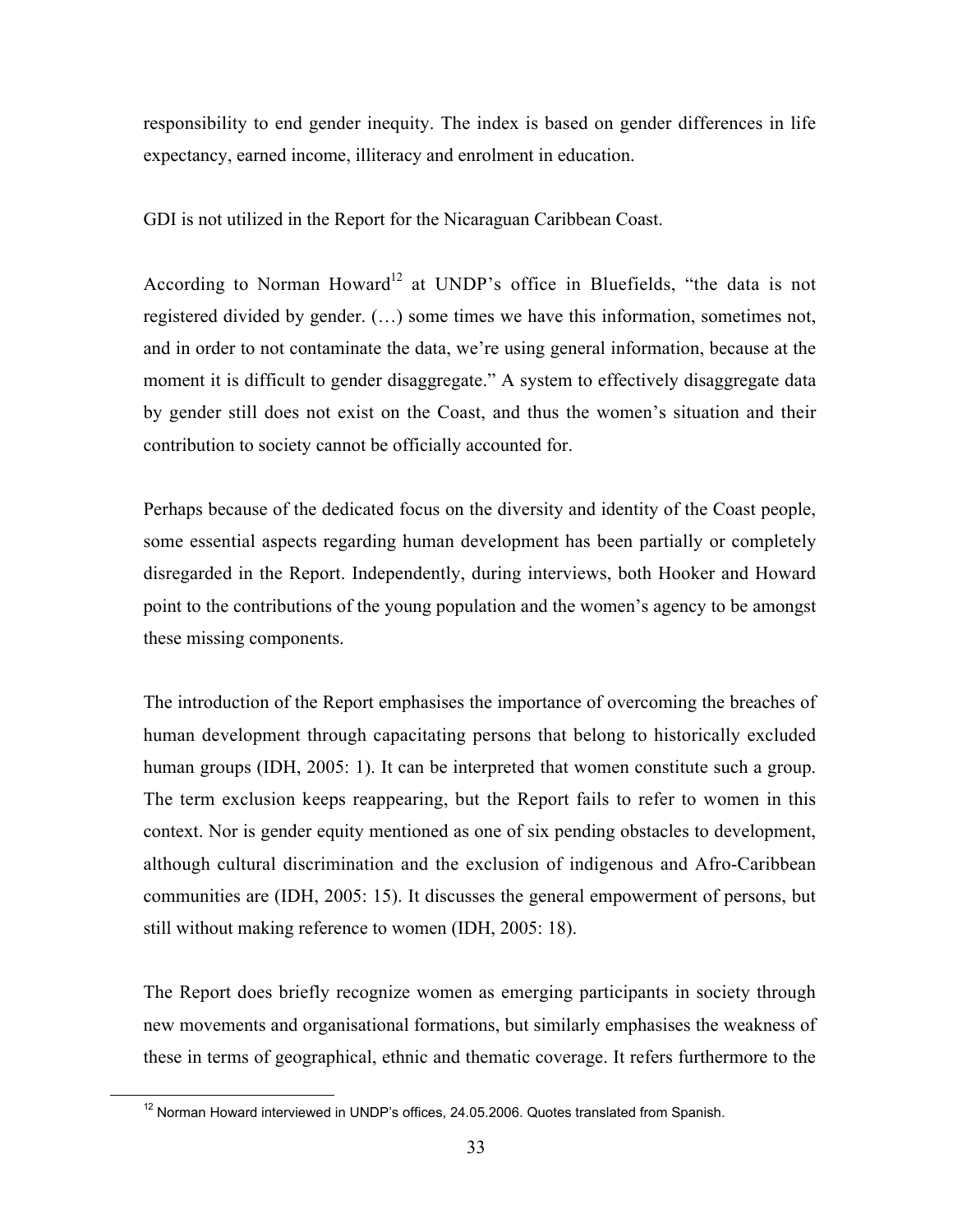*lack of* a female agenda that should guarantee gender equity, political and economic participation and equal access to benefits of development (IDH, 2005: 134). On the other hand it does not provide any contextual explanation on the importance of this female agenda, why and how to empower women, and effectively how they could and should become agents to improve their own wellbeing and that of others in society. *Centro de Estudios e Información de la Mujer Multiétnica* (CEIMM), underlines the capacities women have developed to construct a culture of peace in spite of being the principal victims of violence (IDH, 2005: 149).

As the main existent document for the Nicaraguan Caribbean Coast on human development and its many challenges, it is both questionable and worrying that the concepts of gender equity, the empowerment of women and women's role as agents to improve the human development index have not received further attention.

# 4.2 ARE WOMEN REGARDED AS AGENTS TOWARDS HUMAN DEVELOPMENT IN THE REGION?

The analysis of the IDH indicates that even an influential institution such as the UNDP has not yet started to focus on an increased protection of women's human rights and the empowerment of women in order to foment the social and economical development of the region. Furthermore, seeing that the main contributors to the Report were individuals and rights based investigative organs of the Coast whose agendas include the protection and promotion of human rights and instruments to stimulate to development, this serves as an initial indicator of an incomplete focus on women, both in theoretical and practical terms.

#### *4.2.1 Lack of Special Politics Concerning Women*

Human development, human rights, diversity and the principle of no discrimination are important and familiar concepts in Bluefields, and in the majority of the Coast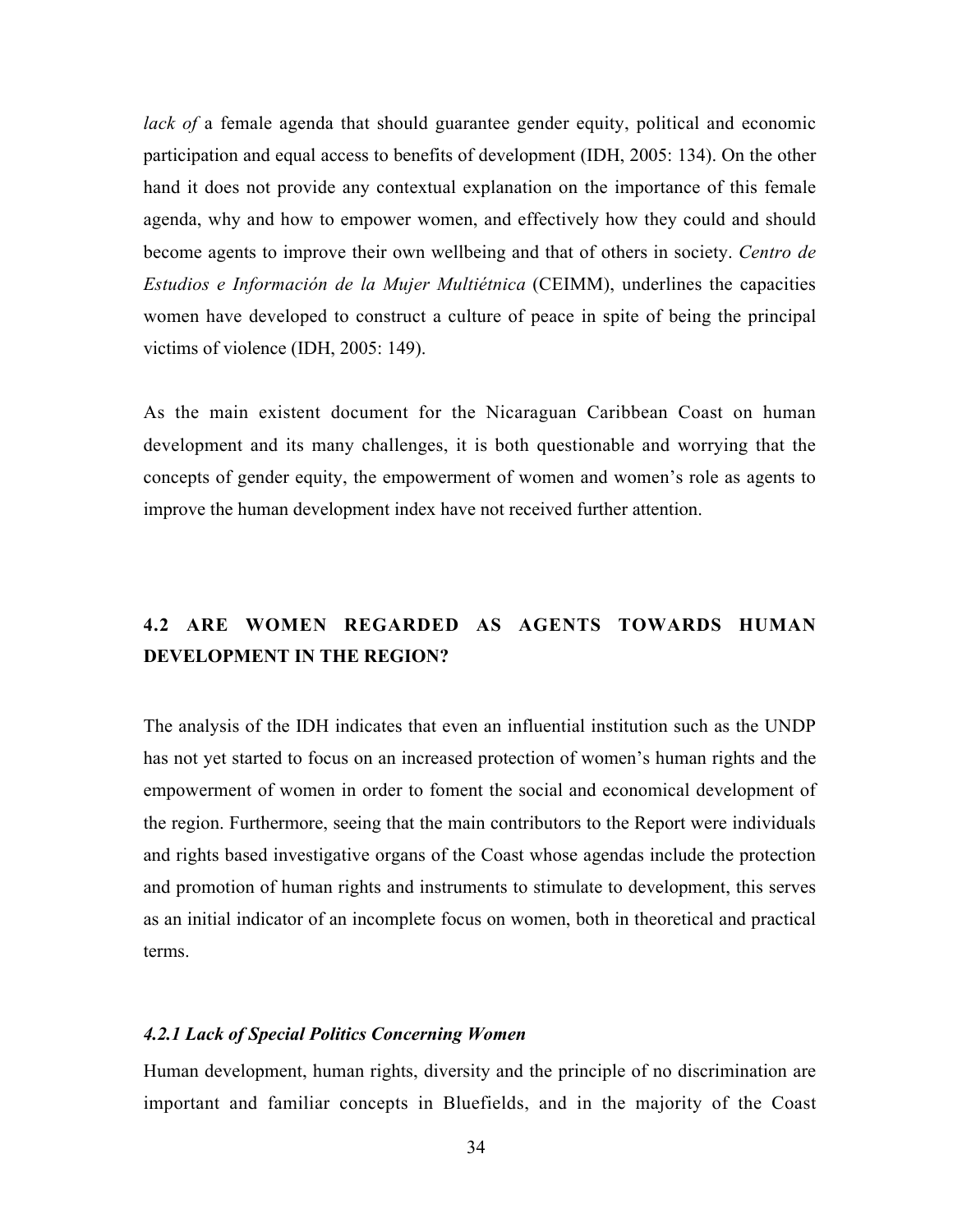communities. In this regard, it is alarming that there are no clear politics aiming to empower women. As Hooker puts it: "When it comes to the accomplishment of the Millennium Development Goals and to ensure women's further participation to exit poverty, - there are really no policies to further include women." None of the organisations on human rights, development or autonomous rights in Bluefields provide specific programs directed towards women, neither in connection to gender based violence nor to participation and empowerment.

#### *4.2.2 Some Positive Aspects and Pertinent Challenges*

The reality of a weak women's agenda underlines the importance of the existence of other organs such as the *Comisaría de la Mujer y Niñez* (Commissary on Women and Children), *Mi Familia* (Ministry of the Family in Nicaragua) and the Women's Centre IXCHEN. Also the creation of the Inter-institutional Network of Women, struggling to promote women's rights and ending violence, is of great significance to the women of Bluefields. The Network is made up of representatives from various human rights organisations, community groups, or women that are otherwise active on a political level. The Network is involved in several projects, and during the main research period the topic was concentrated around the change of regional government with the historical election of a female President, Lourdes Aguilar. Women across Bluefields are proud of, and positive to, this important change, but are worried that Aguilar's political power is more symbolical than real due to the surrounding influential personalities in the regional politics, traditionally characterized as being corrupt and *machista*. Aguilar took her seat in May 2006, so it is yet early to take into consideration changes regarding the social and political situation of Bluefields and the RAAS.

After talking to representatives of these organisations, however, it is clear that the lack of funding and weak organisational and practical structures hamper the important work inherent to the organs. Mi Familia, for one, acts as an organ for support and registration of cases of abused women and children, but with only four employees and no vehicle, the assistance they can offer the numerous victims of violence and abandonment that contact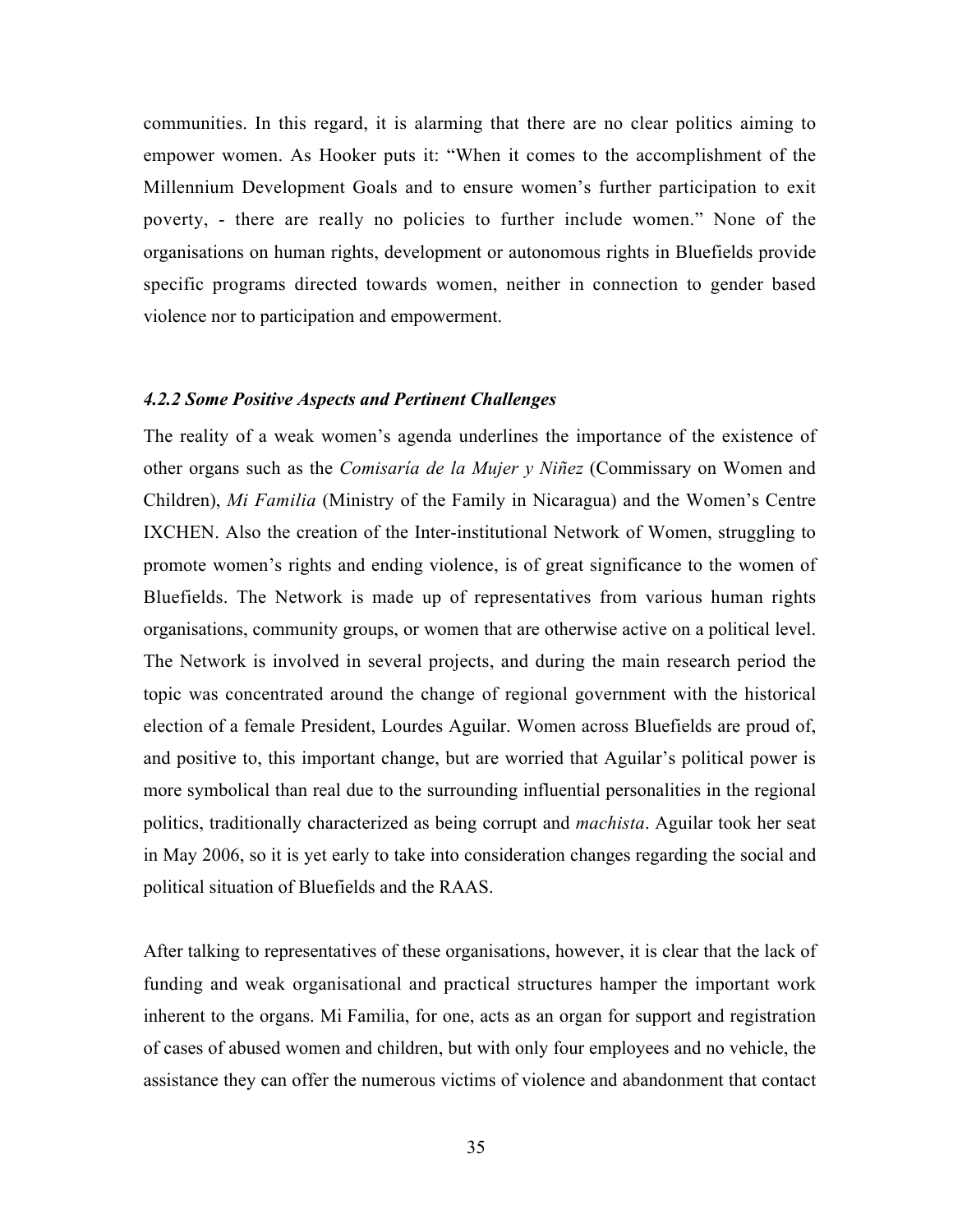the Ministry is extremely limited. Its most important responsibility is perhaps re-directing victims of violence to the Comisaría. This commissary is part of the Police Force of Bluefields and was established in the early 1990's. The Comisaría mainly receives charges on domestic violence and offers immediate legal and psychological assistance to the victim. A persistent problem, although improving, is the underreporting of domestic violence and the women's fear to go through with the charges once they are reported.

Nicaragua has ratified the CEDAW, Beijing and all Inter-American instruments on human rights, including Belém do Pará, but unfortunately, the national and regional judicial systems tend to interpret the legal base from a religious and patriarchal moral perspective that discriminates against women and thus violates women's human rights. Further alarmingly, Marielis Rodríguez<sup>13</sup> of IXCHEN claims that Nicaragua only ratifies these instruments in order to comply with international pressure and that signed Conferences and Declarations to a great extent are ignored due to these not being obligatory. In Bluefields, the access to legal assistance and a fair trial is extremely difficult seeing that it only exists one fiscal for the entire RAAS.

# 4.3 HUMAN RIGHTS VIOLATIONS: A HINDRANCE TO WOMEN'S EMPOWERMENT AND AGENCY

The women of the Coast, not unlike the feminine population in a global context, belong to a vulnerable and discriminated human group based on their gender. To sum up, these women of multiethnic background live in a city founded upon an ethnic hierarchy in a region discriminated by the central government of one of the western hemisphere's poorest countries. Needless to say, the common problems women suffer for being women affect the female population of the region severely.

<sup>13</sup> Marielis Rodríguez interviewed in IXCHEN, 19.05.2006. Quotes translated from Spanish.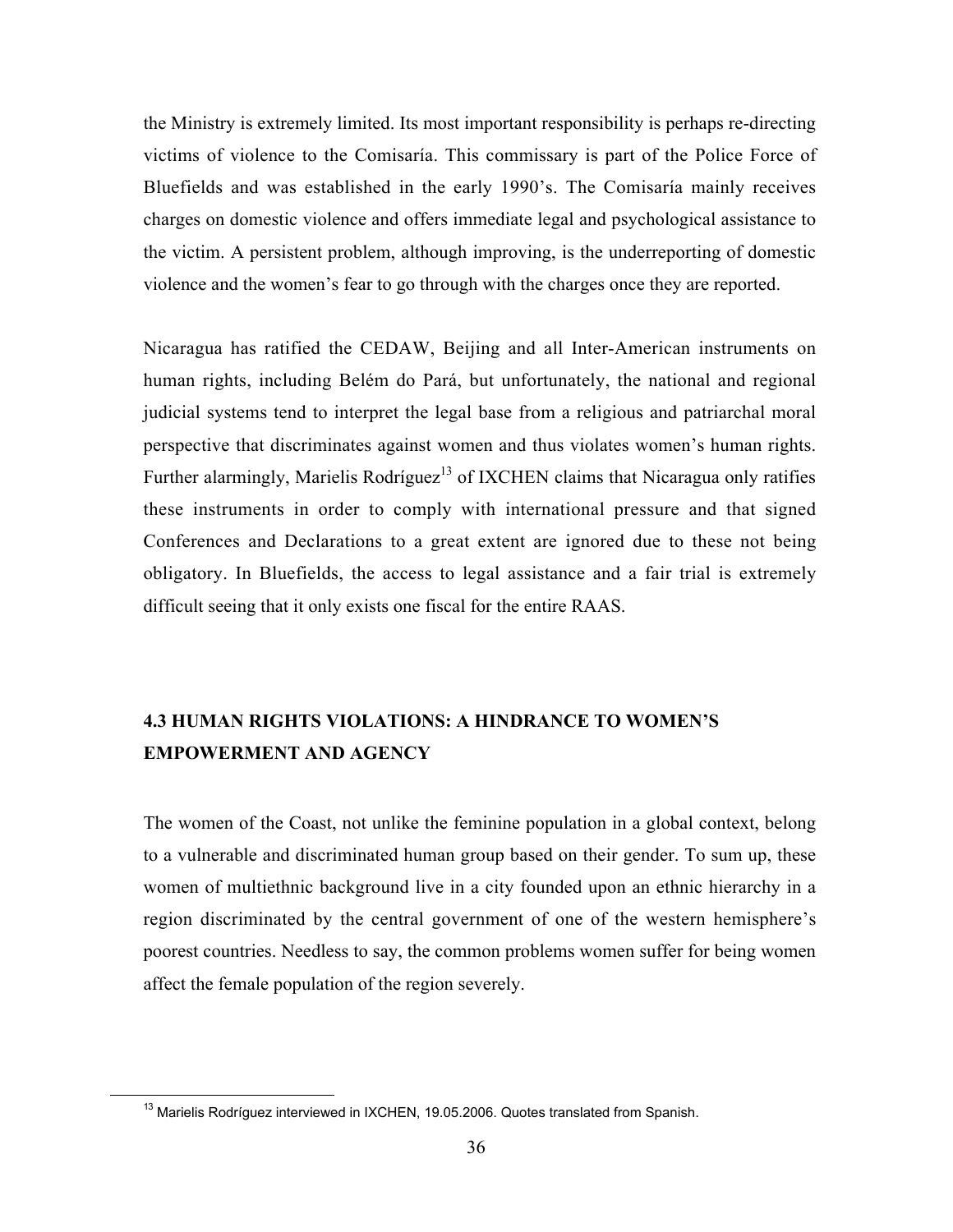Serious human rights violations against women and the persistent patriarchal social structure of the Coast communities constitute factors considered to have a negative impact on the city's human development level. Included as human rights violations are general discriminatory structures and actions based on gender and ethnic background, violations in the domestic sphere and in regards to access to sexual and reproductive health service.

#### *4.3.1 Ethnic and Gender Based Discrimination*

 "You haffi be de provider to be on top, dat is de law here." Hazel Wilson

Bluefields constitutes a typical Latin American machista society that is founded upon patriarchal paradigms. To a great extent this reflects the family structure where the man remains head of the family and the woman's role is first and foremost to be a good wife and mother. If there is a difference of opinion within the household, the decision-making is legitimately left to the man, seeing that women tend to agree with this practice. It is interesting to note, however, that there are explicit distinctions between the Mestizo and the Creole ethnic groups in this aspect.

As indicated by Miriam Hooker, the Mestiza women tend to stick to their traditional role in accordance to patriarchal patterns. Poor Mestizas constitute a predominant share of the number of housewives<sup>14</sup> in Bluefields (over 60 per cent)<sup>15</sup>. On the other hand, Hazel Wilson<sup>16</sup> claims that more – and perhaps a lot more – than half of the Creole women are single (not married, divorced, separated) and are consequently heads of the households. She says that is because: "In Creole culture we are more open to tell somebody and in Creole culture we are more violent to defend (…)." Culturally speaking, Creole women supposedly don't put up with violence and tend to be "more scandalous den de Mestiza

The 14 For the purpose of this paper, the term "housewives" refers to single, married, divorced or widowed women with or without children whose main role in the family and the society is to engage in nonrenumerated income activities within the household.

<sup>&</sup>lt;sup>15</sup> ANFAMN – IXCHEN – ANESVAD (2005) "Demanda de servicios de Salud Sexual y Reproductiva de mujeres en edad fértil Bluefields, Urbano" (Power Point version facilitated by M. Rodríguez, IXCHEN).<br><sup>16</sup> Hazel Wilson interviewed in FADCANIC, 26.05.2006. Quotes reproduced in her native language Creole.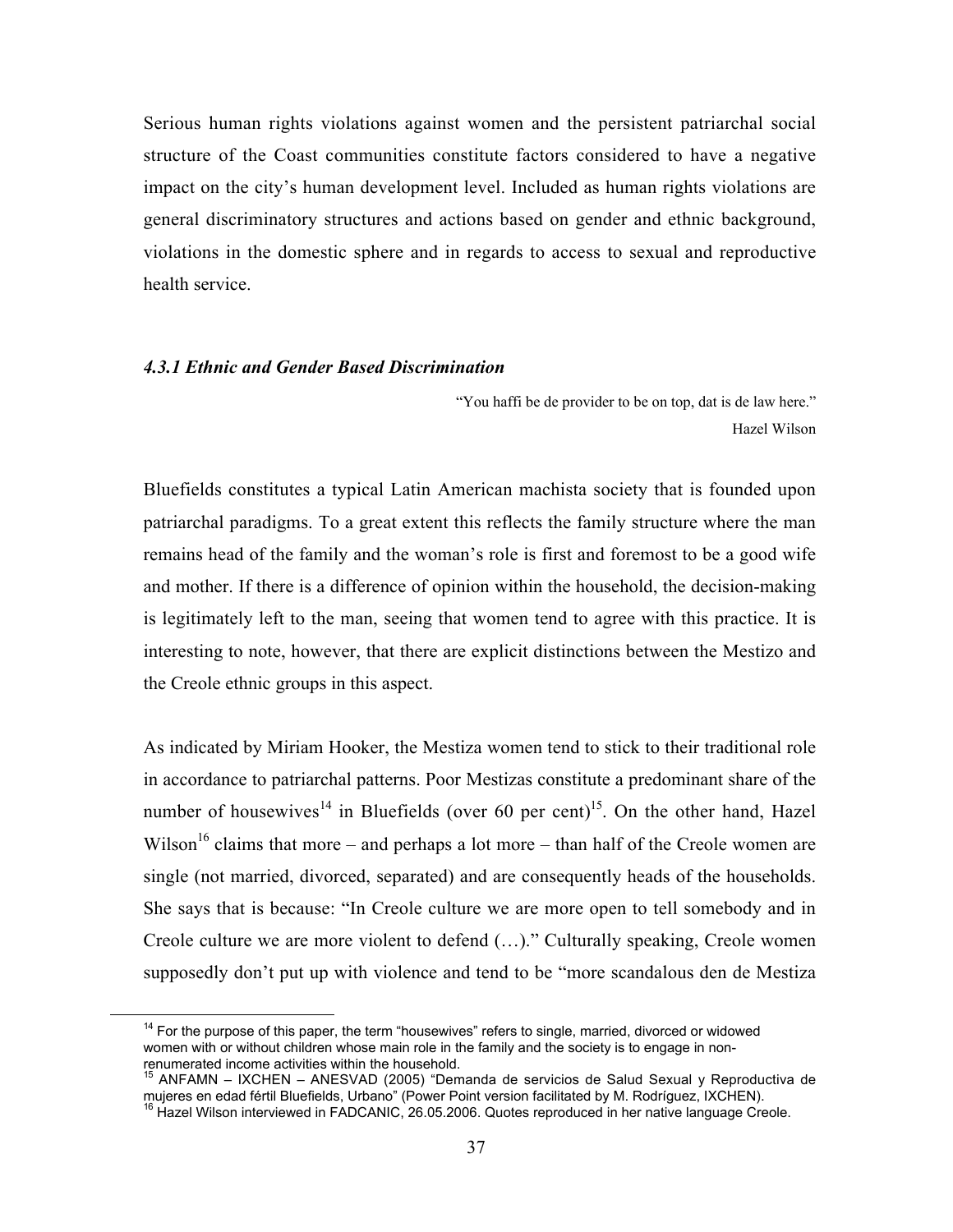woman". At the same time, those who are still in a stable relationship with a man more often act as head of the household either by being the one with the main income or as responsible for managing the family economy. Another reason why these women end up alone and as head of the family, is the fact that the majority of men in 'Ship-Out' (labourers on international cruise ships) are Creole. They are gone months at a time – often during most of their adult life (Woods, 2005: 52).

The ethnic hierarchy and apparent physical differences between the ethnic groups have lead to tensions that further complicate gender-based discrimination. Miriam Hooker uses the term 'multiple discrimination' when she refers to the discrimination that affects indigenous and black women. Firstly they are discriminated against for being women, then for being indigenous/black and thirdly as being indigenous women and black women.

Hayling Rodríguez<sup>17</sup>, the Social Worker of the Comisaría de la Mujer y Niñez, reaffirms the fact that Bluefields is a machista society. She states: "The woman is the man's property, and he is the macho that has to decide." She is also aware of the new family structures due to the special conditions of some families as mentioned above, but she claims the traditional image of the 'man as the provider' is the norm. On the contrary, if a woman leaves her man and assumes the responsibility for herself and her children, other members of society tend to characterise her as a woman who is not able to satisfy her man (also sexually), or that she is a scandalous and 'easy' woman (Woods, 2005: 12).

#### *4.3.2 Domestic Violence against Women*

The high level of domestic violence is an integral part of the reality of Bluefields, and the results of various statistical research as well as the testimonies of the different interviewees, strongly indicate that sexual violations, homicides, beatings and psychological violence are systematically performed against women of all age groups and across the different ethnical groups. A recent study of violence against women in

<sup>&</sup>lt;sup>17</sup> Hayling Rodríguez interviewed in Comisaría de la Mujer y Niñez, 15.05.2006. Quotes translated from Spanish.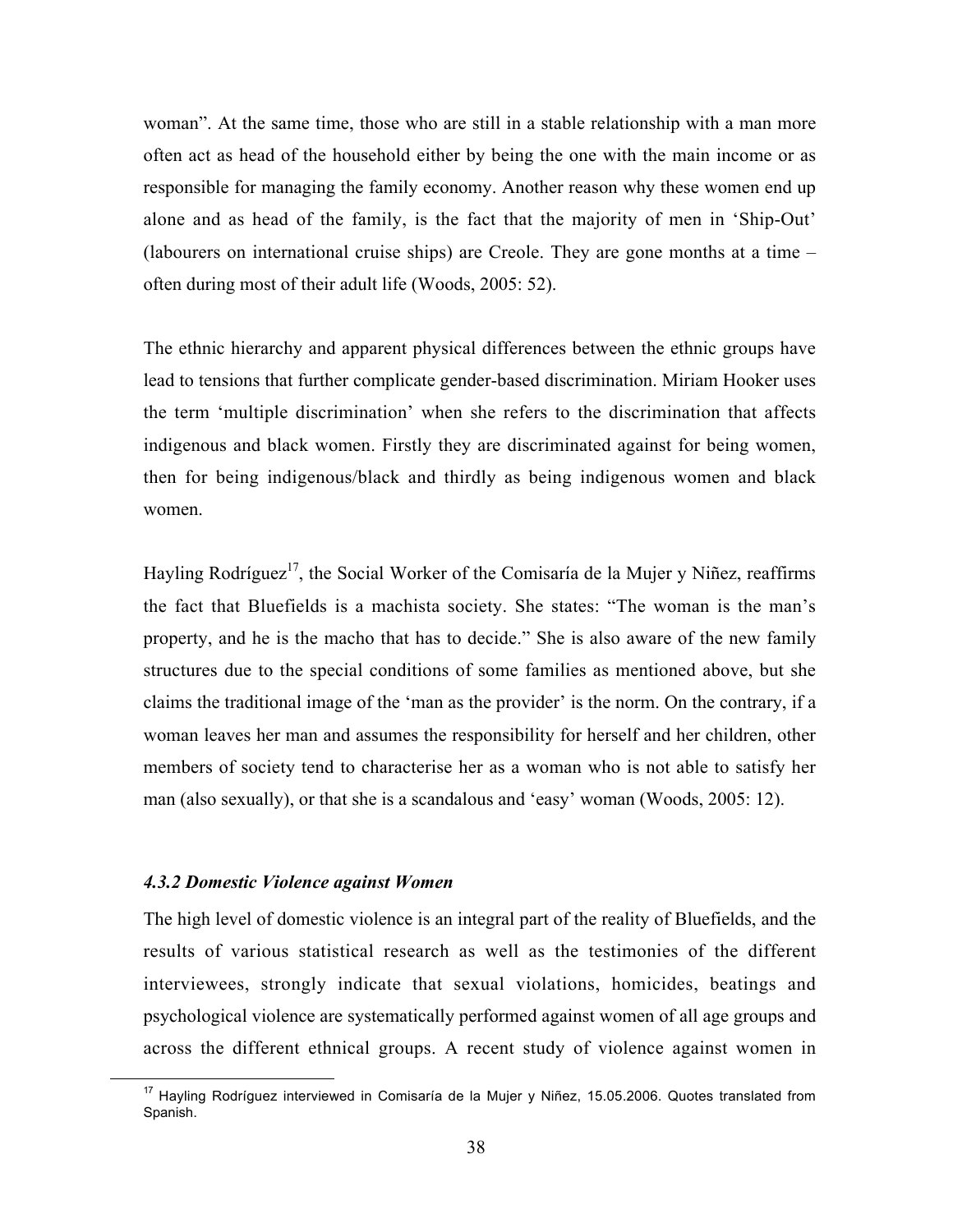Bluefields, $18$  shows that out of 602 women questioned, 191 have experienced intrafamiliar violence at least once in their lifetime while 79 have been sexually abused at least once. 130 of the women answered that they at the present live with a husband who abuses them. Without doubt, this violence can be characterised as gender-based and structural, and coherently a violation of human rights.

Law 230 of the Nicaraguan Constitution prohibits intra-familiar violence, but as Hooker says:

> "(…) our case is not that the legislation is bad, our situation is that the Republic's budget does not cover the expenses to provide the necessary amount of fiscals and judges in order to process the crimes adequately.  $(...)$  and there is only one fiscal for each region. This is a serious problem within the Nicaraguan legal system, and it is directly affecting women's rights. The situation is worse here than in the Pacific."

Marielis Rodríguez at the Women's Centre IXCHEN is preoccupied by the high number of sexual violations (over ten per cent of women in Bluefields have experienced rape at least once) and half of these victims are girls under the age of 15. The majority of these cases are not reported. She states: "When they abuse the little girls, it is considered a private issue. And better keep it that way, if not she'll end up *macheteada*. That's what they tell me." The dark numbers of conjugal rape are expected to be high, seeing that when a woman is forced to have sex with their husband against her will, it is not perceived as rape. It is perceived as a marital obligation.

According to statistics utilized for a UNDP study<sup>19</sup>, Mi Familia weekly receives 15 cases of domestic violence directed at women and children. The Police and the Comisaría receive an average of five cases each day. Similarly, the vast majority of victims are women and children. More often than not, this violence occurs within the family, where such acts often are tolerated. For that reason, physical and sexual abuse, rape of children and women in the domestic sphere as well as spousal abuse, often go unreported in Bluefields and are thus not easy to detect. Hayling Rodríguez says that there has been an

<sup>18</sup>

<sup>&</sup>lt;sup>18</sup> IXCHEN (2005). 'Violencia contra las mujeres en el sector urbano, Bluefields'.<br><sup>19</sup> Bent, G., Fredersdorff A. (2005) 'Enfoque intersectorial con apropiación local dirigido hacia la reducción de la violencia en la Ciudad de Bluefields'. UNDP Bluefields.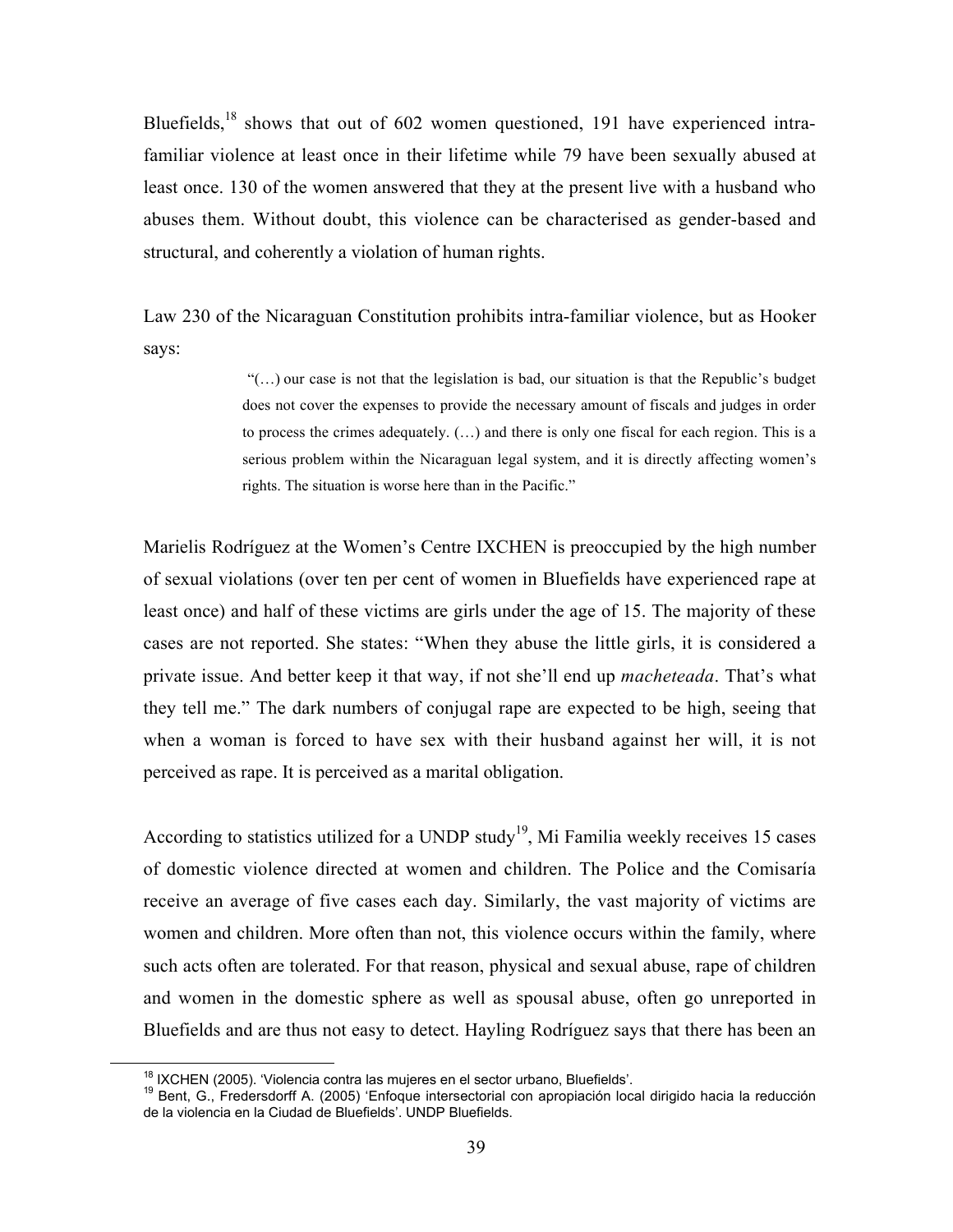important increase of reports of domestic violence, and she assumes this is due to women breaking the silence, and not necessarily because the problem is increasing. However, when the cases of violence are reported, it has proved difficult to provide the adequate measures to protect the victims and to punish the perpetrators.

Hayling is a psychologist and holds the position as the social worker of the Comisaría. She accounts:

> "The cases that most impact me are those women who during  $20 - 25$  years of marriage have endured everything: Infidelity, beatings, violence, him telling her that she does not fulfil the image of a real woman and then he forces her to have sex with him, and when she does not want to, he holds her down with force on the bed, hits her, opens her legs, penetrates her. This is actually a way of controlling her and she feels this repugnance and distance towards him. Then, the next day she has to serve him dinner and wash and iron his clothes. And the situation repeats over the years and because of her kids and not having elsewhere to go, she endures."

Having to daily attend to women with testimonies of this kind, Hayling explains that they focus on motivating the women through raising their battered self-confidence. The Comisaría aims to re-establish the woman's personal values in order to exit a violent environment and to defend her rights. In that way, the Comisaría is really fomenting the woman's empowerment that leads to the ability to stand up for herself – to become an agent towards her own wellbeing. But the cycle of violence is hard to break and, unfortunately, Hazel Wilson of FADCANIC makes sense when saying: "But even de woman who know dem rights – fear overcome dem."

#### *4.3.3 Access to Sexual and Reproductive Health*

In poorly developed societies, based on ancient traditions on one hand and on religious and patriarchal norms and values on the other, the perceptions and knowledge on women's rights and needs when it comes to sexual attention are diverse. More often than not these customs contradict the woman's integrity and violate her human rights.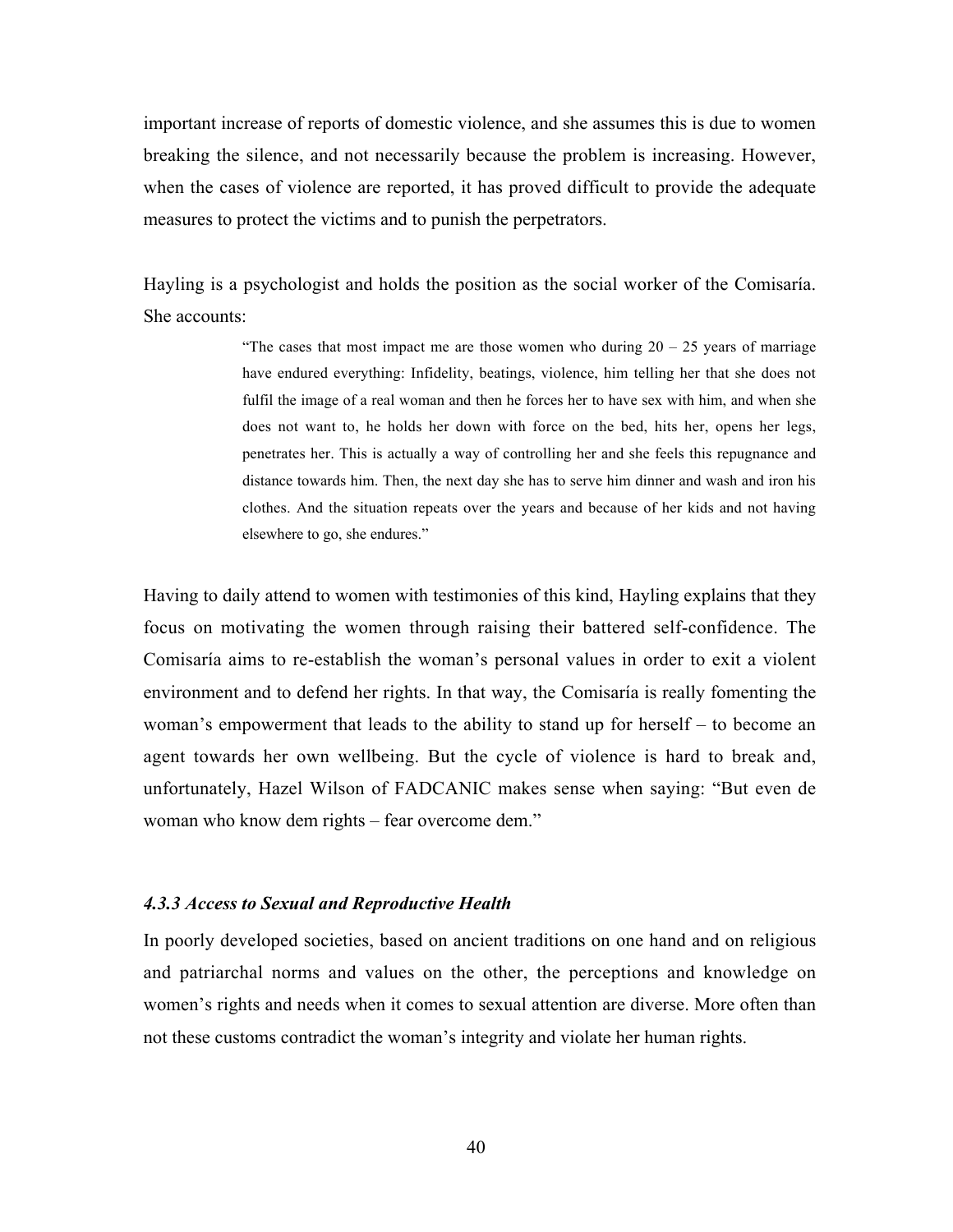Religion is important in Bluefields, and the Church holds a solid position in society. 'Church' is a broad concept, both in a regional context, and in Bluefields, and includes the Catholic, the Evangelist and the Moravian to name but a few.<sup>20</sup> Although people claim that religion is loosing its influence over family structures and gender issues, the different religious institutions are still an integral element of the social scene, and in spite of the various religious directions, the vision on the traditional family that includes women and men's roles in a patriarchal society is maintained. The Catholic Church in particular, is founded upon the values of sexual abstinence, virginity and holy matrimony. Within this framework, Catholicism obstructs the spreading of important information about, and the access to, family planning such as contraception methods and sterilization. The number of offspring is to a great extent left in the hands of God, and if not, the man tends to make that decision on behalf of the family.

The values set forth by the religious institutions in Bluefields also affect the way parents bring up their children and what they teach them in regards to their sexuality and reproductive functions. Informal education on these topics is especially important in developing countries such as Nicaragua, where formal sexual education in primary and secondary education is still inexistent. The Director of Education at the Secretary of Education in RAAS, Arcelia Jackson, expresses her concern for the lack of informative educational material that reflects the reality of adolescents' life in the national and regional context. A couple of years back, a new and integral educational plan on sexuality and reproduction was approved by all social and political instances, - even the Catholic Church gave its approval (although this should not be necessary seeing that Nicaragua supposedly has no State religion), until the Minister of Education used his veto right at the last minute. As Jackson expresses: "The Minister turned out to be more *papista* than the Pope." Since then, a new plan has not been developed and the children and adolescents of Nicaragua and Bluefields are still being taught about the human body and its reproductive functions according to a curriculum based on biblical material.

**<sup>20</sup>**<br><sup>20</sup> Due to the settlement of European colonists, including British, German and Dutch, various Christian beliefs have been introduced to the Nicaraguan Caribbean Coast. Others not mentioned are the Adventist Church, the Baptist, Jehovas Witnesses.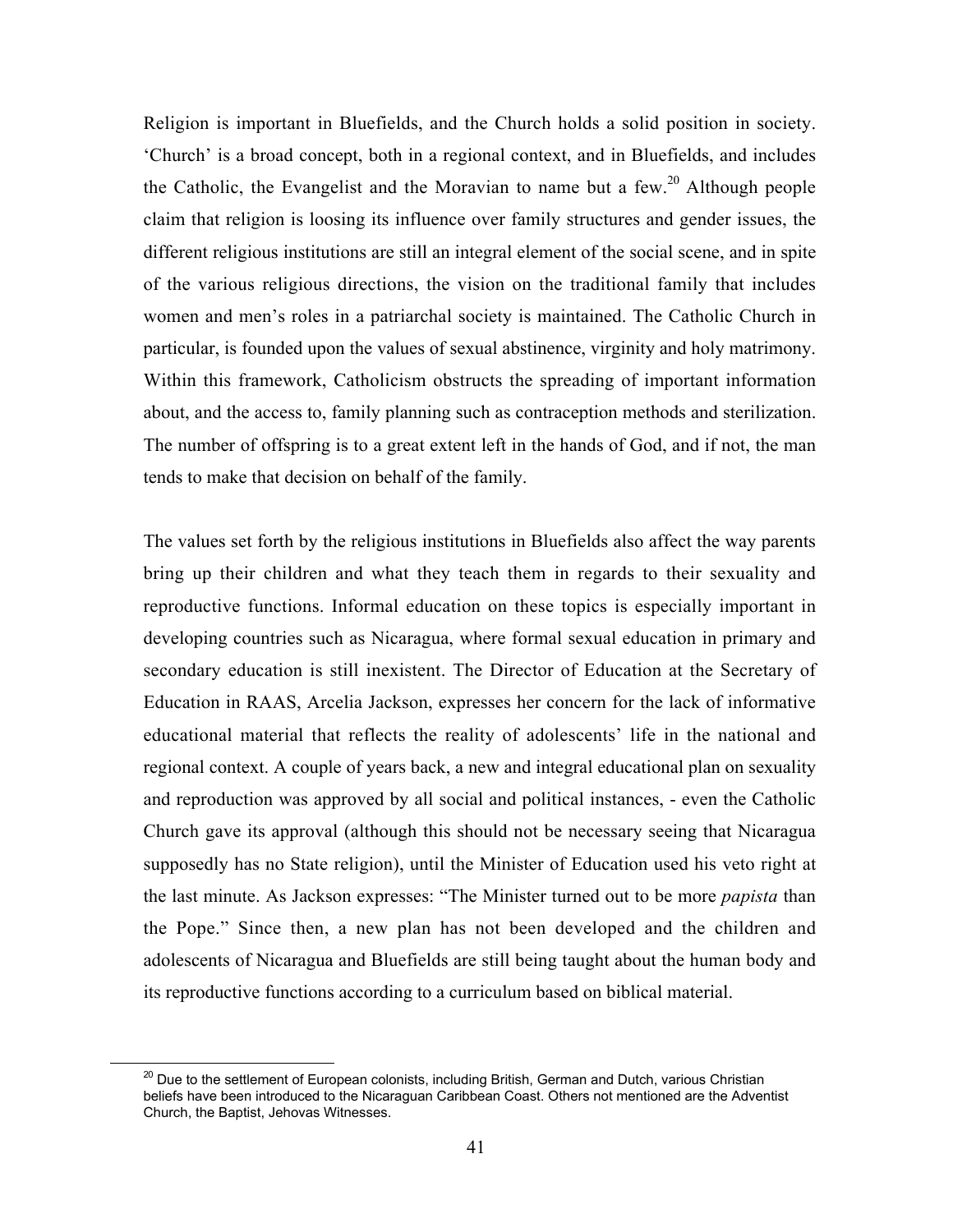Also, according to Rodríguez at IXCHEN, ancient customs inherited from indigenous cultures, such as counting knots on the umbilical chord as to determine how many children are yet to be born, still influences women's approach to contraceptive methods.

The access to sexual and reproductive health services in Bluefields has been and continues to be limited. The financial resources in the health sector are scarce and the hospital of the city is in relatively poor shape. The Women's Centre IXCHEN, an organisation that has existed since 1989 elsewhere in Nicaragua, was not established in Bluefields until April 2006, after several years on hold. According to a study effectuated in  $2003<sup>21</sup>$ , 53 per cent of women in Bluefields have had problems in connection to their sexual and reproductive wellbeing without having received proper assistance.

First and foremost, IXCHEN is a centre for support and information as well as provider of medical services such as gynaecology check-ups and HIV-tests. Seeing the centre is in its initial phase, the use so far has been limited and the lack of funding continues to negatively affect services in general. Dr. Marielis Rodríguez is the Director of IXCHEN and expresses her deep concern for the lack of attention to women's health issues. IXCHEN is the only alternative centre for women looking for sexual and reproductive health services, and takes a great responsibility in this matter by inviting young people to meetings where they teach them about sexuality, reproduction and contraception. Thus the centre fills an important gap between expensive private clinics and inadequate public services whose priority areas do not include this type of service. IXCHEN has in a short time emerged as one of the most important providers of information about sexuality and reproduction to young people, given that formal education in this field does not exist. The traditional values of abstinence and fidelity are maintained as the only real prevention of early pregnancies and sexually transmitted diseases, but as Rodríguez puts it:

> "Abstinence in a machista society is an almost impossible option, seeing that the woman is not able to decide over her own body already from the first relationship she is in. Abstinence could be an adequate form of prevention when the woman can say no. But here in Nicaragua, the woman cannot say no. They are even raping her in her own home."

<sup>&</sup>lt;sup>21</sup> According to 'Demanda de servicios de Salud Sexual y Reproductiva de mujeres en edad fértil Bluefields, Urbano'.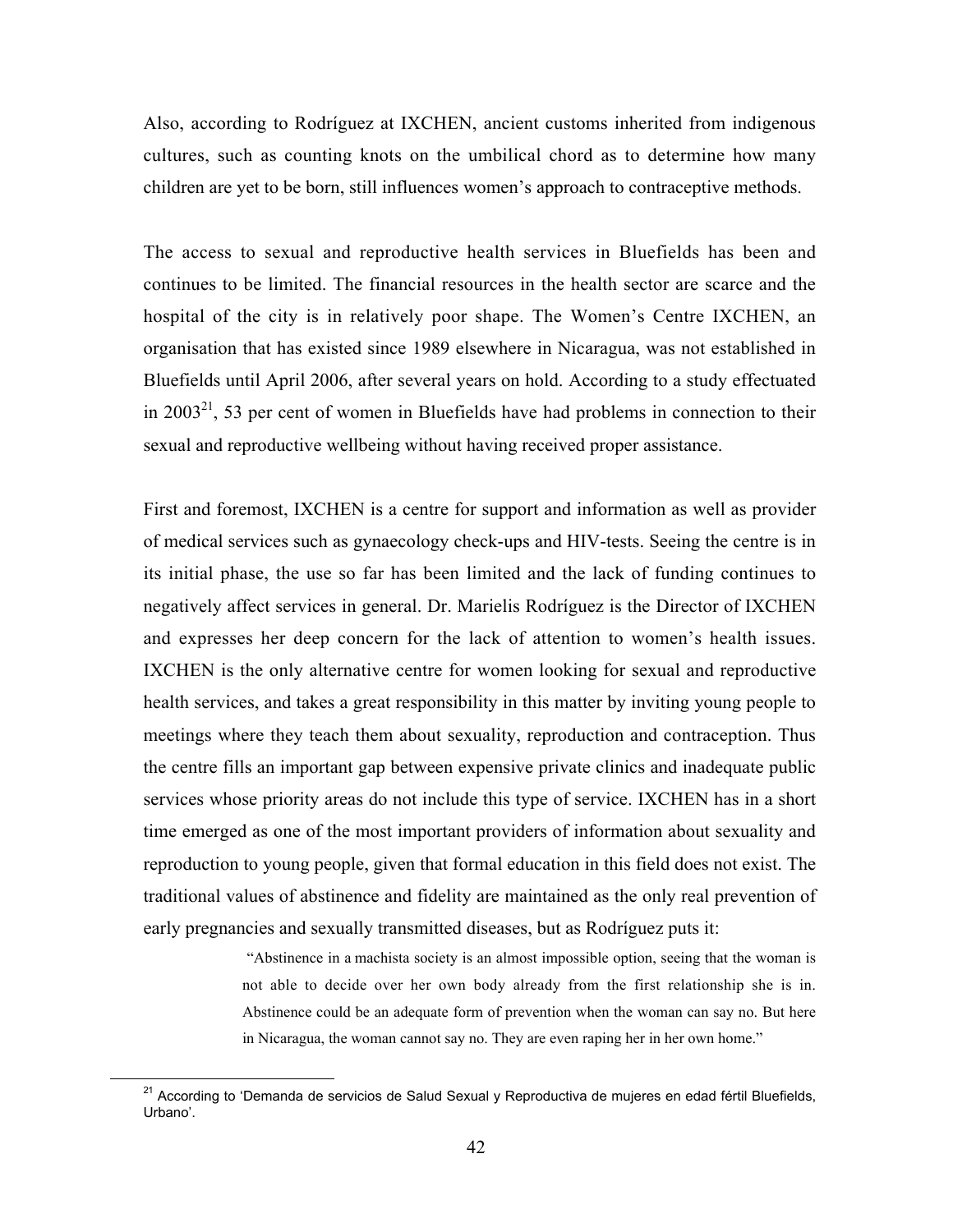#### 5. CONCLUSIONS AND RECOMMENDATIONS

This paper has demonstrated that Bluefields is a poor community with low human development. Similarly it has exposed the Blufileñas' difficult situation in an economically deprived patriarchal society. Women's participation in production and public life, and as important protagonists in unpaid domestic labour and in educating the family, are not highly valued.

# 5.1 IT IS IMPORTANT TO CONSIDER WOMEN AGENTS TO SOCIAL **CHANGE**

With foundation in international development theory and practice, as referred to throughout this paper, clear conclusions can be drawn. The affirmation that claims women to have a special role in the eradication of poverty, and as agents towards social change and human development, has wide consensus amongst individual state politics, international organisations and NGOs, as well as academics and development experts. Countries that have placed focus on gender equity, and a profound inclusion of women in politics and labour have proved to achieve a higher level of social and economic well-fare for all its inhabitants, such as seen in European countries and in a majority of the states of the northern hemisphere. The countries that, on the other hand, continue to disregard the obligation to break down gender disparities, as stated by the MDGs and international human rights instruments, have a substantially slimmer chance to climb the development ladder.

The Nicaraguan Caribbean Coast's extremely low value in the UNDP's development index was the initial reason to attempt to discover the underlying causes for the poverty and the slow development of the area. As the IDH was published and thus a relatively profound historical, geographical, infrastructural and political foundation was at hand to explain the social challenges of the region, it was impossible not to disregard the fact that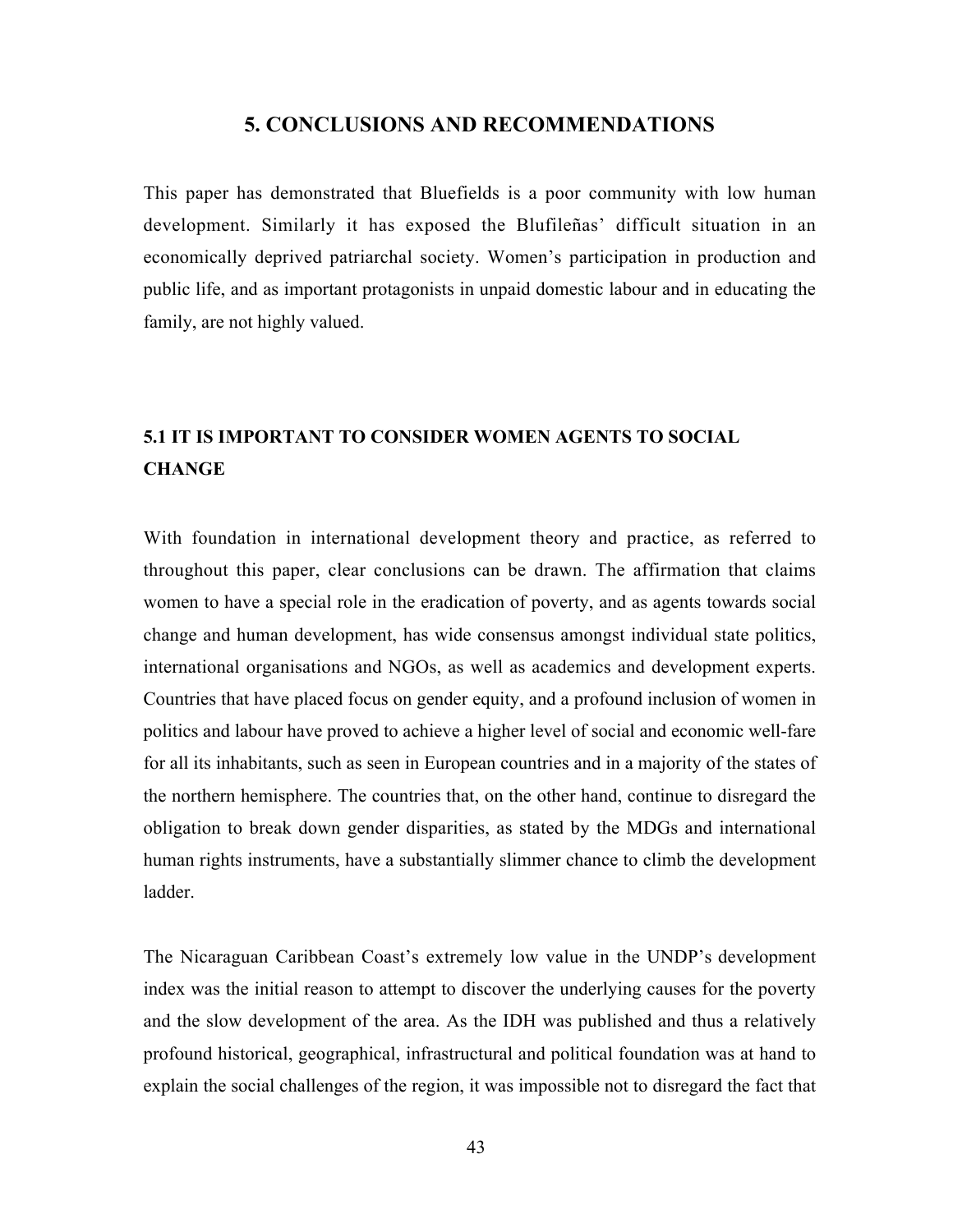the Report did not seem to focus on women and their agency in development. This led to the hypothesis that one important reason why the prosperity of the Coast has been put on hold, is the disregard of women as important individual agents to eradicate poverty and stimulate the development of their communities.

The following subchapters will elaborate on the further findings, based on this initial conclusion that it is a country's responsibility to focus on gender equity, to empower the women and to actively consider women as imperative agents toward social change and development.

# 5.2 WOMEN ARE NOT REGARDED AS AGENTS TOWARDS HUMAN DEVELOPMENT IN THE REGION

It has been argued that some groups, mainly the Creole ethnic group, of women in Bluefields can be considered very strong women. Some has even taken this observation thus far as to refer to this particular community as a matriarchy. For the purpose of this concluding chapter, the affirmation of the existence of a matriarchy, is regarded as simplistic. Although there is a majority of female inhabitants in the city, and that a higher number of single mothers are heading the urban households, the real decision-making power of these women is limited. As argued in the analytical part, the women, although taking sole responsibility for themselves and their family, they are often disvalued as 'real women' seeing they 'do not want a man' or 'cannot keep a man'. Sometimes the apparently single women and mothers are dependent on the income from spouses or family members that work overseas, and in many cases, their own family or that of their spouse, control these women's daily activities.

Similarly, the traditional patriarchal families stand extremely strong amongst the Mestiza ethnic group and the various indigenous communities in Bluefields and on the Coast in general. In most cases, women are kept from many forms of public participation, such as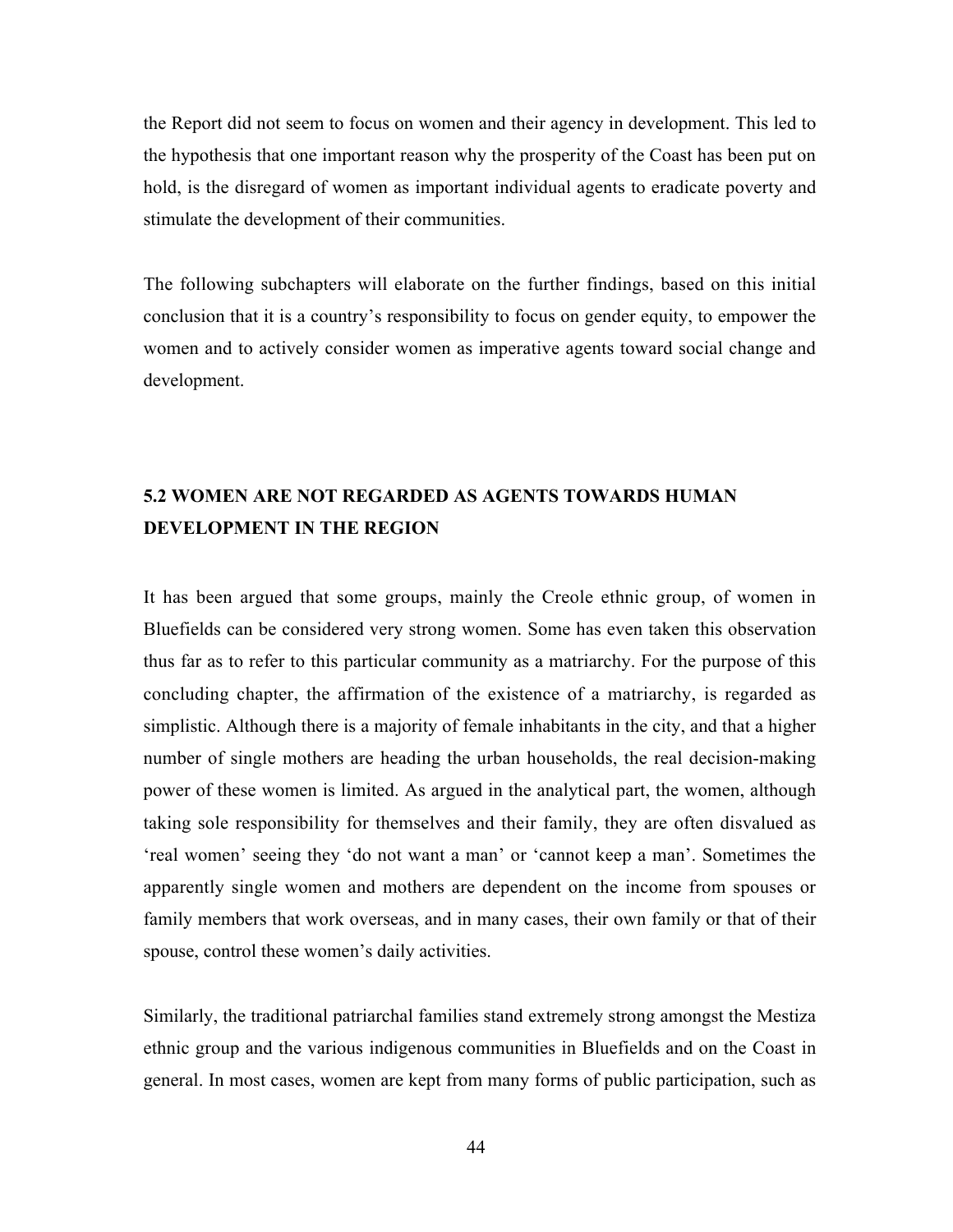political and organisational activity, work outside the home and attending higher education. Over 60 per cent of the women in urban Bluefields are housewives. That shows that an overwhelming number of women are still assuming the traditional 'duties' according to their gender, performing unpaid work that continues to be disregarded as an important aspect of the family economy. This often impedes them from exercising a real influence on the household's financial supplies. At the same time it is highly probable that those women that do not characterise themselves as housewives still do all or most of the domestic work and take responsibility for the children. Thus the number of women affected by time-poverty – working double and triple shifts, juggling their professional duties with their domestic 'duties' – is more than likely very pronounced. Without integral governmental policies to empower these women, they have little or no chance of becoming active agents to the improvement of the social and economical development of their community.

Through the thorough analysis of the IDH and the parallel discovery of a weak focus on gender-related politics and the obvious lack of programs on how to empower women and stimulate their participation in public life, it is clear that Bluefields and the other communities that make up the Nicaraguan Caribbean Coast is far from perceiving women as important agents to improve human development of their community and in the region.

# 5.3 PERSISTENT HUMAN RIGHTS VIOLATIONS IMPEDE WOMEN'S EMPOWERMENT AND AGENCY

It is evident that Bluefields constitutes a community where women experience serious gender-based discrimination in its many dimensions. Violence against women, such as domestic and sexual violence, and limited access to sexual and reproductive health care services, are flagrant violations of human rights. Considering the high number of reported cases, the frequently withdrawn charges and the repeatedly affirmed under-reporting of such acts of violence in Bluefields, there is no doubt as to characterise this persistent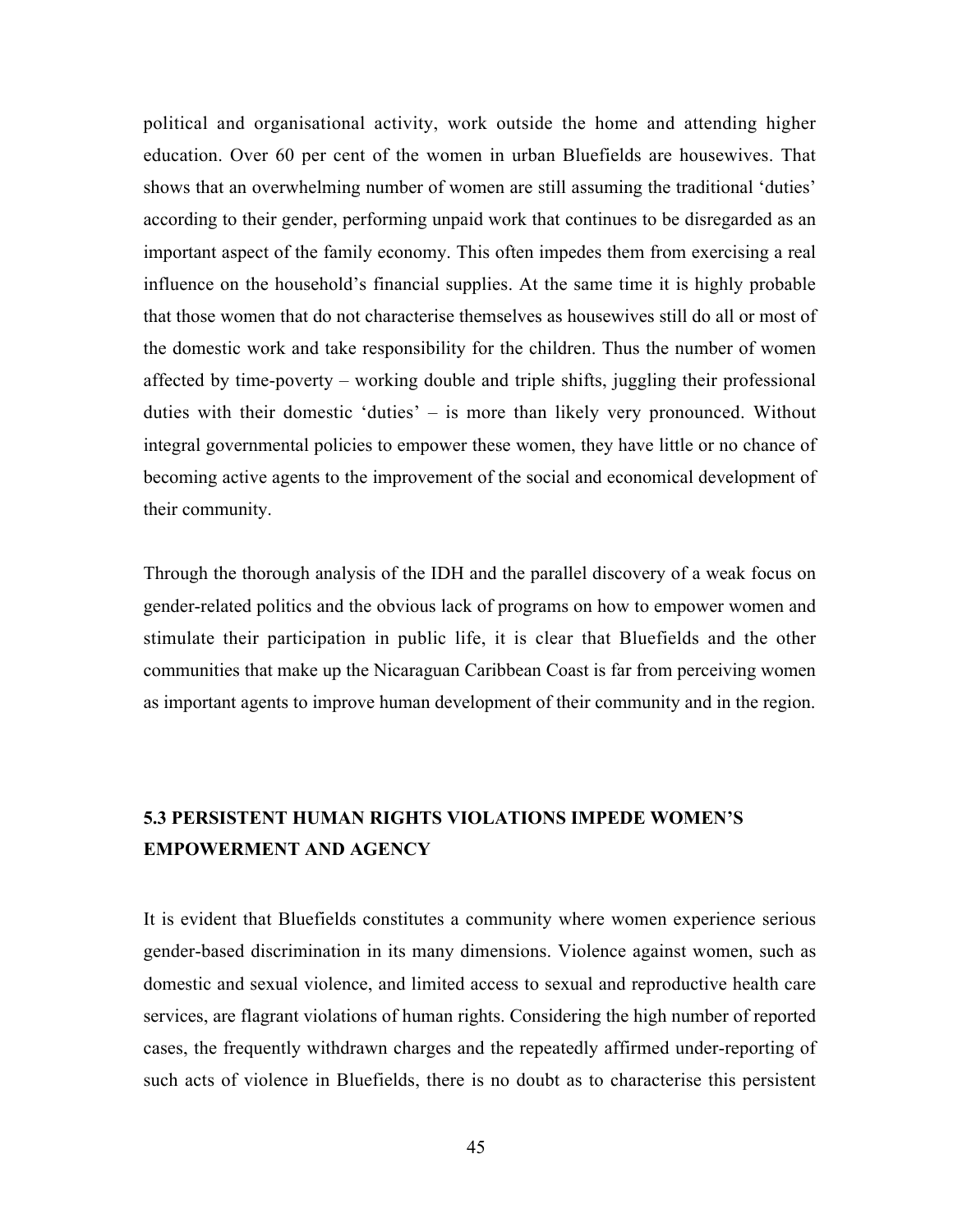violence against women as direct, systematic and structural. Structural violence is a human rights violation.

Women who experience repeated physical, sexual and/or psychological violence in the domestic sphere are often not able to exit that vicious cycle due to many reasons. These reasons can be merely personal or they can consist of a mix of personal and external factors, such as social structural violence and the lack of political life. As this paper affirms, Bluefields constitutes an example of a community on the Nicaraguan Caribbean Coast where patriarchal norms and religious values stand very strong. Most girls and women growing up in such an environment, adapt to the roles that society expects them to assume. The Blufileñas are good wives and great mothers – first and foremost they live for others instead of focusing on a personal project of life. This is what tradition tells them is the correct way to live.

This reality, and especially looking at the high number of housewives, reflects a grave lack of independency, both economic and in terms of personal integrity. A woman that is economically dependent on her husband or partner, tend to endure violence in an asymmetric power relation from fear of an uncertain future on her own. At the same time there might be children involved, and in many cultures, keeping the family together for the sake of the children is a prevailing priority. All of these aspects based on patriarchal traditions are trans-cultural and of global dimensions. The only difference is that in some societies women are more affected than in others. The situation tends to be more pronounced in developing countries. And the situation is pronounced in Bluefields, and it is pronounced throughout the whole Nicaraguan Caribbean Coast.

An inverse concern is the already mentioned high number of single Creole mothers. Although these women are moving towards independency through empowerment, the society characterise them as 'scandalous' and in many cases less of a woman. As Socorro Woods similarly expressed, the society tends to blame the women for a ruined relationship, by assuming she is not a satisfactory housewife and mother and/or not able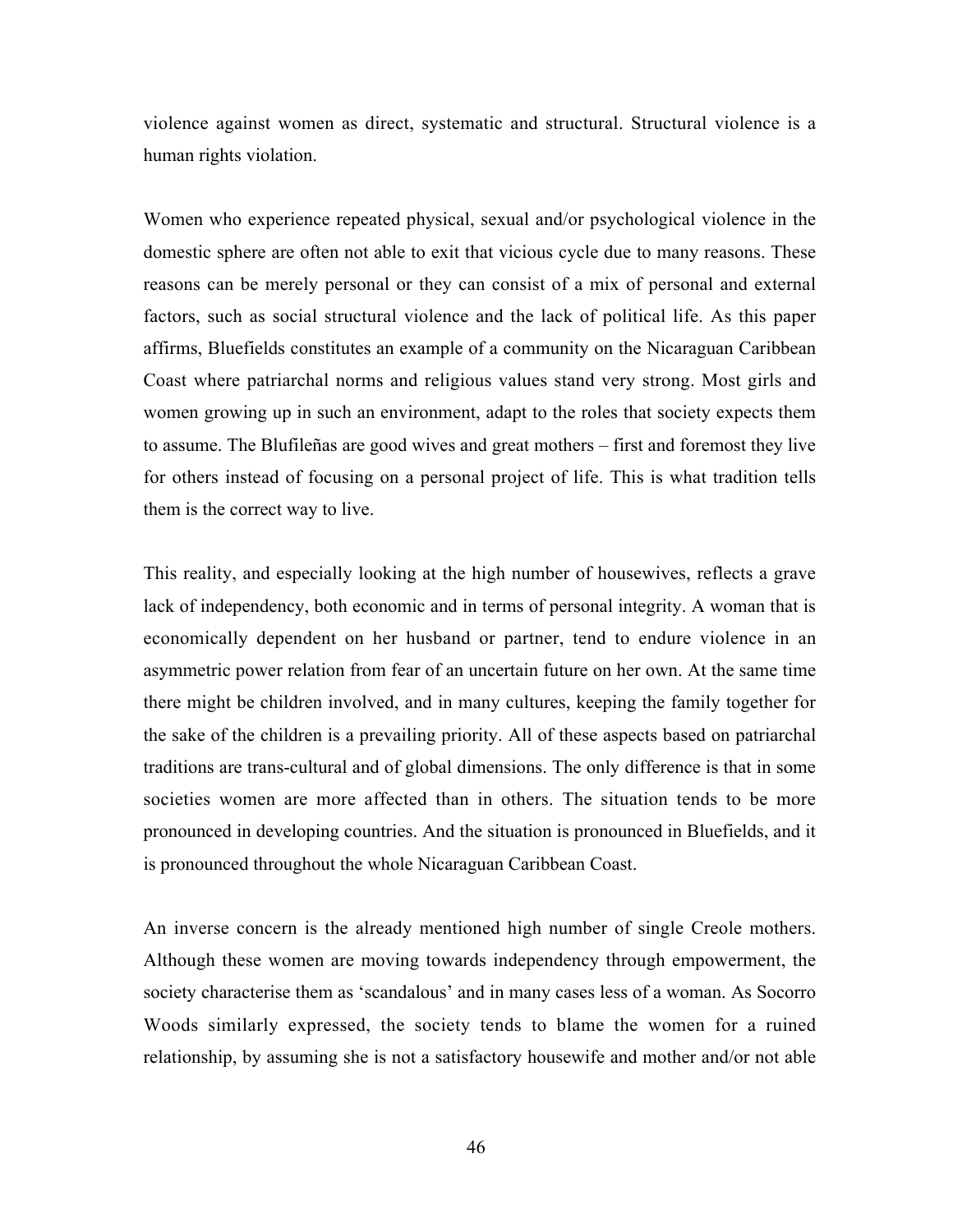to sexually please her husband/partner. Unfortunately, it is not revolutionary news that women tend to blame themselves for the violence they experience in their home.

It can thus be concluded that violence against women is often both a cause and a consequence of the low social and economic status of women. Empowerment of women is necessary to break out of a violent relationship. For women to break out of a violent relationship they need to feel that there is an alternative and that they can make it on their own. Independency through education and work outside the home<sup>22</sup> are paths to empowerment. However, in poor and patriarchal societies, women have a more profound need to receive adequate help and real support to move on independently. When they learn how to value themselves and their abilities as persons – not just as mothers and wives – this may lead to new levels of wellbeing that would proliferate to other members of the family and the society. Consequently, this could have a positive impact on the level of human development.

It is extremely important to focus on women's sexual and reproductive health in Bluefields. It has been demonstrated through the testimonies of experts, statistical material and the high fertility rate, that they do not receive the satisfactory attention in this field. Furthermore, it is clear that women's bodily integrity is oppressed by social structures such as the patriarchy, and indigenous and religious believes. When a woman's human right to family planning through information and access to contraception methods and sterilisation is disrespected, this signify grave consequences to the quality of her life, her family's wellbeing and to the society as a whole.

Most importantly, the women of Bluefields need to recognise that they have the right to bodily integrity, especially in regards to sexuality and reproduction. Integral advocacy to inform women about their options in family planning, both through formal and informal education and community campaigns is vital to expand women's awareness of this aspect. In this regard, it is similarly important to educate all inhabitants about

**<sup>22</sup>** It should be emphasised that all work outside the home is not necessarily empowering, such as perhaps being exploited to a certain degree as cheap labour at the multi-national companies in the area.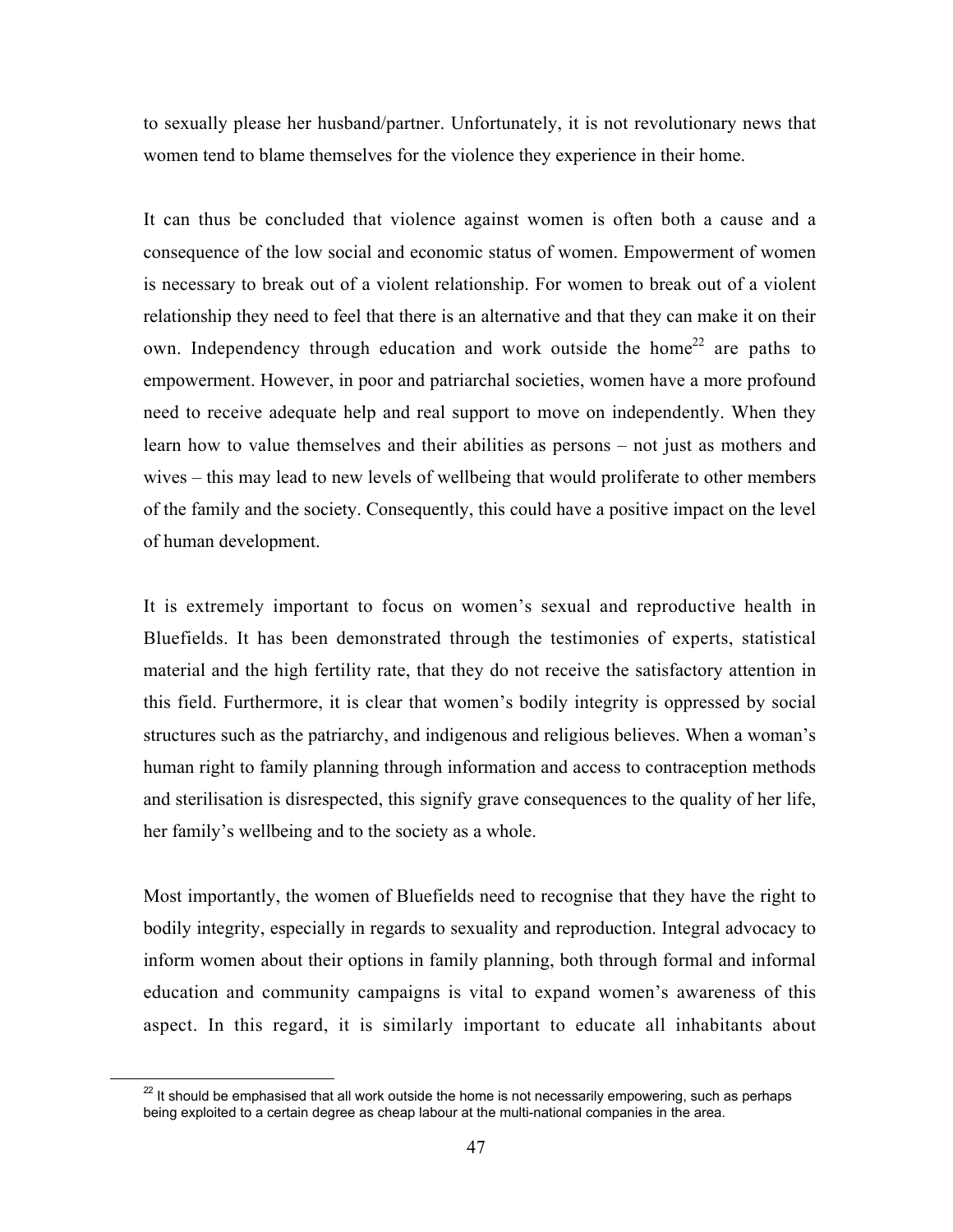contraception and why it is important to reduce the fertility rate and what the positive effects can be. Educated women who are aware that they are the only ones that should decide over their own body and reproductive system, have become empowered women. Empowered women's agency is important to reduce the fertility rates. A reduced fertility rate in poor societies constitutes a key aspect to improve wellbeing in the family and the community. Consequently, this may have a positive impact on the level of human development.

## 5.4. HOW CAN WOMEN ACT AS AGENTS TOWARDS HUMAN DEVELOPMENT IN THE REGION

Briefly summarised: Bluefields is poor and the human development index is very low. Women's human rights are blatantly violated, they are discriminated against and persistently excluded from the public sphere. The women of Bluefields are not regarded as vital agents to solve social problems, in spite of the global recognition on women's agency as a key to improve the level of human development.

It is particularly important that developed nations and international organisations, as well as the Nicaraguan national and regional government, assume their responsibility and put actions behind their political strategies for human development. This can be in form of funding, empowering and educating non-governmental organisations to focus on gender equality, and provide economic and practical support to the Nicaraguan government for the implementation of a budget that also reflects the needs and interests of women.

As one of the Western hemisphere's poorest countries, Nicaragua is in an eternal circle of lack of financial capital, and a vast majority of social issues remain unresolved. That is why it is considered of extreme importance to focus on gender equity as both a means and an end to many of these social problems. Through the empowerment of women, developing countries such as Nicaragua, will experience immediate benefits from a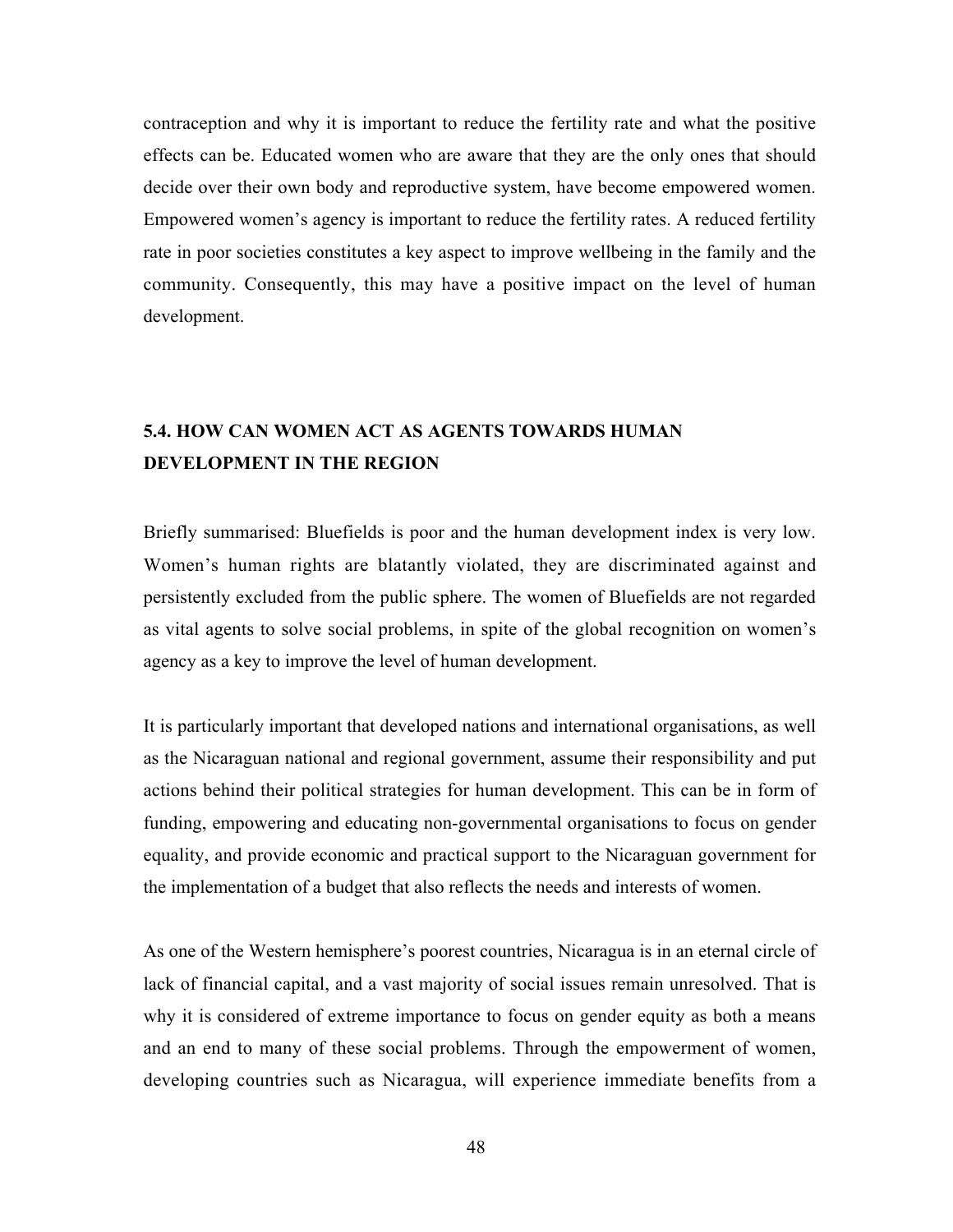strengthened essential asset to the labour and intellectual force. From the moment all actors of society are included on equal terms in all aspects of private and public life, this will start to eradicate poverty and lead to an increase in human development.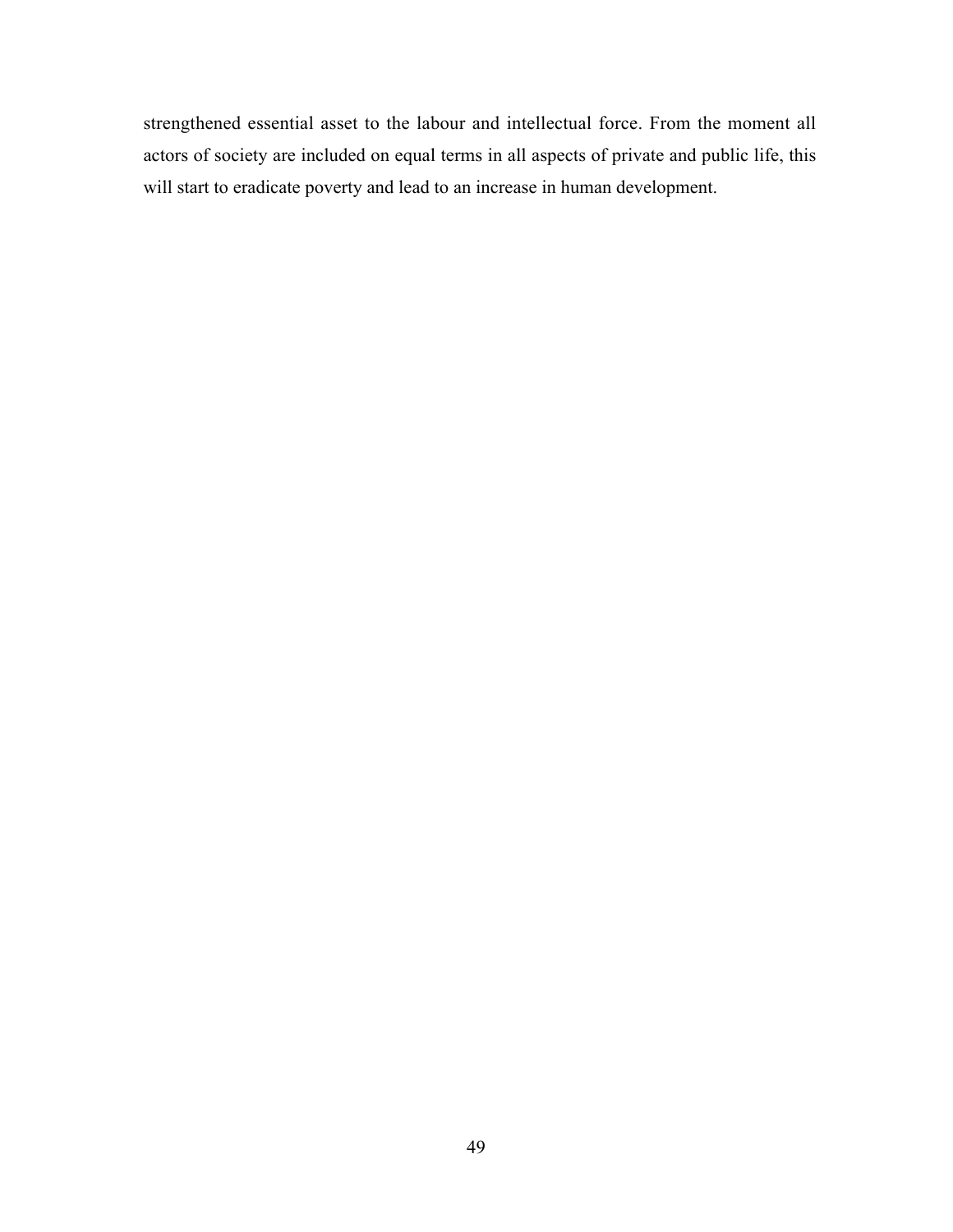## BIBLIOGRAPHY

Acosta, Dra. M. (1996) *Los derechos de las comunidades y pueblos indígenas de la Costa Atlántica en la Constitución política de Nicaragua*. Nicaragua, Agencia Canadiense para el Desarrollo Internacional.

Agarwal, B. et al. (ed) (2005) *Amartya Sen's Work and Ideas. A Gender Perspective*. New York, Routledge.

Facio, A. (1999) *Cuando el género suena, cambios trae. Metodología para el análisis de género del fenómeno legal*. Costa Rica, ILANUD, Impr. Gossestra International

Grønmo, S. (2004) *Samfunnsvitenskapelige metoder*. Bergen, Norway, Fagbokforlaget.

Kabeer, N. (2003) *Gender Mainstreaming in Poverty Eradication and the Millennium Development Goals: A handbook for policy-makers and other stakeholders*. Canada, The Commonwealth Secretariat.

May, T. (2001, 3rd ed.) *Social Research: Issues, methods and process*. Philadelphia, Open University Press.

Nussbaum, Martha C. (2000) *Women and Human Development*. United Kingdom, Cambridge University Press.

Robb, D. (ed.) (2005) *The Times and Life of Bluefields: An intergenerational dialogue*. Managua, Nicaragua, Impresiones Comerciales La Prensa S.A.

Sen, A. (2000) *Desarrollo y Libertad*. Argentina, Editorial Planeta.

Woods, S. (2005) *I've Never Shared This With Anybody: Creole women's experience of racial and sexual discrimination and their need for self-recovery*. Nicaragua, CEIMM – URACCAN.

#### UN Reports and Documents:

Agudelo, I. (2005) 'Informe de Desarrollo Humano 2005: Las Regiones Autónomas de la Costa Caribe ¿Nicaragua assume su diversidad?' UNDP Nicaragua, Impresiones INPASA.

Boutros-Ghali, B. (2002) 'The Interaction between Democracy and Development'. UNESCO.

Cagatay, N. (1998) 'Gender and Poverty'. Working Paper Series. UNDP

Chen, M. et al. (2005) 'Progress of the World's Women 2005. Women, Work & Poverty'. United Nations Development Fund for Women (UNIFEM).

Jacobs, G. (ed.) (2003) 'Not A Minute More. Ending Violence against Women'. United Nations Development Fund for Women (UNIFEM).

Kattan, E. (2006) 'Global Partnership for Development. United Nations Development Programme Annual Report 2006'. UNDP, New York.

UNDP. (2005) 'Human Development Report 2005. International cooperation at a crossroad: Aid, trade and security in an unequal world.' UNDP New York.

UNDP. (1990) 'Human Development Report 1990'. UNDP New York, Oxford University Press.